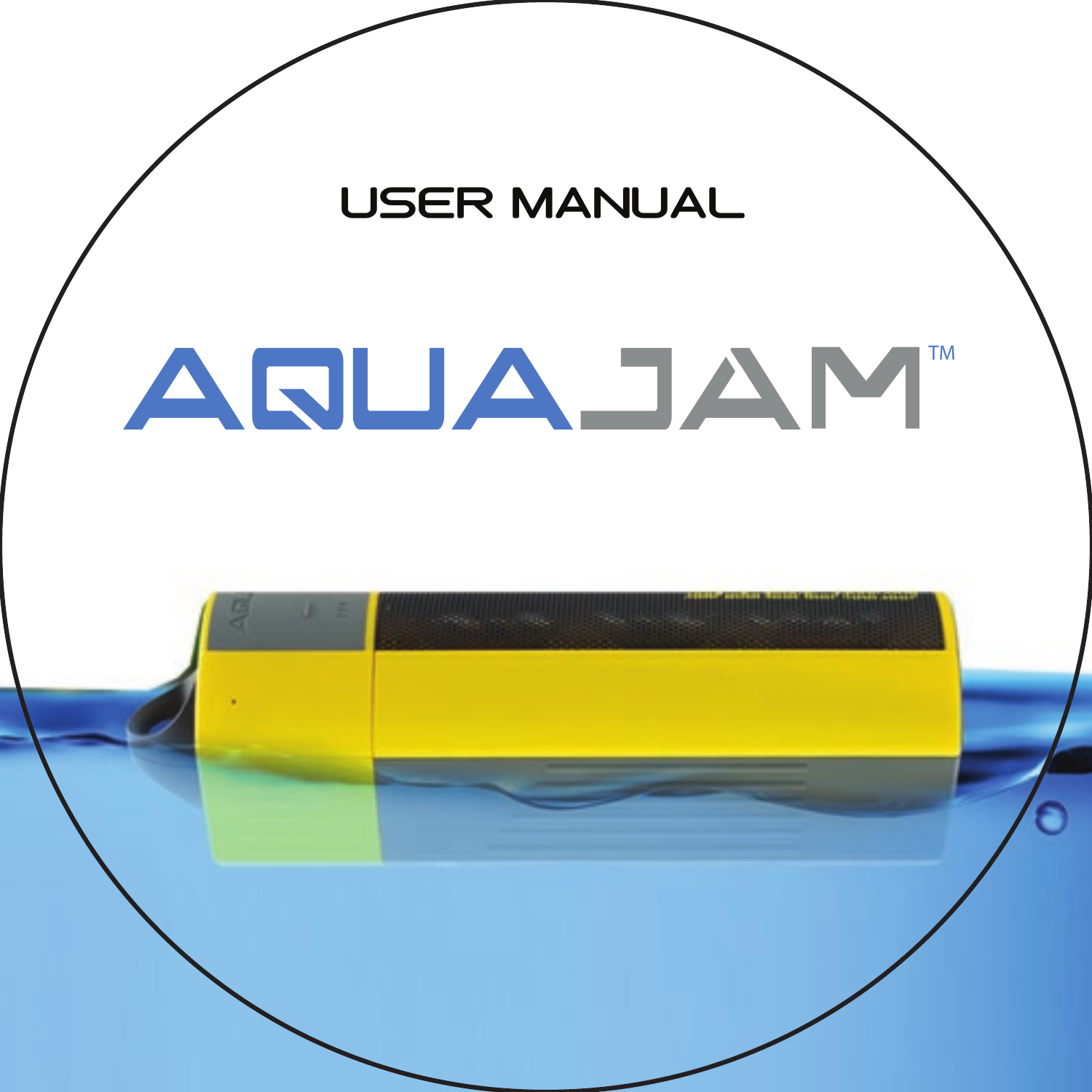#### **IMPORTANT!**

 **ENG**

THIS PRODUCT IS WATERPROOF ONLY IF THE INSTRUCTIONS ARE FOLLOWED. AVOID SUBMERGING THE PRODUCT BELOW 1M AND ALWAYS ENSURE THAT THE CHARGING CAP IS SECURELY LOCKED BEFORE USE.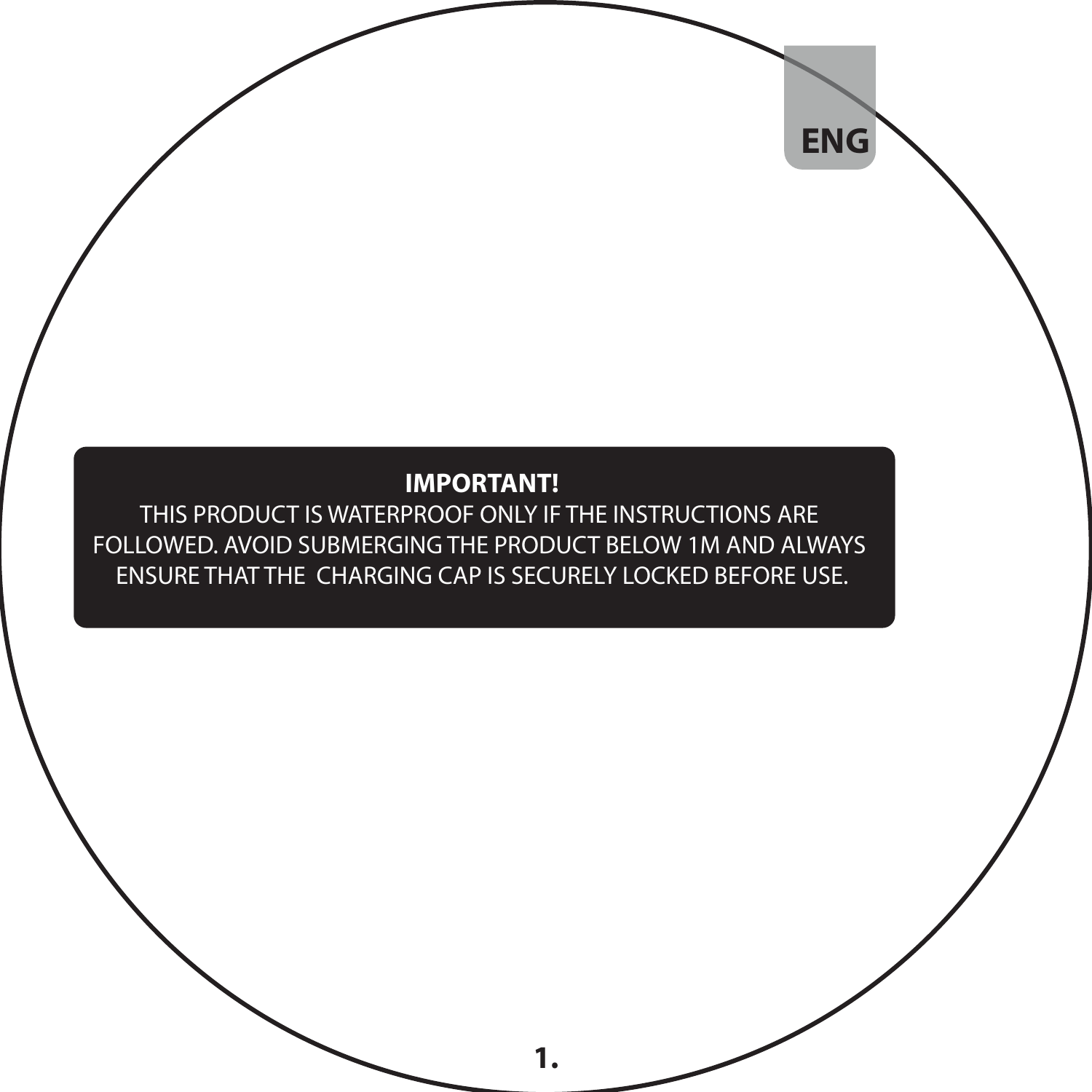The AOUAJAM is an extreme climate, floating, waterproof, full range wireless speaker system with built-in rechargeable battery. Stream & Play your music from your Bluetooth enabled device such as a Smartphone, Tablet or Laptop. Take and make phone calls thanks to the built-in microphone. The design and floatation of the speaker will keep it positioned upright when floating so you can enjoy your music in the pool, bath, lake or sea. Clip on your bike, back-pack or other gear and you have portable all weather music.

 **ENG**

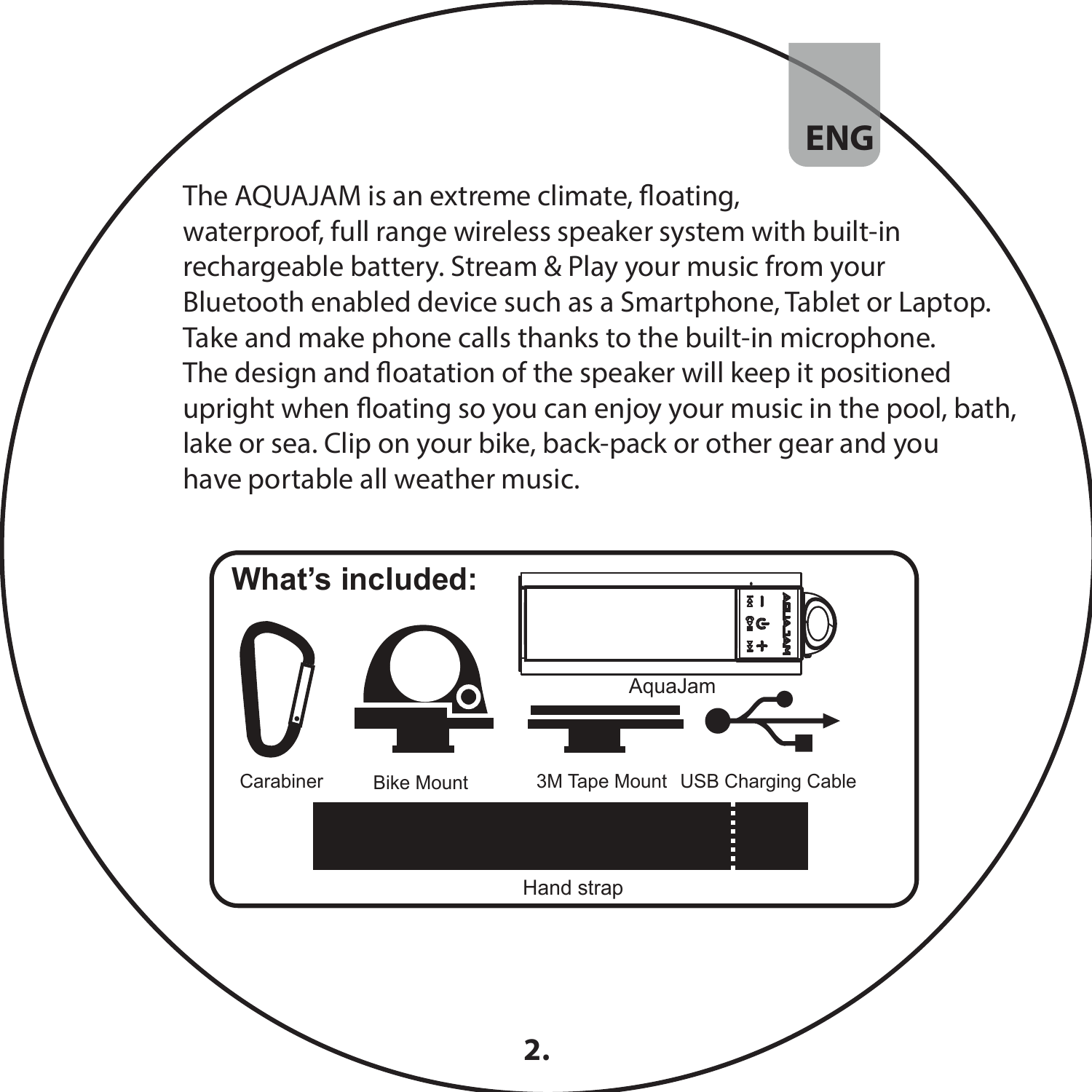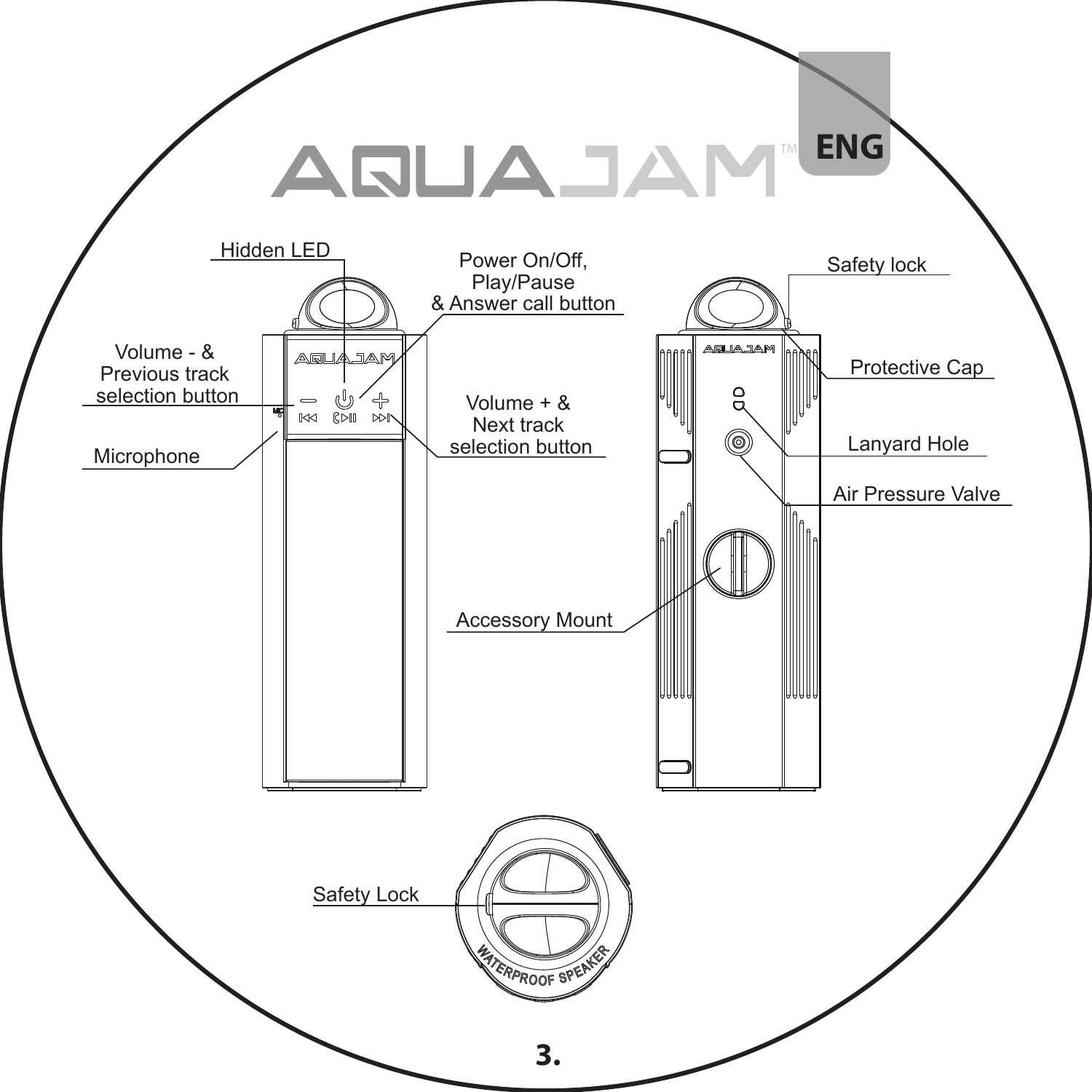# **Quick Start (pairing)**

 **ENG**

Power on: Press and hold Power ON/OFF button for 4 seconds, a sound prompt will indicate the AQUAJAM is powered on.

- 1. The AQUAJAM will automatically enter pairing mode and begin searching for other Bluetooth wireless enabled devices.
- 2. In the Bluetooth settings of your Smartphone, tablet, or media player switch Bluetooth ON and select the option to "Search for Devices".
- 3. Find & select (tap) "AQUAJAM" on your Smartphone/Tablet to complete a successful pairing. (If prompted for a passcode use 0000.)
- 4. Once the pairing is complete and the Bluetooth connection made you will hear a "beep" tone from the speaker.
- 5. Now navigate to your music player or music app, press play and enjoy your music wirelessly.
- 6. For reconnection ensure Bluetooth is enabled and then press the ON/OF button to power the speaker on and it will look for the last paired device first.

The speaker performance and sound may vary when wet.

\*\*For optimal performance the battery should be fully charged before first use.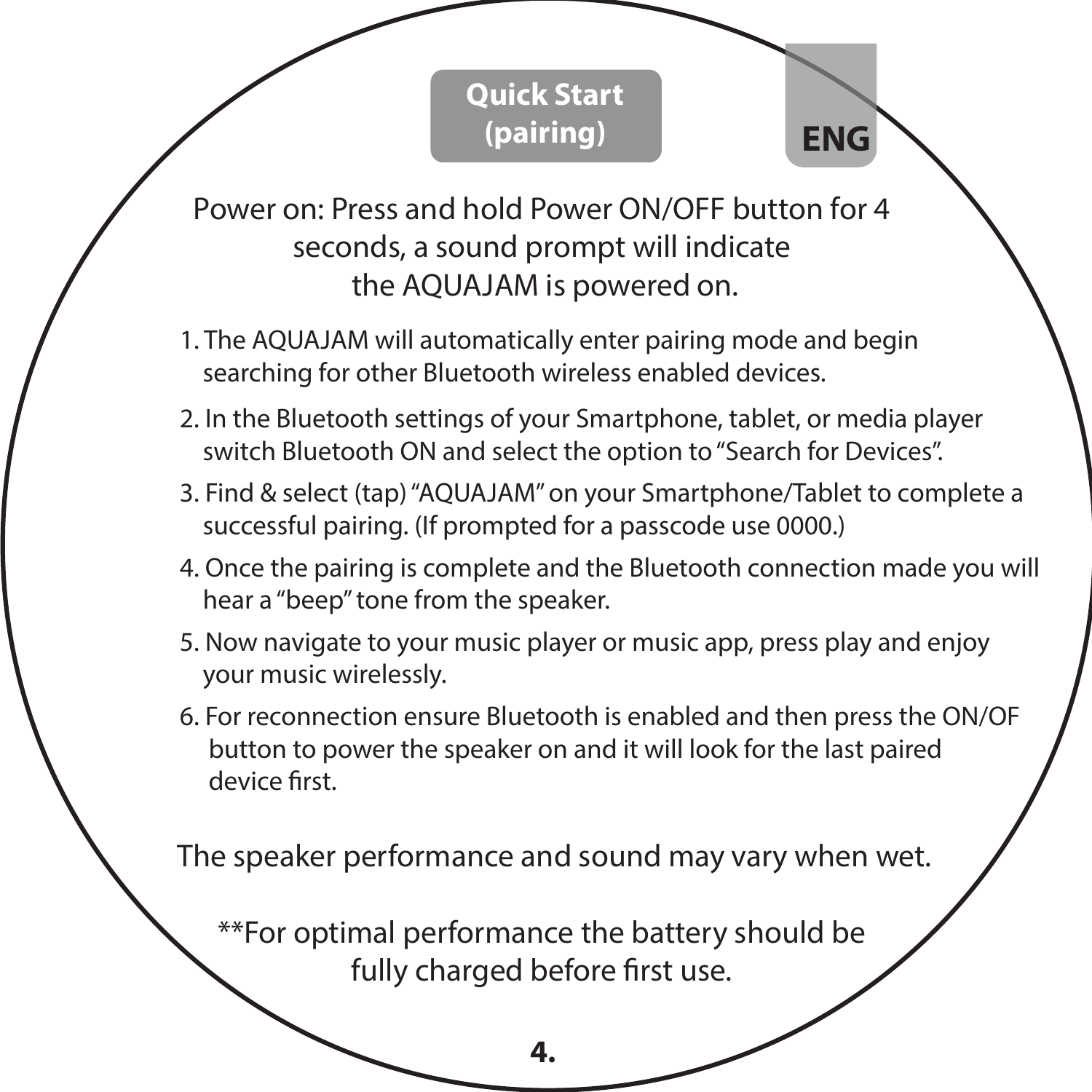

- 1. Long press the button for approximately. 4 seconds a sound prompt will indicate that the unit is powered on.
- 2. Long press the button for approximately. 4 seconds, a sound prompt will indicate that the unit is powering down, the LED will turn off. The unit is powered off.

**5.**

3. Light press to PLAY or PAUSE the music.

4. Light press to answer incoming calls. (see page 7.)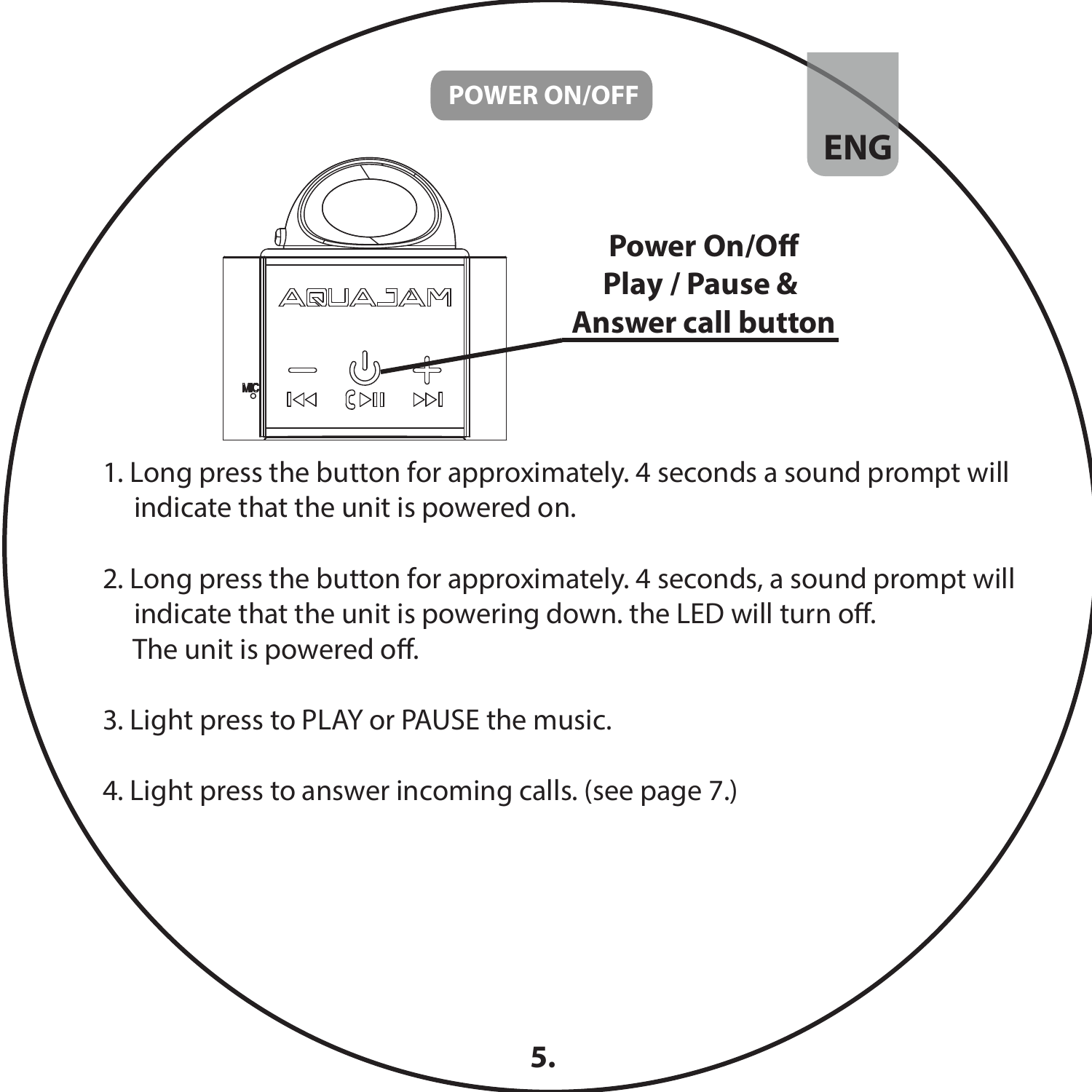#### **VOLUME/TRACK SELECTION**



Long press to decrease the Volume level

Long press to increase the Volume level, two short beep tones will sound when max vol. setting is reached

Light press to select Previous song track

Light press to select Next song track

**NOTE:** You can also control the track and volume on your Bluetooth enabled device.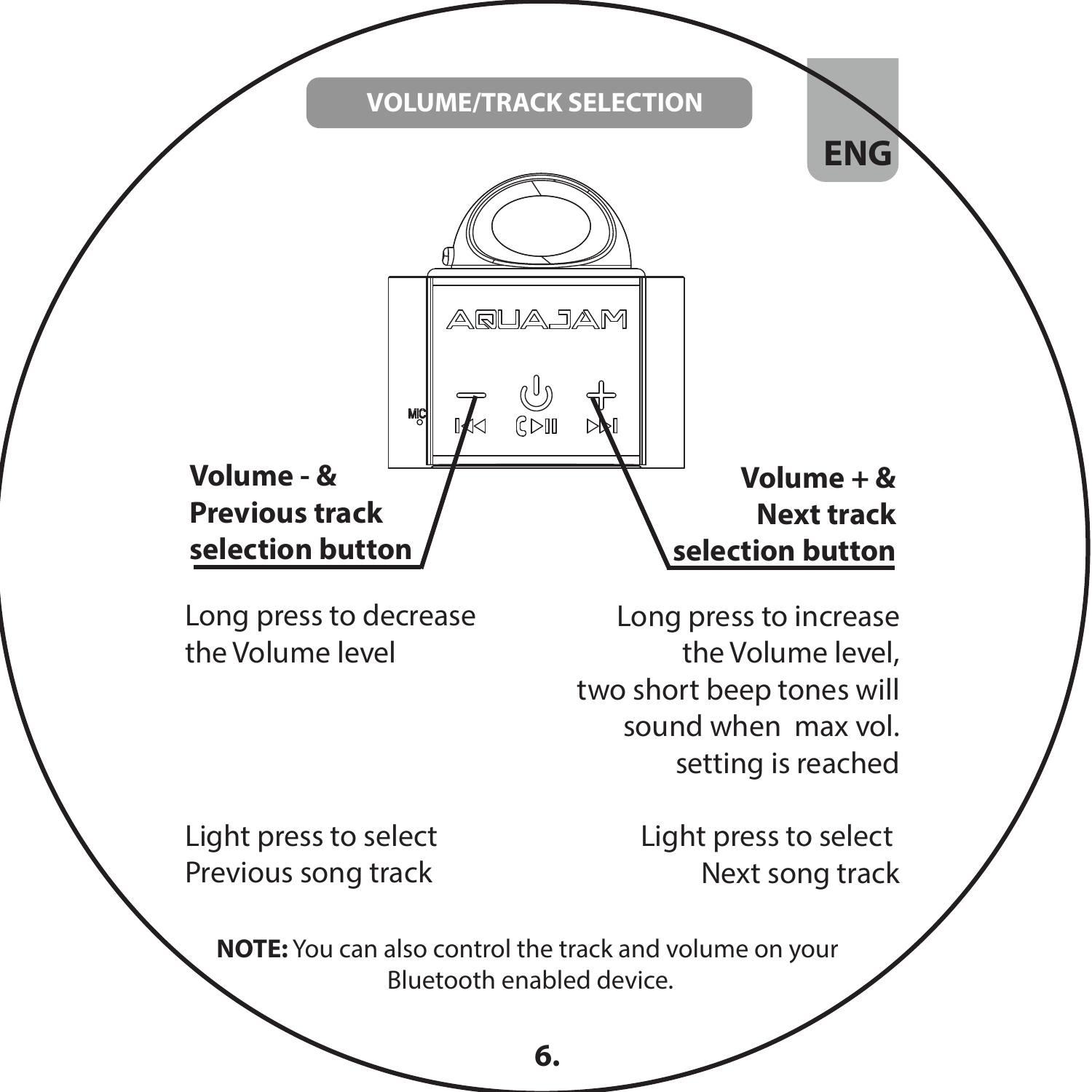

*Microphone for answering calls:*

- To answer a call press the **b**utton
- Talk over the built in microphone on the side of the unit
- For best results, speak within 50cm (20") of the Microphone during call

*Hidden LED:*

- Red LED will light up during charging, the LED will turn off when charging is completed
- Blue LED will flash when the unit is powered on and is under pairing mode
- Blue LED will flash twice intermittently once pairing is completed and the AQUAJAM is connected to the device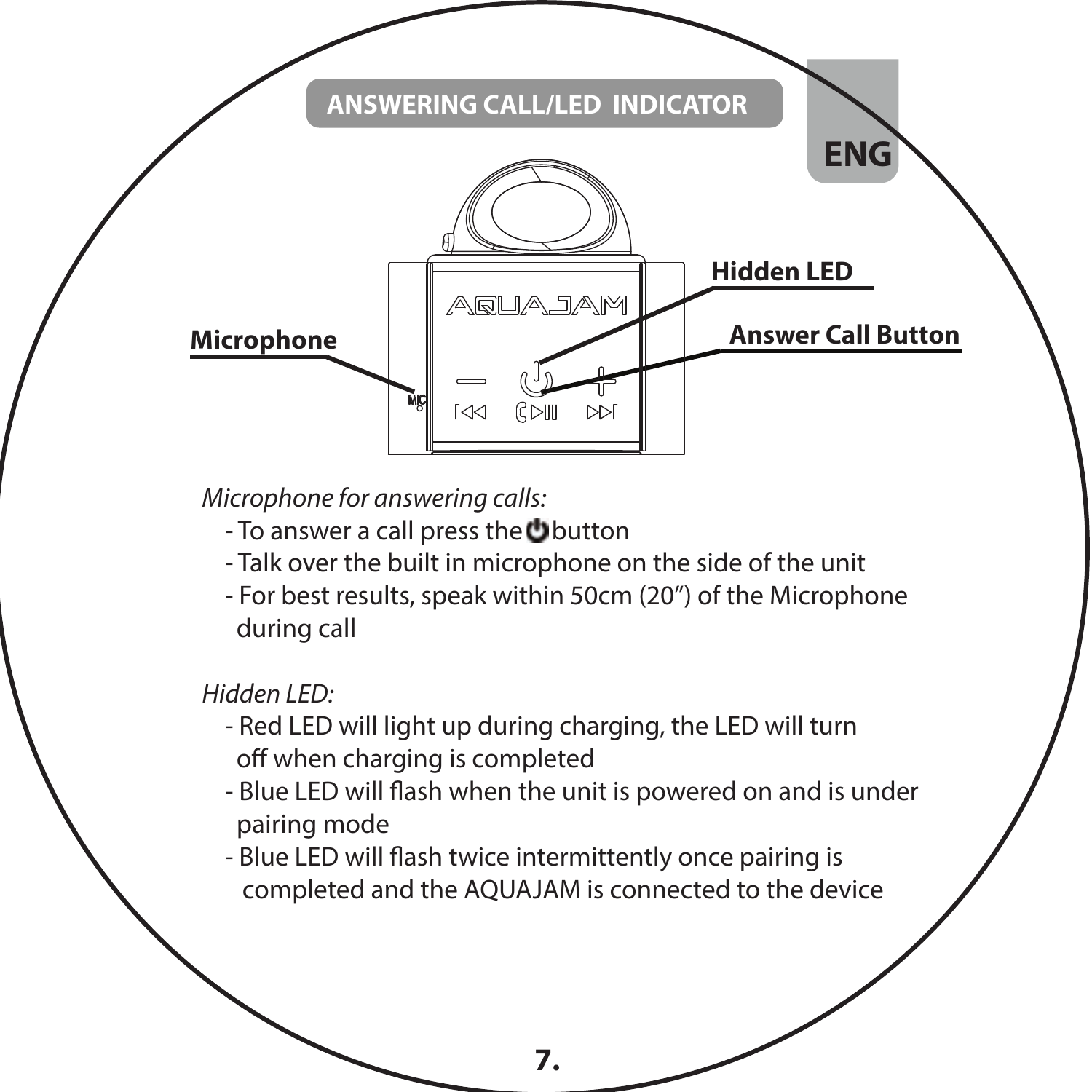

The micro USB port is located under the USB cover, which is in turn is located under the protective cap. Push the safety lock in and unscrew the protective cap and then peel open the protective USB cover to gain access.

**Warning:** if the protective cap or the usb cover is off or loosely secured then the speaker is NOT watertight and can cause damage to the speaker. To maintain a watertight seal, make sure the USB cover is firmly sealed and the Protective Cap is attached firmly to the top of the speaker and screwed on tight until the safety lock is engaged.

**Charging the Battery:** Playtime lasts up to 10 hours on a full charge. The built-in Lithium Ion battery uses the included USB cable to recharge for optimal charging connect the USB cable to your computer or any USB wall or car adapter that outputs a minimum of 5V @1Amp or higher. The red LED will be solid during charging and turn off when charging is complete. When battery energy is low, a sound prompt will indicate with 30 minutes of approximate playtime remaining.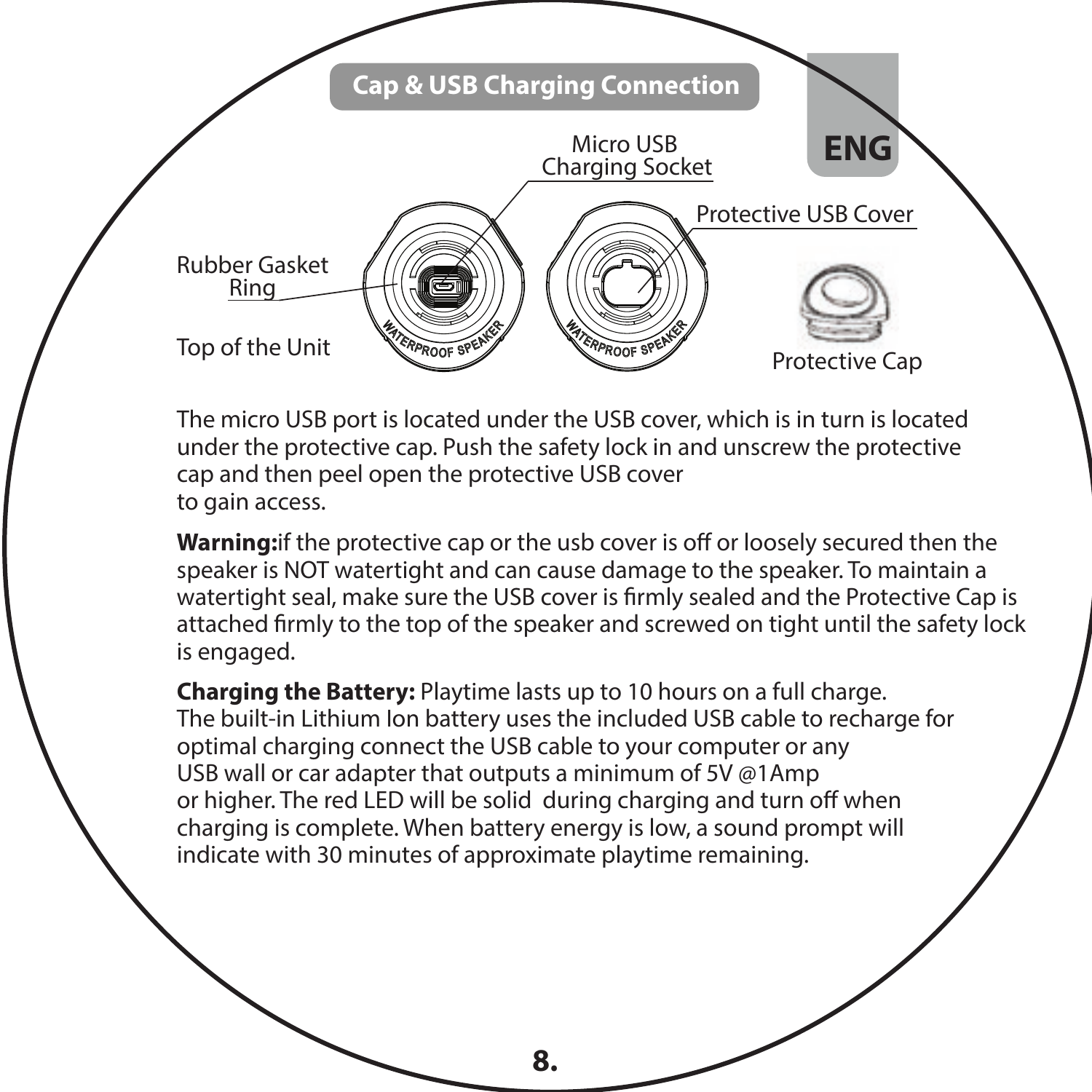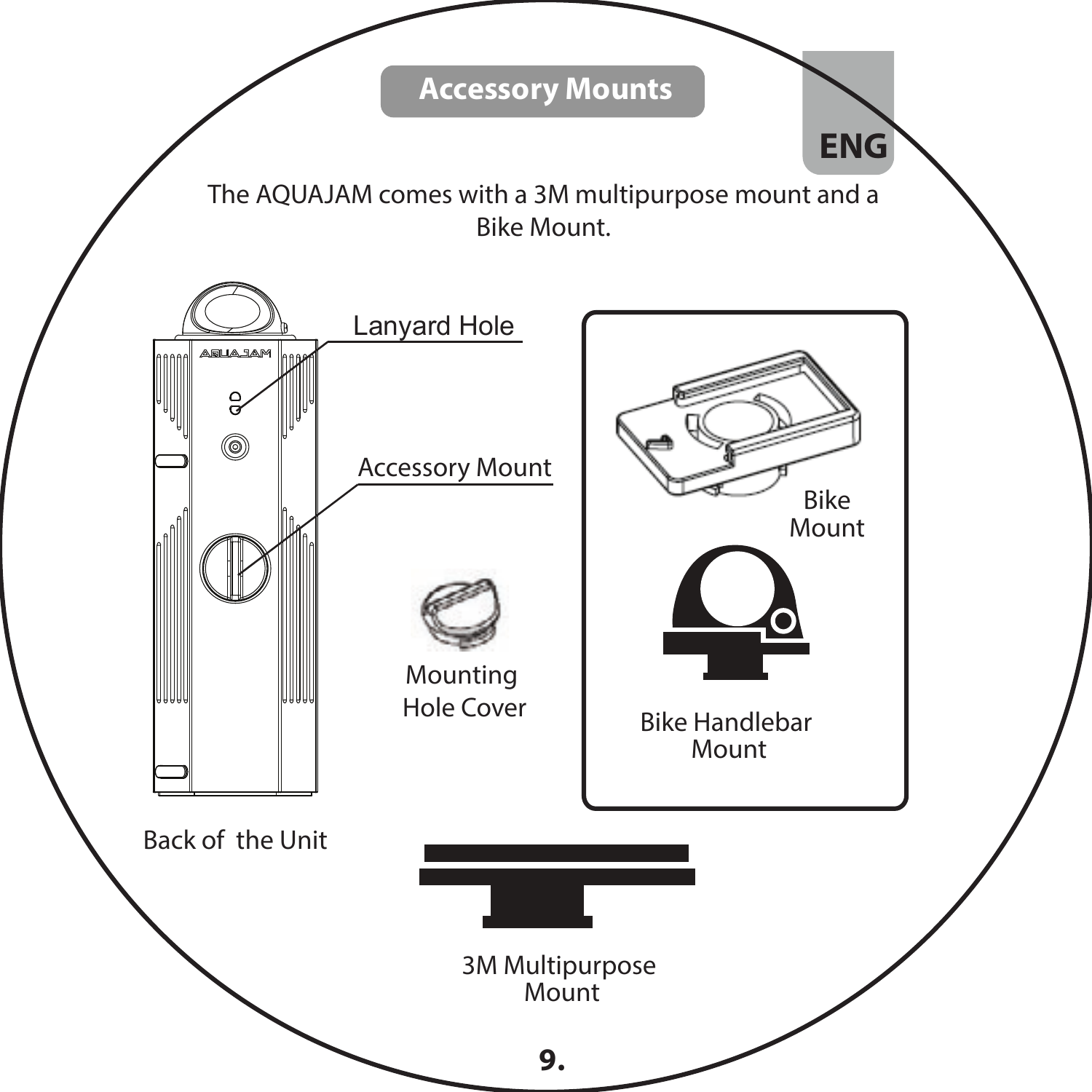# **Installing the 3M Multipurpose Mount**

 **ENG**

THE 3M MOUNT IS AN INDUSTRIAL STRENGTH WATERPROODE MOUNT. It can be used on a variety of surfaces and in outdoor environments.

- 1. To install a mount remove the mounting hole cover, unscrew it from the speaker.
- 2. Once the cover is removed take the Mount and twist it 90 degrees in a anticlockwise motion into the accessories mounting hole. Make sure the mount is securely attached to the speaker.
- 3. Apply the mount to a smooth, and fully cleaned surface. A textured surface or any imperfections to a smooth surface can keep the adhesive from making a strong bond.
- 4. Firmly press the mount into place ensuring full contact over the entire surface area.
- 5. Be sure to apply the mount at room temp, and also allow at least 24 hours for the mount to properly adhere to the surface.

*To remove the adhesive mounts, you can use a hairdryer or heat gun to soften the adhesive and slowly peel it back. Please note that you will not be able to reuse an adhesive mount once you remove it.*

**<sup>10.</sup>**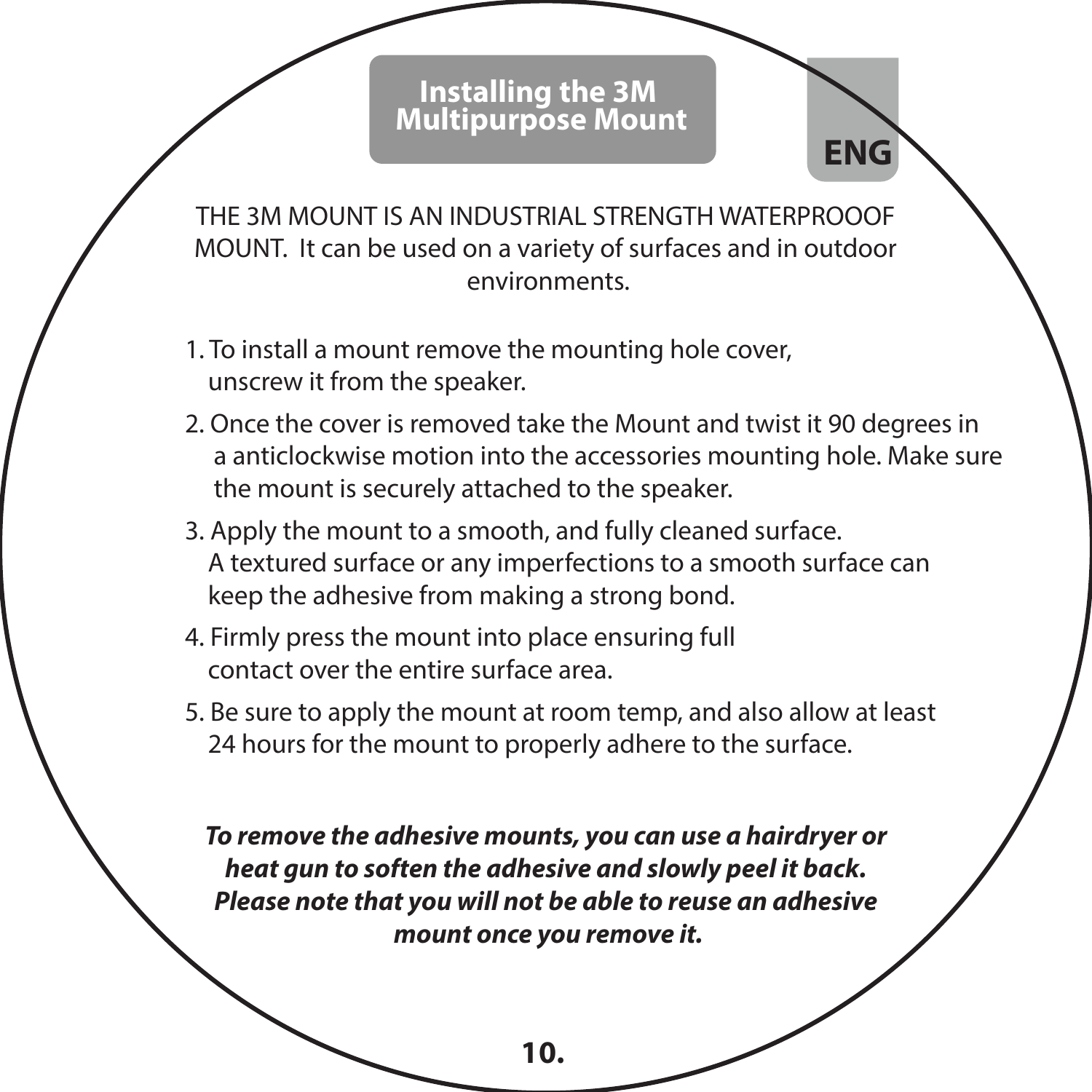# **Notes**

 **ENG**

- If you are mounting the speaker onto a surboard don't mount to soft-top boards as they are porous and the mount will not adhere properly.

- It is typically not recommended to use adhesive mounts on skis or snowboards as the ex and vibration caused can sometimes lead to the mount coming loose. Failure to follow these guidelines may result in loss or damage of your speaker, which is not covered under warranty.

# **Instaling the Bike Mount**

1. Use a (Philips) screwdriver to fasten the bike mount onto the handlebar of the bicycle. Depending on the size of your handlebar frame you can insert the pads provided to ensure a tight fit.

> 2. Fasten the speaker onto the mount by rotating 90 degrees anticlockwise.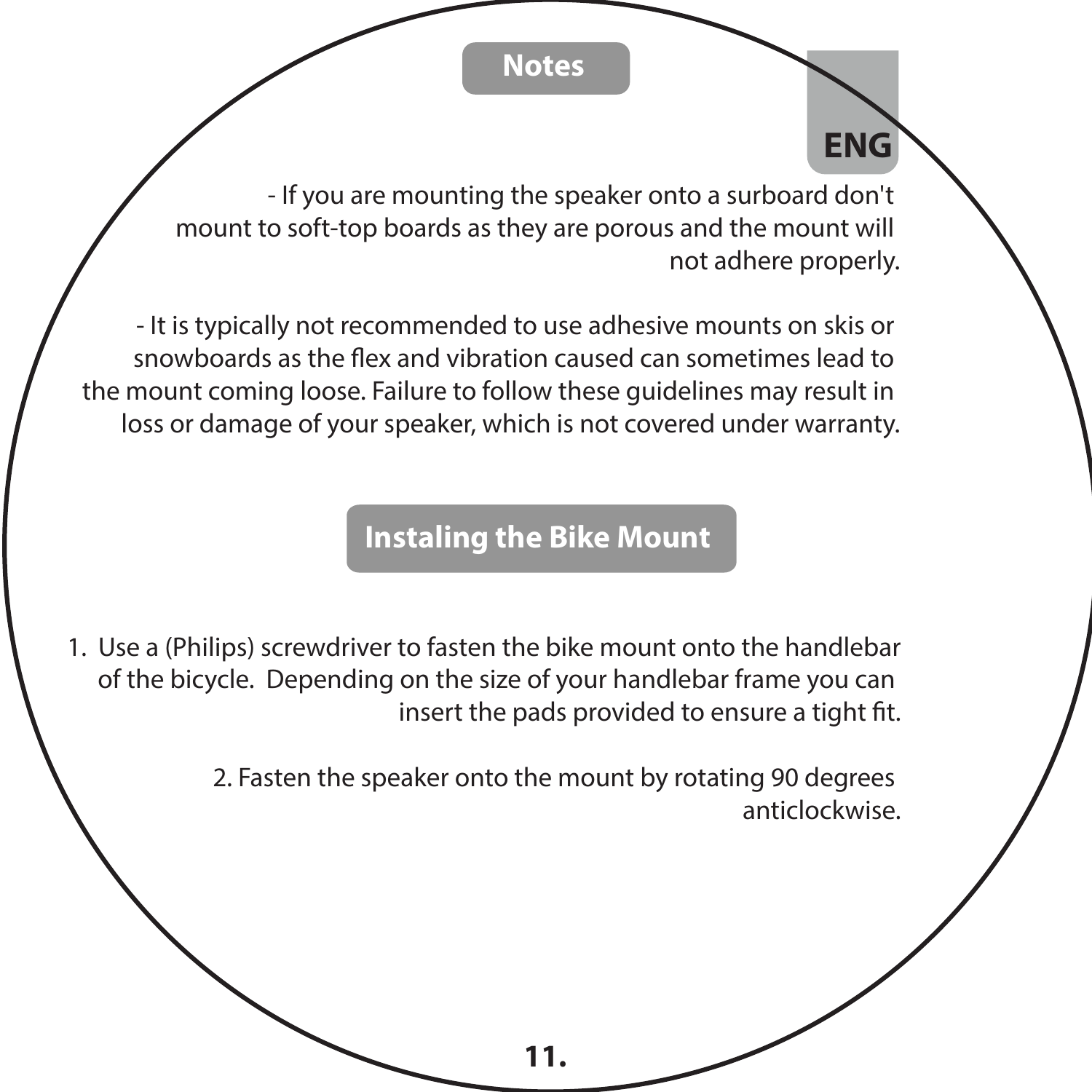**Microphone Tips To Get The Best Reception And Audio Quality ENG**

#### **Bluetooth Wireless Range In A Dry Environment**

The AQUAJAM has a wireless range of up to 10 meteres. To get the best reception ensure there is a clear line of sight between your AQUAJAM and your bluetooth enabled device. Obstructing objects between your AQUAJAM and your device may compromise the range and cause interefrence with your connection. For best results ensure that your phone is pointed directly at the AQUAJAM logo on the front face of the unit. To get the best audio quality, ensure the speaker grill is facing you and The unit is either positioned on its side grips or upright on the base grip.

#### **Bluetooth Wireless Range In A Wet Environment**

As water absorbs bluetooth signals the wireless range will lessen when the AQUAJAM comes into contact with water. To maximise the range ensure that there is a clear line of sight between your Bluetooth enabled device and the AQUAJAM.

The aquajam is designed to float. To enjoy the best audio quality try to avoid unnecessarily submersing the product. Do not submerse the product below 1 meter .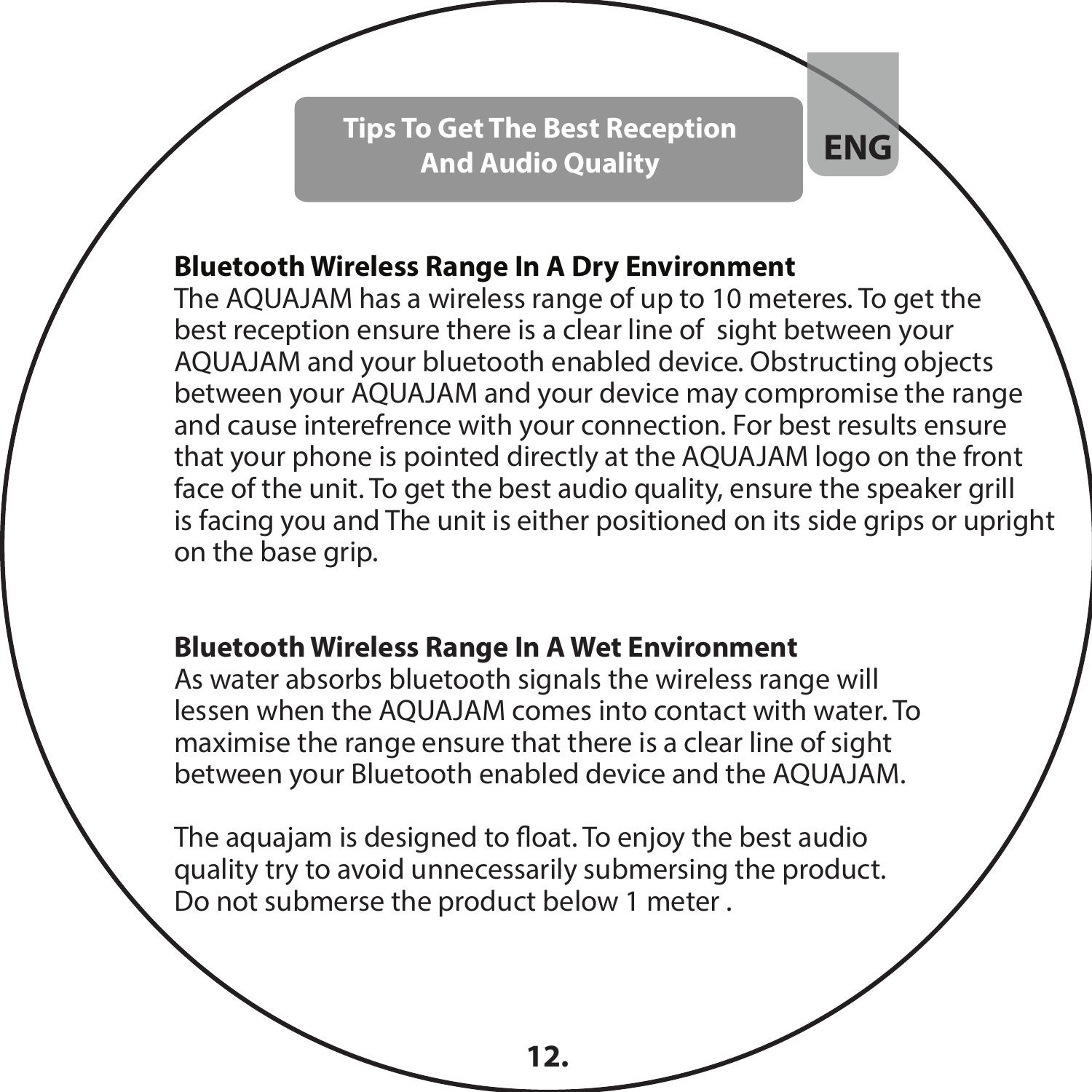#### **Audio Quality In A Wet Environment**

 **ENG**

If water enters the speaker grill the audio quality will be temporarily compromised. To resume normal sound hold the speaker upright allowing for the water to drain out of the grill. The speaker should dry up quickly and normal audio quality will be restored.

#### **Care & precautions**

1. Do not install near any heat sources such as radiators, heat registers, stoves, or other apparatus that produce heat. 2. For protection during lightning storm, unplug the speakers from the electrical outlet and turn off the computer. 3. Unplug this apparatus when unused for long periods of time. 4. Place the AQUAJAM in a stable location so that it will not fall causing damage to the speakers or bodily harm.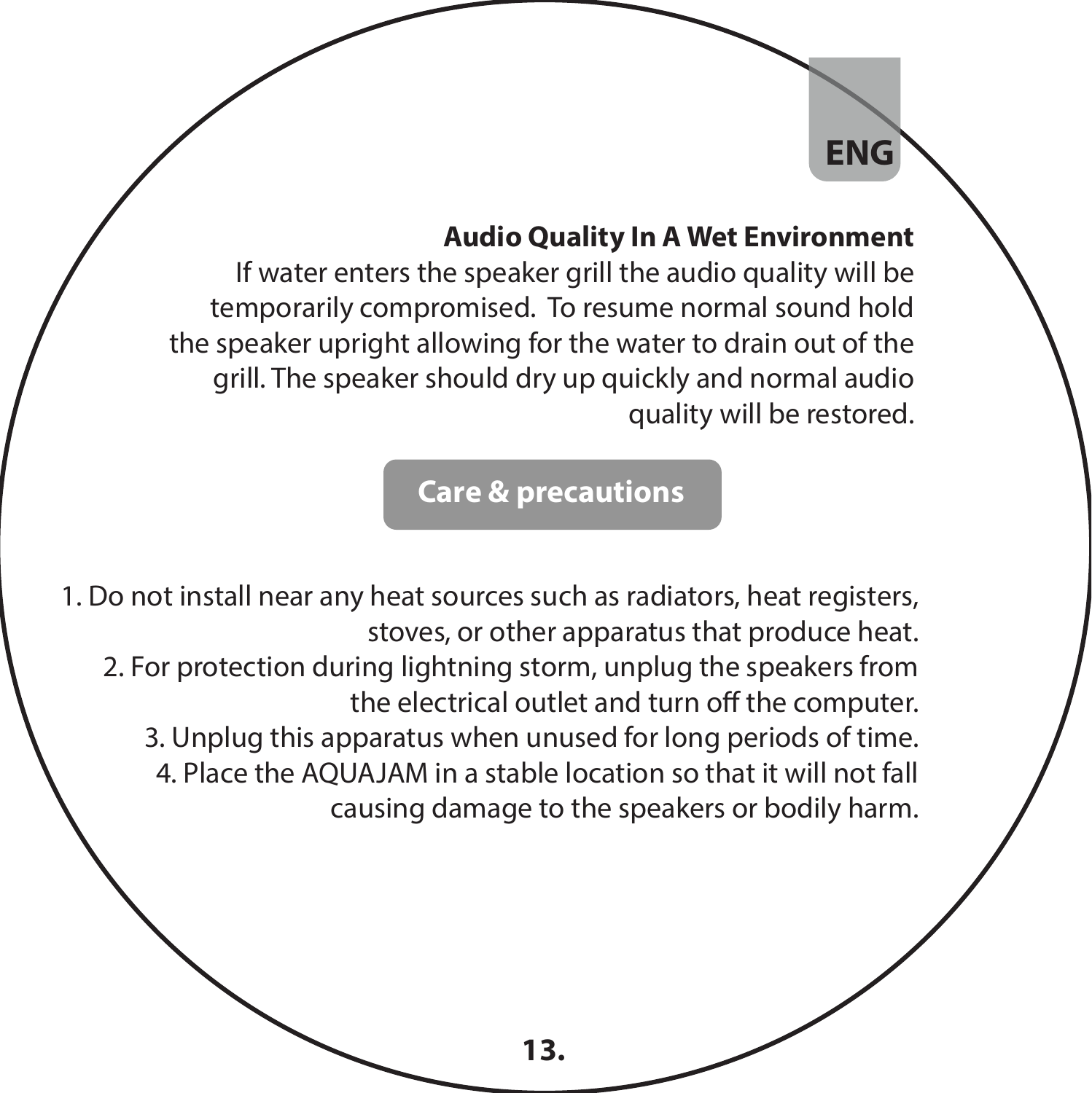# **Care & precautions ENG**

- 5. Close the CAP and USB cover properly before use, tightly screw in the CAP. If the unit is placed in water without the cap the warranty will be invalid.
- 6. Dry unit completely before opening the cap. Do NOT open the cap if wet or in a wet environment. Do NOT use or store the unit in places with high temperature.
- 7. Avoid direct exposure to sunlight and strong magnetic fields.
- 8. Periodically check the rubber gasket ring on the unit for premature wear.
- 9. Periodically clean the rubber gasket ring with a soft moist cloth. Do not use any oily solvent or chemi-cals for cleaning.
- 10. Rinse off the unit with tap water after use in salt water or swimming pool.
- 11. Audio distortion may occur when the batteries are nearing end of charge.
- 12. Avoid hard impact of the handle bar when a speaker is attached on the bike mount; the speaker may be detached & damaged.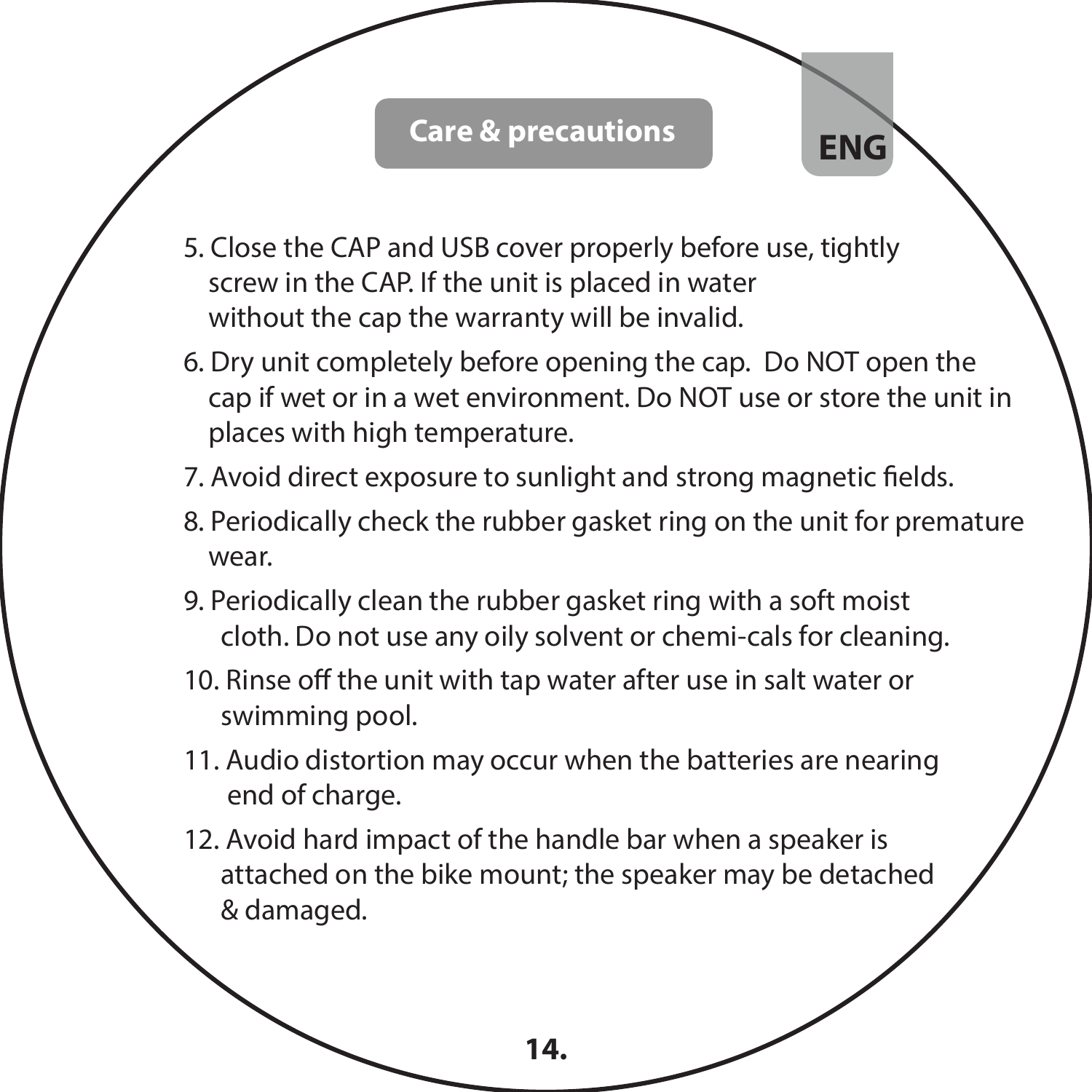#### **IMPORTANT !**

 **FRA**

CET APPAREIL RESTE IMPERMÉABLE AUX INFILTRATIONS D'EAU TANT QUE VOUS RESPECTEZ NOS INSTRUCTIONS. ÉVITEZ DE DESCENDRE VOTRE APPAREIL À PLUS DE 1 M SOUS L'EAU ET VÉRIFIEZ TOUJOURS QUE LE CAPUCHON DE PROTECTION EST CORRECTEMENT VERROUILLÉ AVANT TOUTE UTILISATION.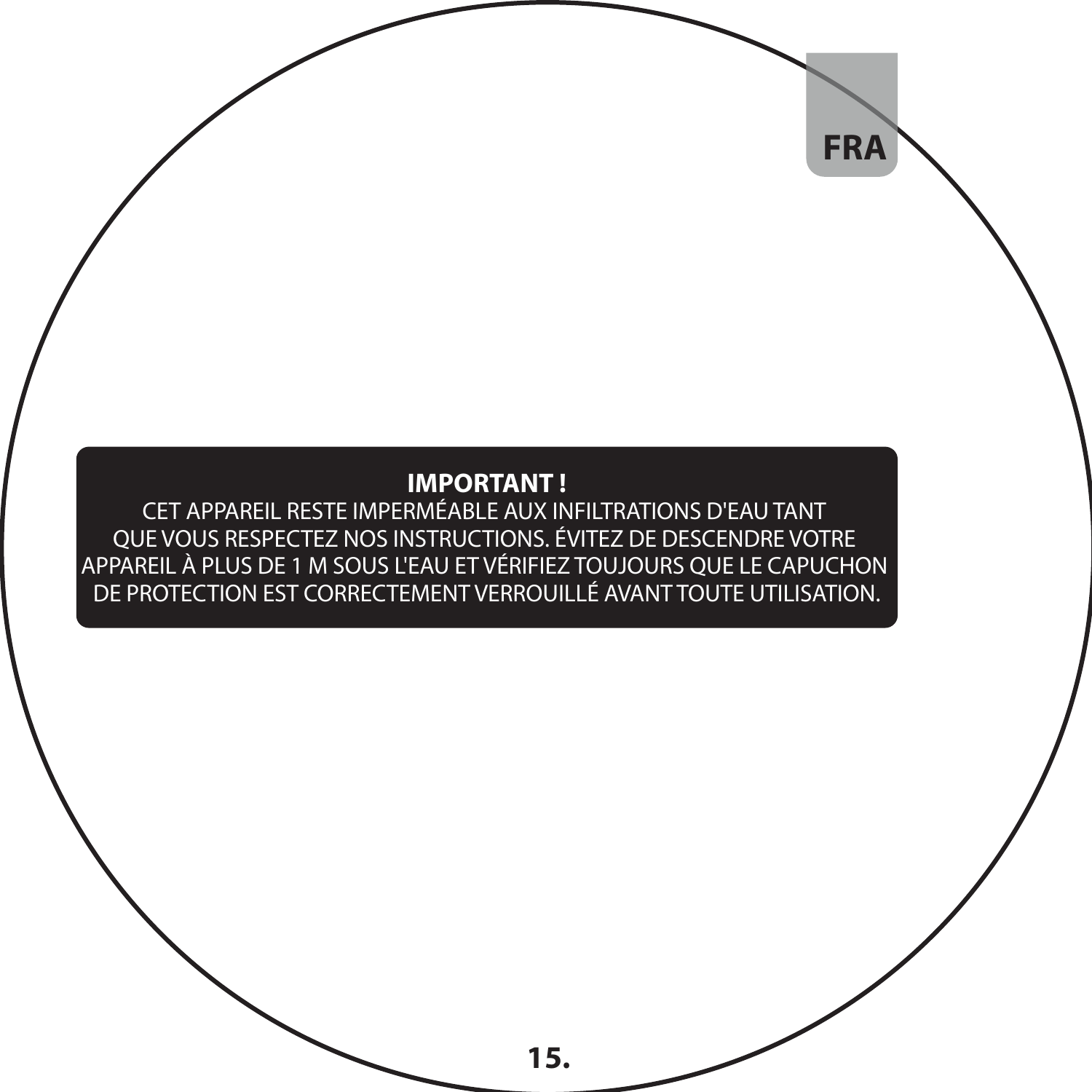AQUAJAM est une enceinte acoustique pleine gamme sans fil avec accu rechargeable intégré. L'enceinte est imperméable et flotte sur la surface de l'eau. Vous pouvez écouter la musique d'un téléphone mobile compatible avec Bluetooth (ou d'un autre appareil audio compatible avec Bluetooth) avec l'enceinte. Grâce au microphone intégré, vous pouvez aussi téléphoner avec l'enceinte. Vous pouvez attacher l'enceinte au vélo ou au sac à dos, et écouter ainsi la musique pendant vos activités en plein air sans fil et par tous les temps.

 **FRA**

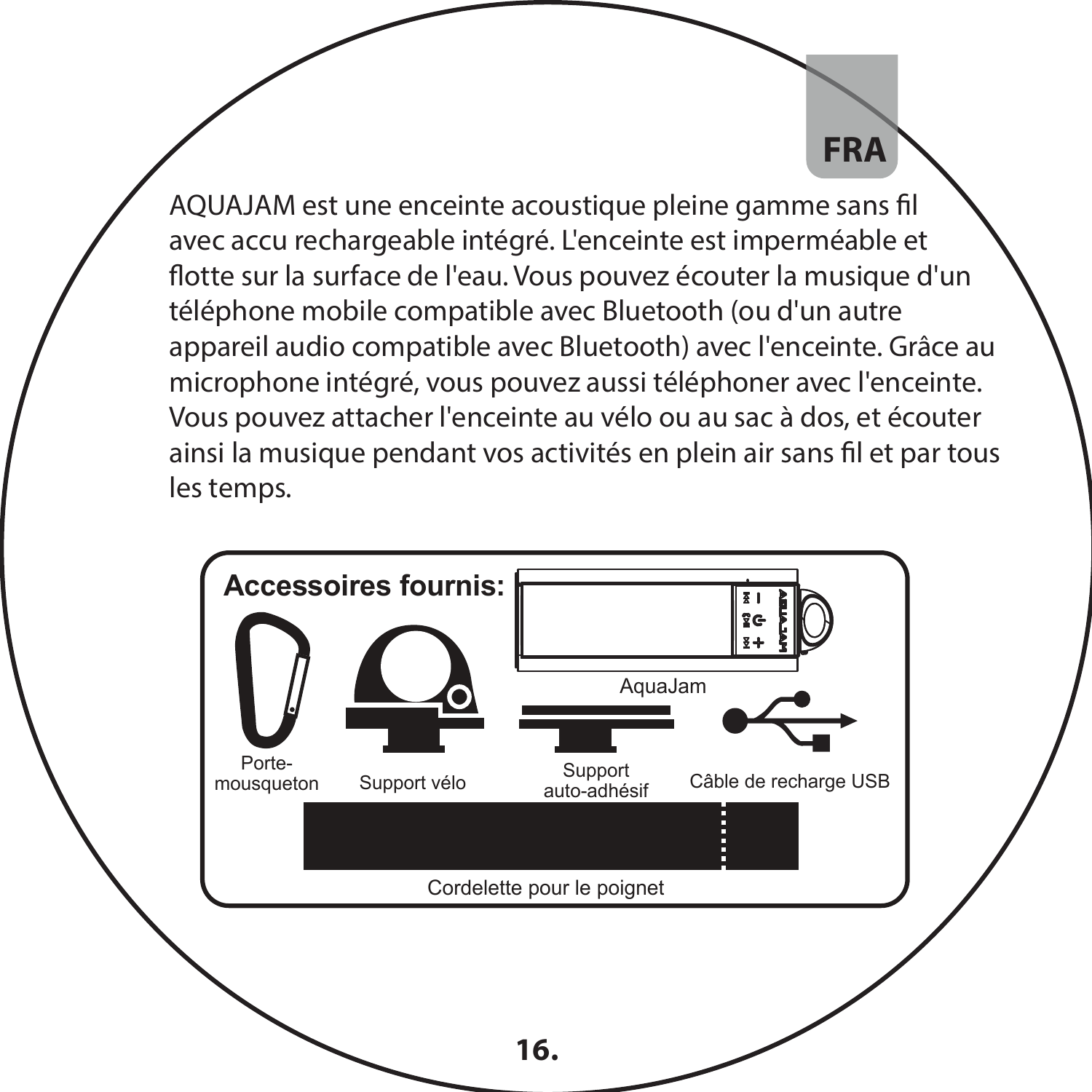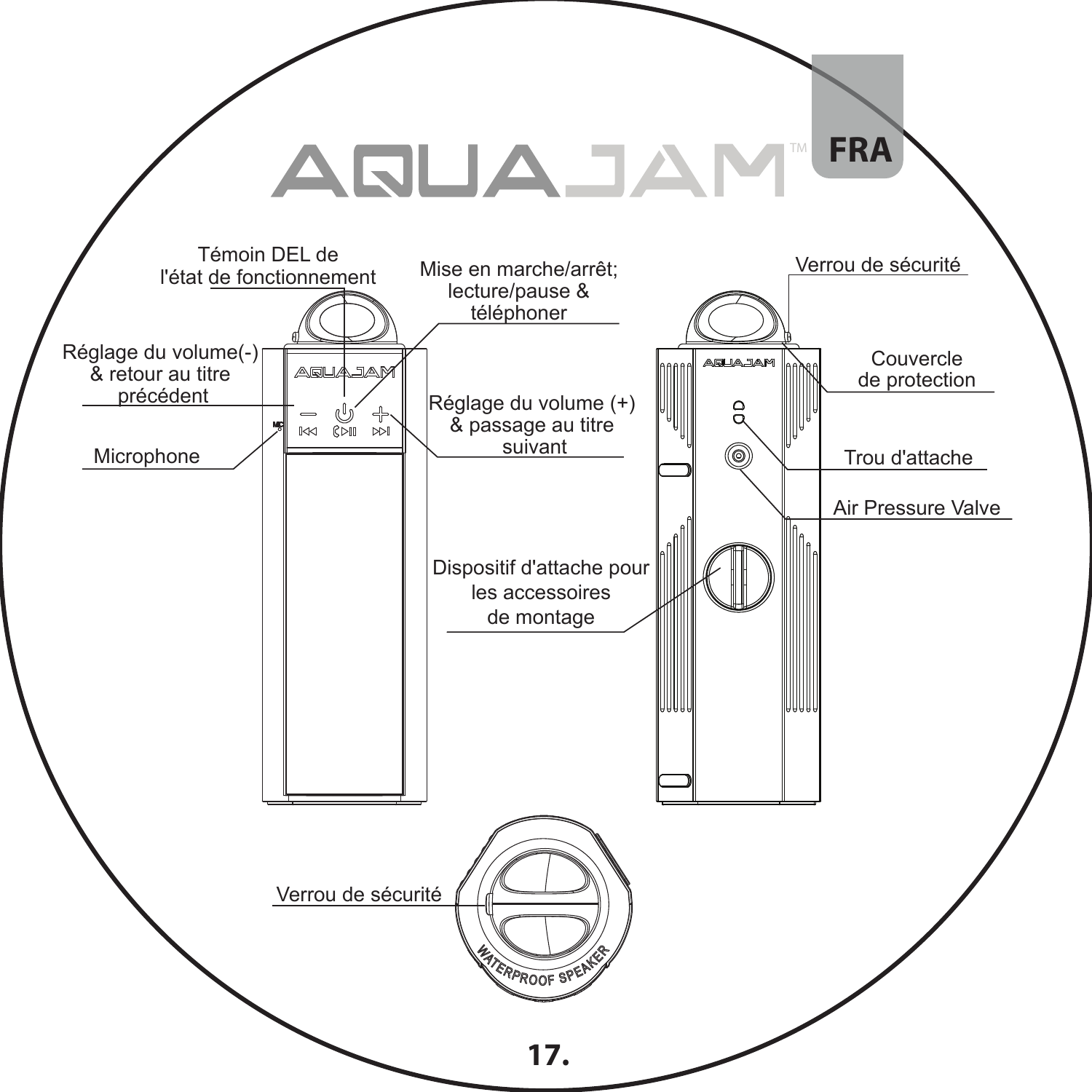**Etablir la connexion Bluetooth (Pairing)**

 **FRA**

Mise en marche: Maintenez appuyée la touche de mise en marche pendant 4 secondes. Vous entendez un signal acoustique et l'enceinte acoustique est allumée.

- 1. Après avoir allumée l'enceinte acoustique, elle se trouve en mode pairing et cherche des appareils audio compatibles avec Bluetooth.
- 2. Commencez la recherche des périphériques sur votre téléphone mobile (ou sur un autre appareil compatible avec Bluetooth).
- 3. Choisissez le nom de périphérique "AQUAJAM" de la liste des appareils couplés avec le téléphone. Entrez les chiffres "0000" si vous avez besoin d'un mot de passe.
- 4. Vous entendez un signal acoustique lorsque la connexion est effectuée avec succès.
- 5. Commencez la lecture de musique sur votre téléphone mobile.
- 6. L'enceinte cherche automatiquement le périphérique qui était connecté en dernier lorsqu'elle est remise en marche.

 La performance de l'enceinte et la qualité du son changent probablement lorsque l'enceinte est mouillée.

\*\*Pour un fonctionnement optimal de l'enceinte, il faut entièrement charger l'accu avant l'emploi.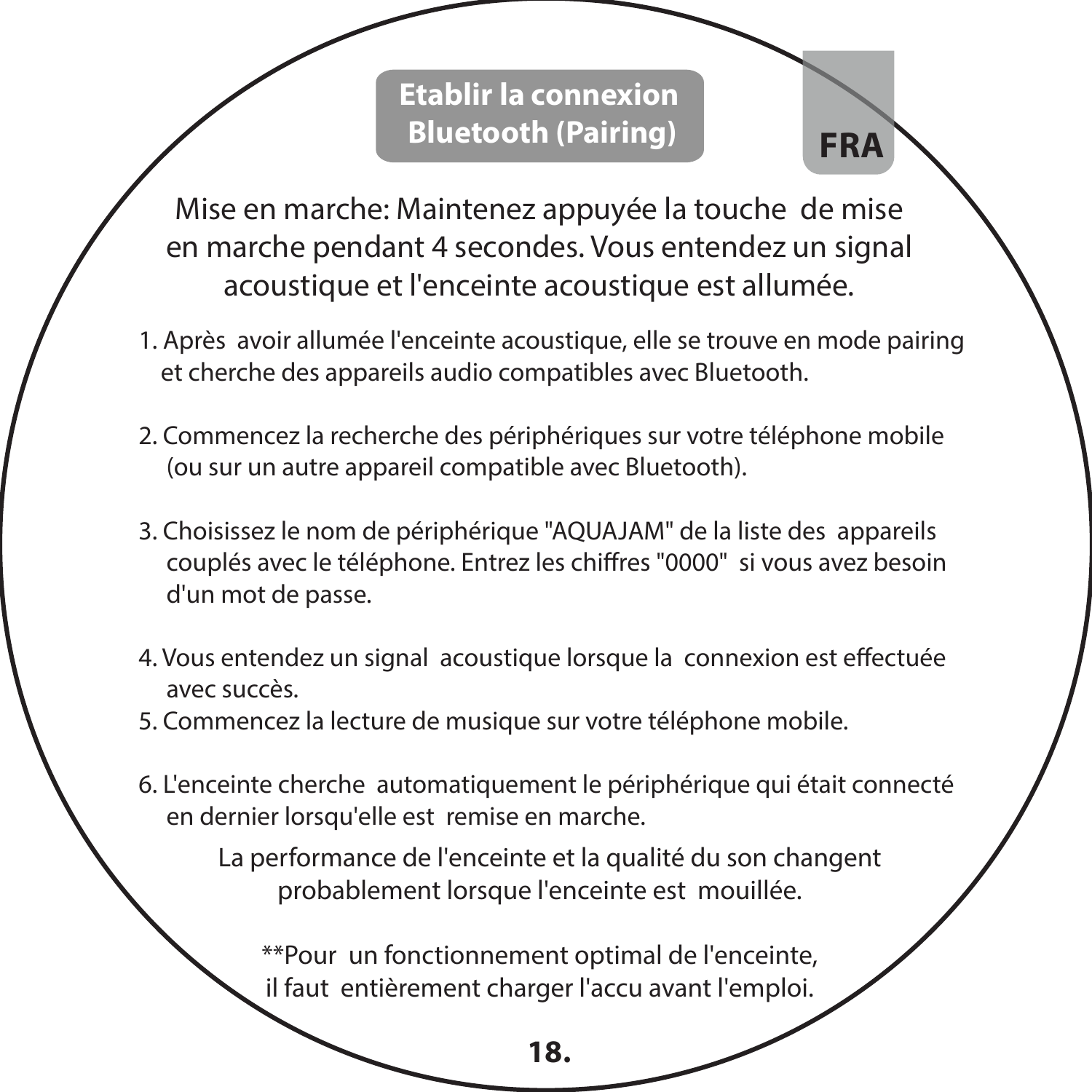

- 1. Pour allumer le haut-parleur, appuyez sur la touche et maintenez-la enfoncée pendant, environ, 4 secondes, jusqu'à entendre une tonalité.
- 2. Pour éteindre le haut-parleur, appuyez sur la touche et maintenez-la enfoncée pendant, environ, 4 secondes, jusqu'à entendre une tonalité. Le témoin DEL de marche s'éteint.
- 3. Appuyez brièvement sur cette touche pour commencer la lecture et pour l'interrompre momentanément.
- 4. Appuyez brièvement sur cette touche lorsque quelqu'un vous appelle sur votre téléphone mobile pour répondre à l'appel.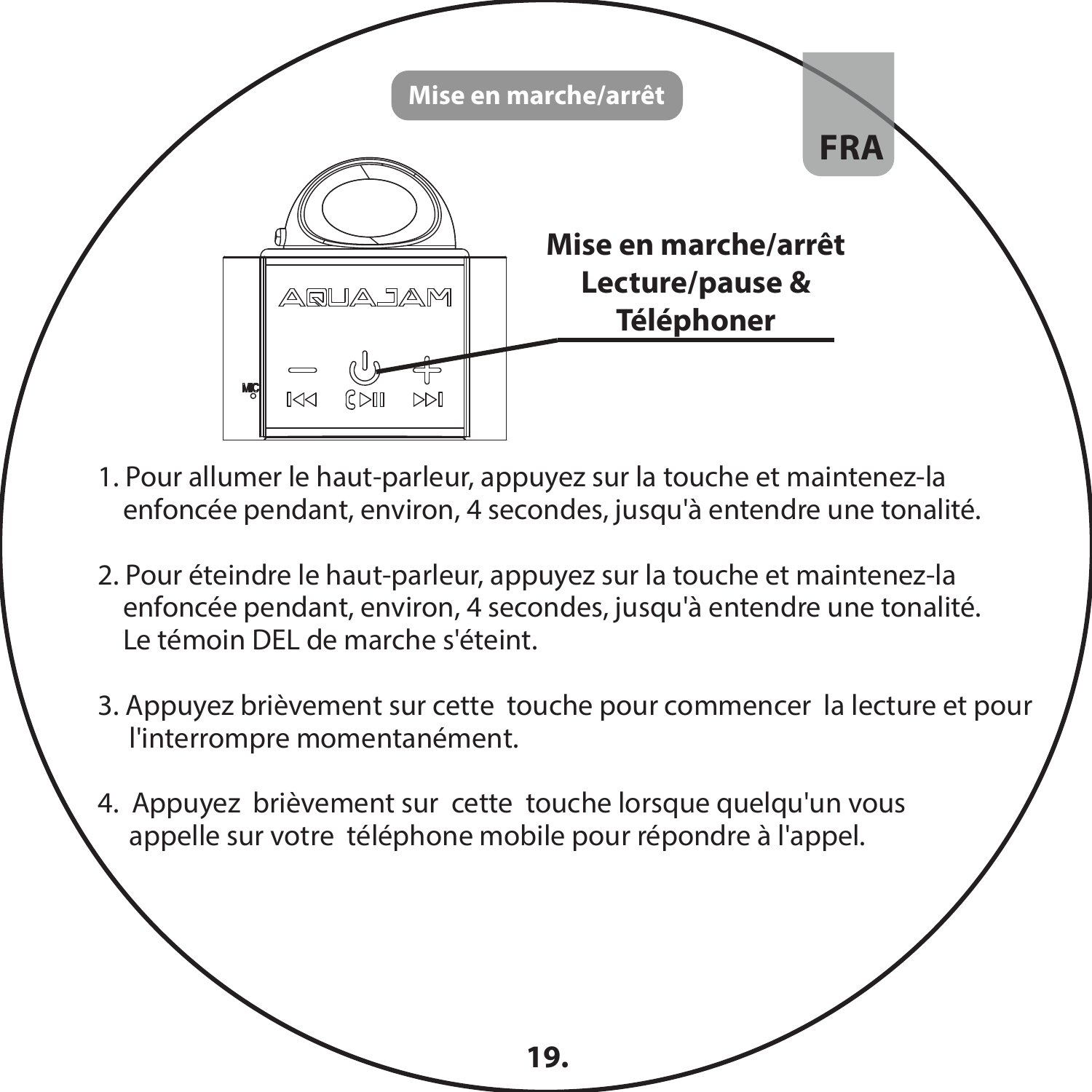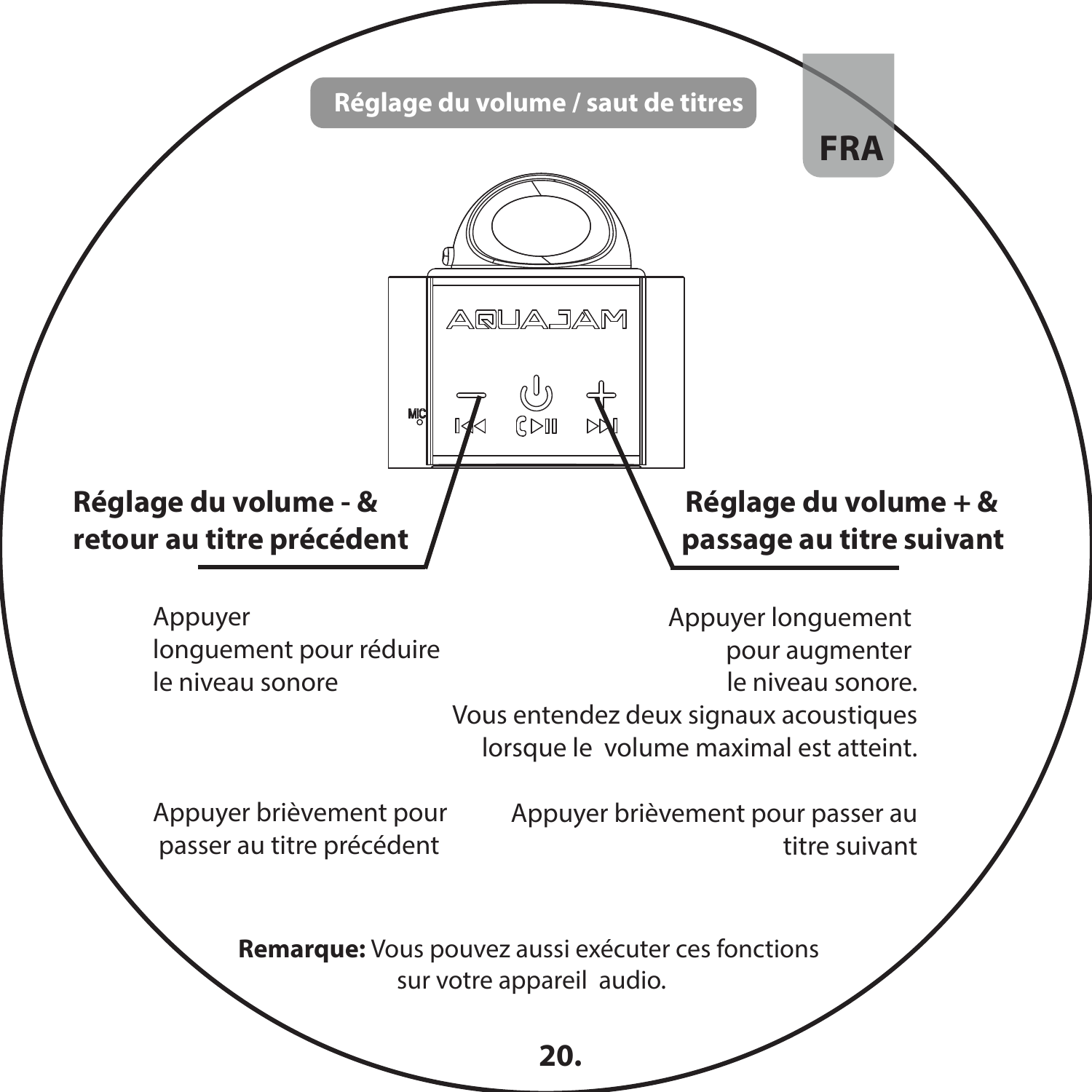

#### *Microphone:*

- Appuyez sur la touche **b** pour répondre aux appels.

- Parlez dans le microphone qui se trouve sur la gauche des touches.
- Dans le cas idéal, il faudrait parler dans le microphone d'une distance de 50 cm.

*Témoin DEL de l'état de fonctionnement:*

 - Le témoin DEL est allumé en rouge pendant le chargement de l'accu. Le témoin s'éteint lorsque l'accu est entièrement chargé.

 - Le témoin DEL clignote en bleu lorsque l'enceinte est allumée et en mode pairing.

 - Lorsque l'enceinte est couplée avec un appareil audio compatible avec Bluetooth, le témoin DEL clignote deux fois rapidement en bleu à intervalles réguliers.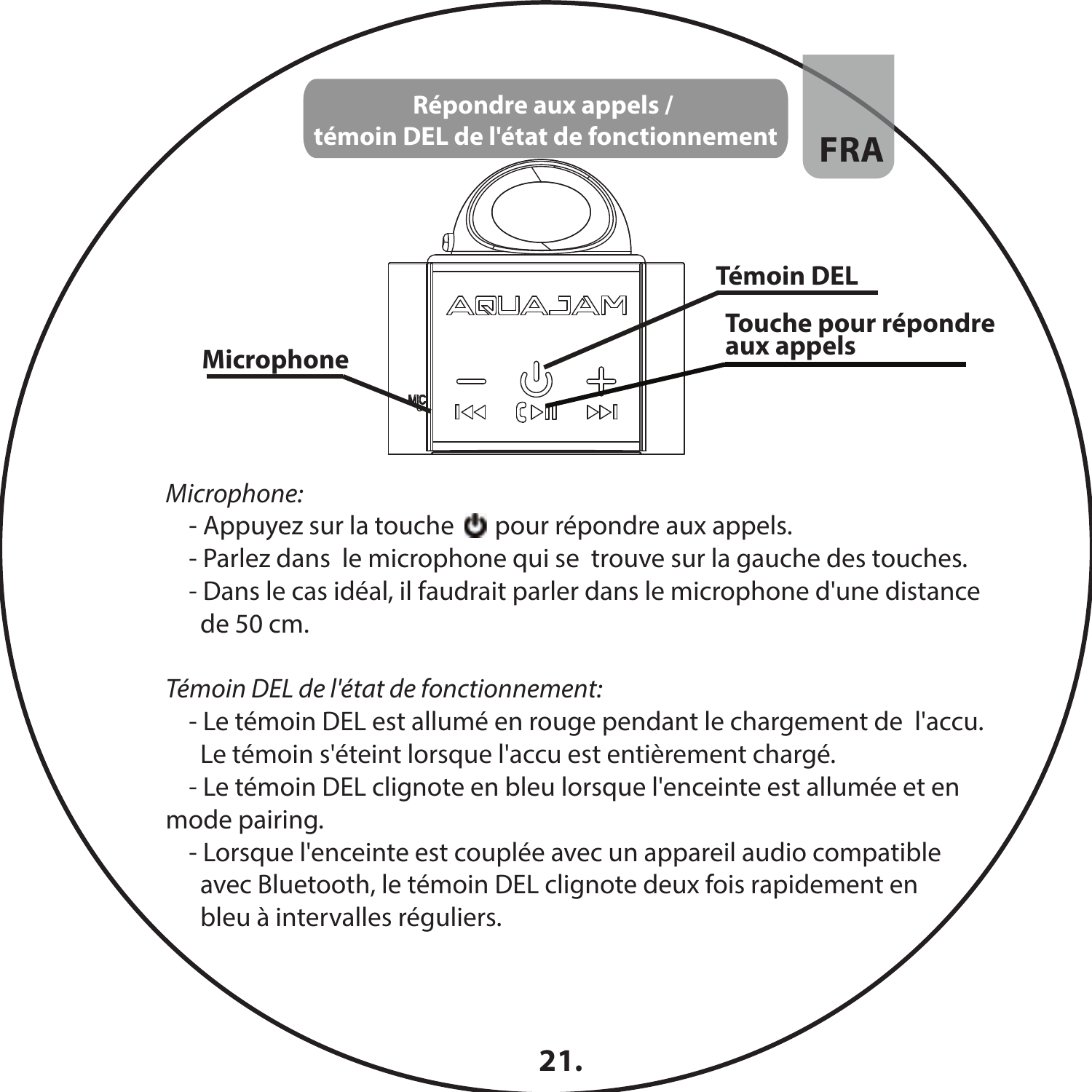

Le port micro USB se trouve sous le cache USB, lui-même situé sous le capuchon de protection. Poussez le verrou de sécurité et dévissez le capuchon de protection. Ouvrez le cache de protection USB pour accéder au port USB.

Avertissement : si le capuchon de protection ou le cache USB est enlevé ou insuffisamment serré, votre haut-parleur N'EST PLUS étanche et tout contact avec de l'eau risque alors de l'endommager. Pour conserver l'étanchéité, vériez que le cache USB est correctement fermé et que le capuchon de protection est fermement fixé en haut du haut-parleur (vous devez le visser jusqu'à enclencher le verrou de sécurité).

**Chargement de l'accu:** L'enceinte est alimentée par un accu au lithium-ion intégré. Elle fonctionne pendant une durée de 10 heures au maximum lorsque l'accu est entièrement chargé. Pour recharger l'accu, branchez l'enceinte à l'ordinateur avec le câble de recharge USB fourni. Vous pouvez aussi brancher l'enceinte à un chargeur secteur ou à un chargeur de voiture avec une tension de sortie d'au moins 5V (1A). Le témoin DEL est allumé en rouge pendant le chargement, et il s'éteint lorsque l'accu est entièrement chargé. Vous entendez un signal acoustique lorsque le rendement de l'accu diminue, et lorsque la durée de fonctionnement restante est de 30 minutes.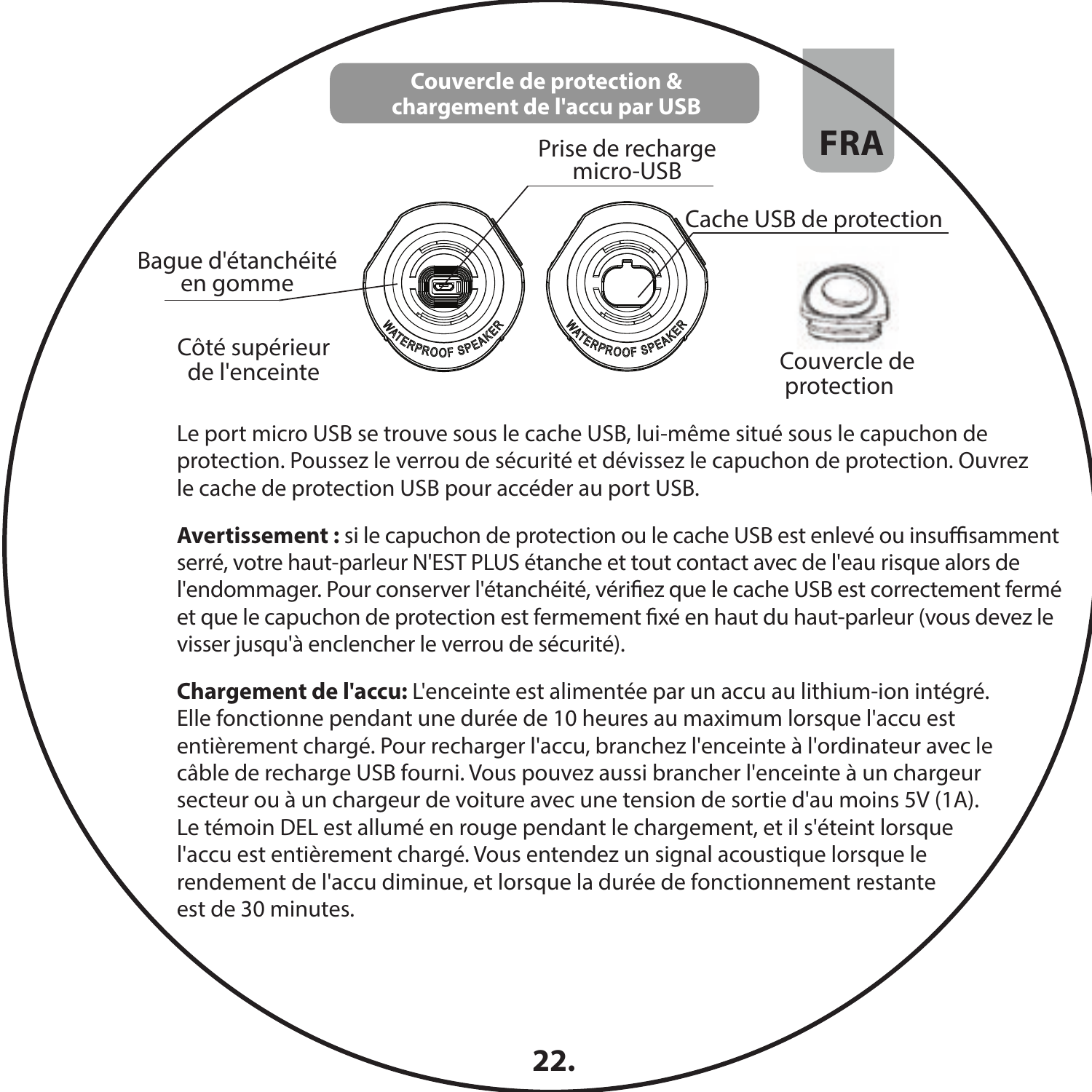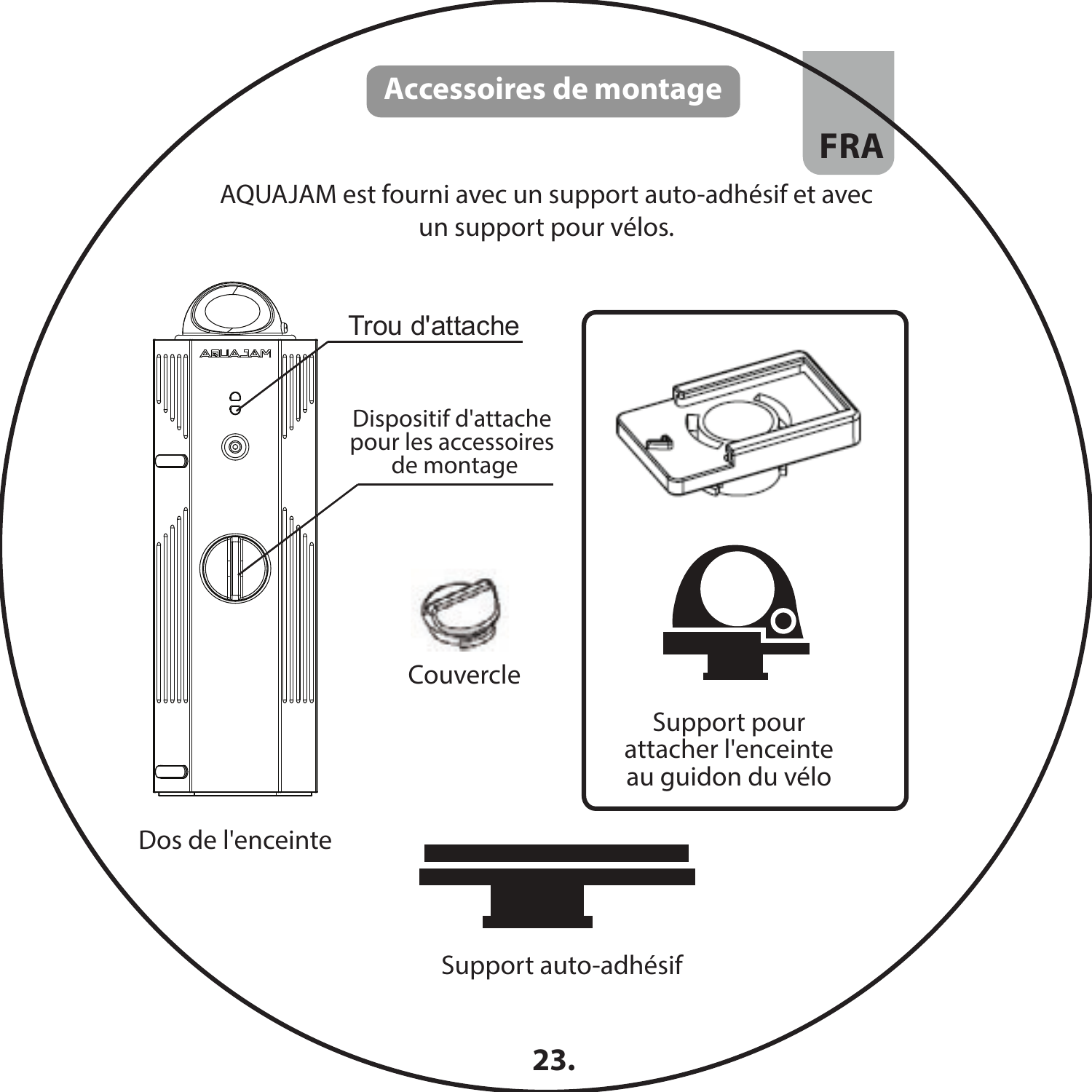# **Support auto-adhésif**

 **FRA**

Le support auto-adhésif résiste à l'eau et peut être attaché à différents types de surfaces en plein air.

- 1. Retirez le couvercle du dispositif d'attache pour les accessoires de montage.
- 2. Insérez le support dans le dispositif d'attache et tournez-le en sens horaire de 90° jusqu'à ce qu'il soit correctement attaché.
- 3. Collez le support à une surface lisse et absolument propre. Le support probablement n'adhère pas correctement à une surface texturée ou pas propre.
- 4. Pressez le support contre la surface jusqu'à ce qu'il soit correctement attaché.
- 5. Attachez le support à température ambiante si possible. Il faut au moins 24 heures jusqu'à ce que le support soit correctement attaché.

*Vous pouvez détacher le support en le chauffant avec un sèche-cheveux et en le détachant lentement. Une fois détaché, vous ne pouvez plus coller le support à une autre surface.*

**24.**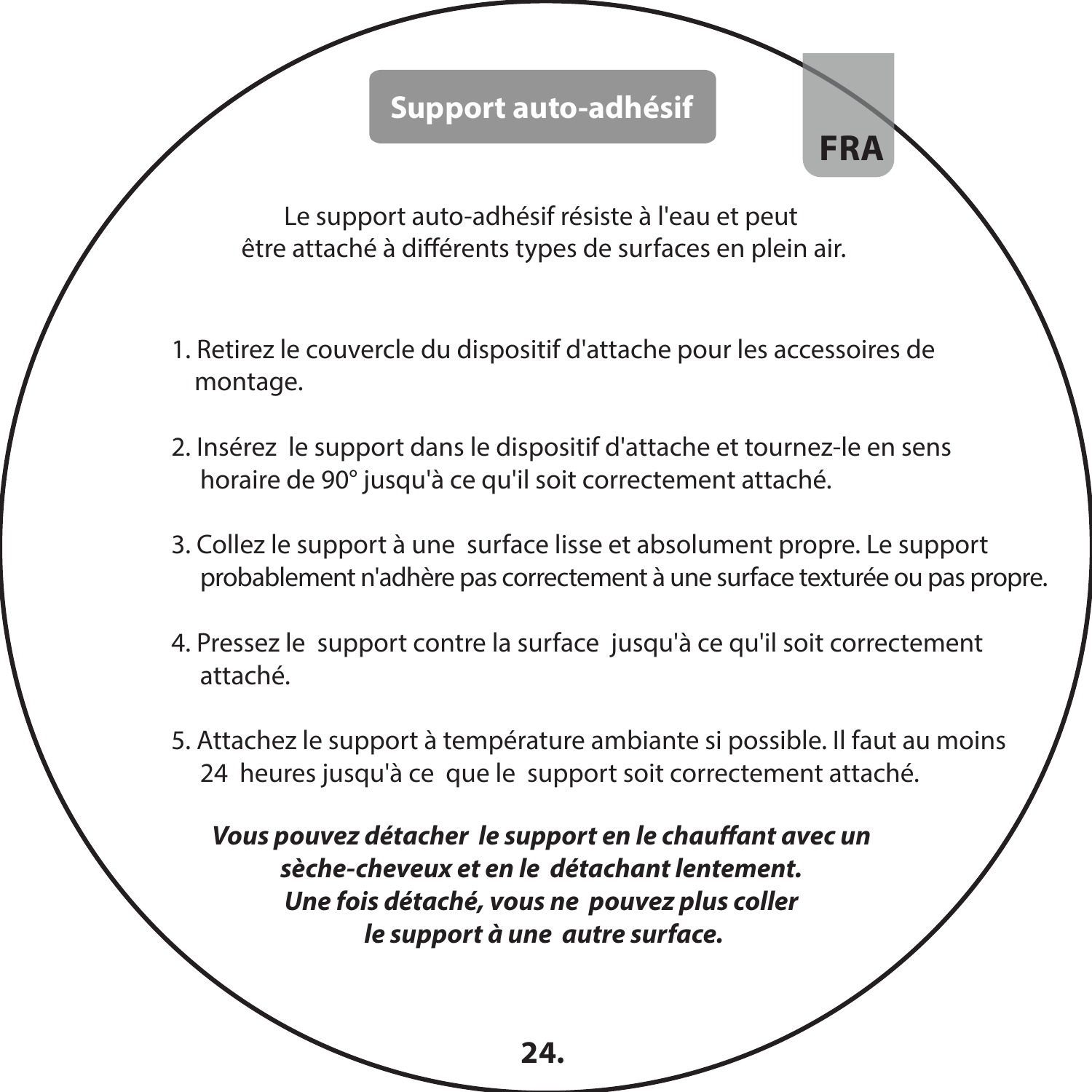# **Remarques**

- Si vous attachez l'enceinte à une planche de surf, veillez à ce que celle-ci ait une surface dure. Les surfaces souples sont poreuses et le support n'adhère pas correctement.

 **FRA**

- N'attachez dans aucun cas l'enceinte au ski ou au snowboard, parce que le support risque de se détacher à cause des vibrations. La perte de l'enceinte ou des dommages provoqués par une manipulation incorrecte ne sont pas couverts par la garantie.

# **Support pour vélo**

1. Attachez le support au guidon de votre vélo. Si le guidon n'est pas assez épais, vous pouvez réduire le diamètre du support avec les pads adhésifs fournis.

2. Placez l'enceinte sur le support et tournez-la de 90° dans le sens contraire des aiguilles d'une montre, jusqu'à ce qu'elle soit correctement attachée.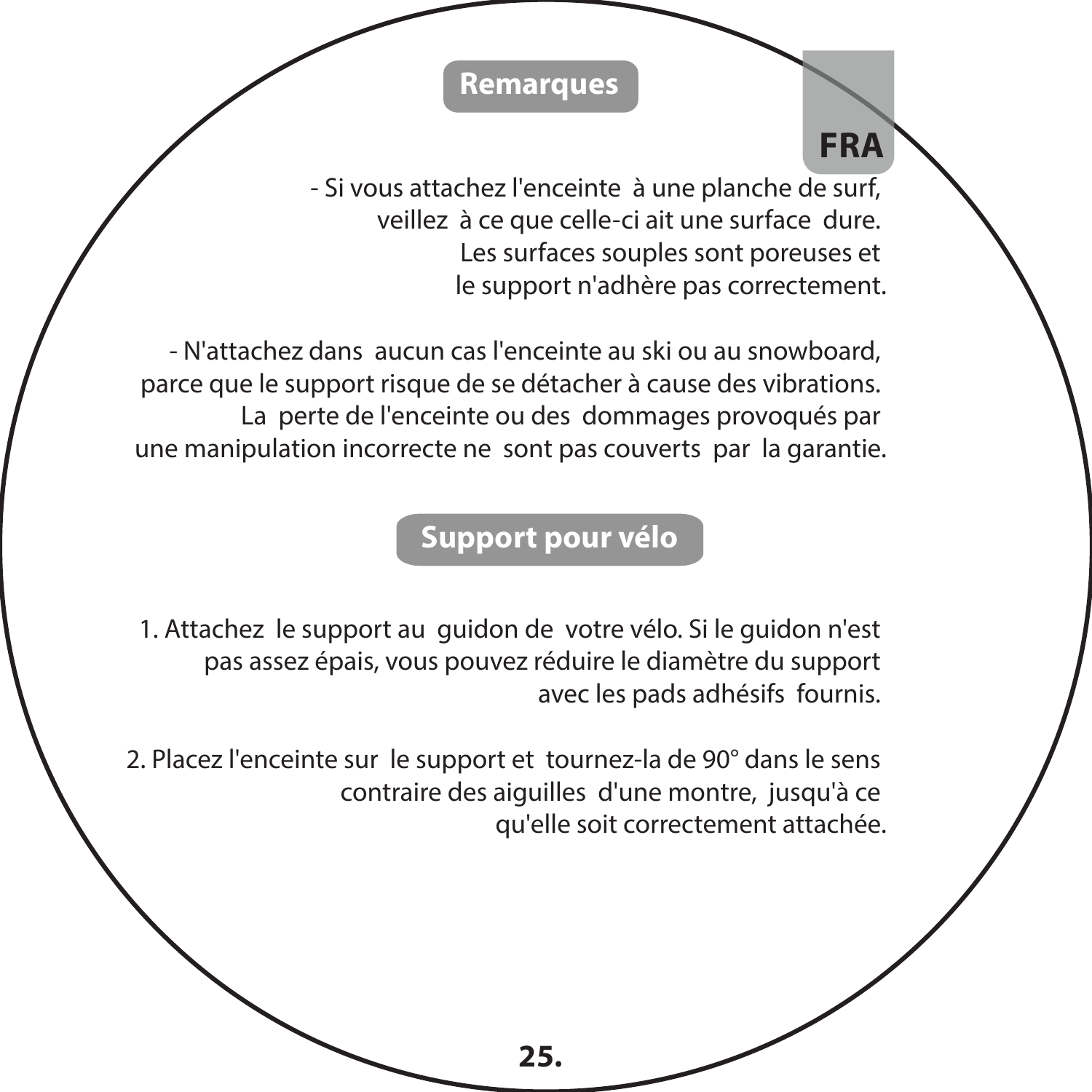**Conseils pour une connexion Bluetooth sans problèmes et pour une bonne qualité de son**

 **FRA**

#### **Portée de la connexion Bluetooth dans un environnement sec**

La portée de la connexion Bluetooth est de 10 mètres au maximum. La portée diminue probablement si des obstacles se trouvent entre l'enceinte et l'appareil compatible avec Bluetooth. Pour une transmission optimale, il faut que l'appareil soit dirigé vers le logo AQUAJAM sur le côté antérieur de l'enceinte. Vous obtiendrez la meilleure qualité de son si la grille des haut-parleurs se trouve en face de vous et si l'enceinte est placé en position verticale ou horizontale.

#### **Portée de la connexion Bluetooth dans un environnement mouillé**

Parce que l'eau absorbe les signaux Bluetooth, la portée diminue lorsque AQUAJAM entre en contact de l'eau. Veillez donc à ce qu'il ne se trouve pas d'obstacles entre l'enceinte et le téléphone mobile.

Votre haut-parleur aquajam a été conçu pour flotter sur la surface de l'eau. Pour écouter votre musique avec la meilleure qualité musicale possible, évitez de plonger inutilement votre haut-parleur dans l'eau. Ne plongez pas le haut-parleur à plus de 1 mètre sous l'eau.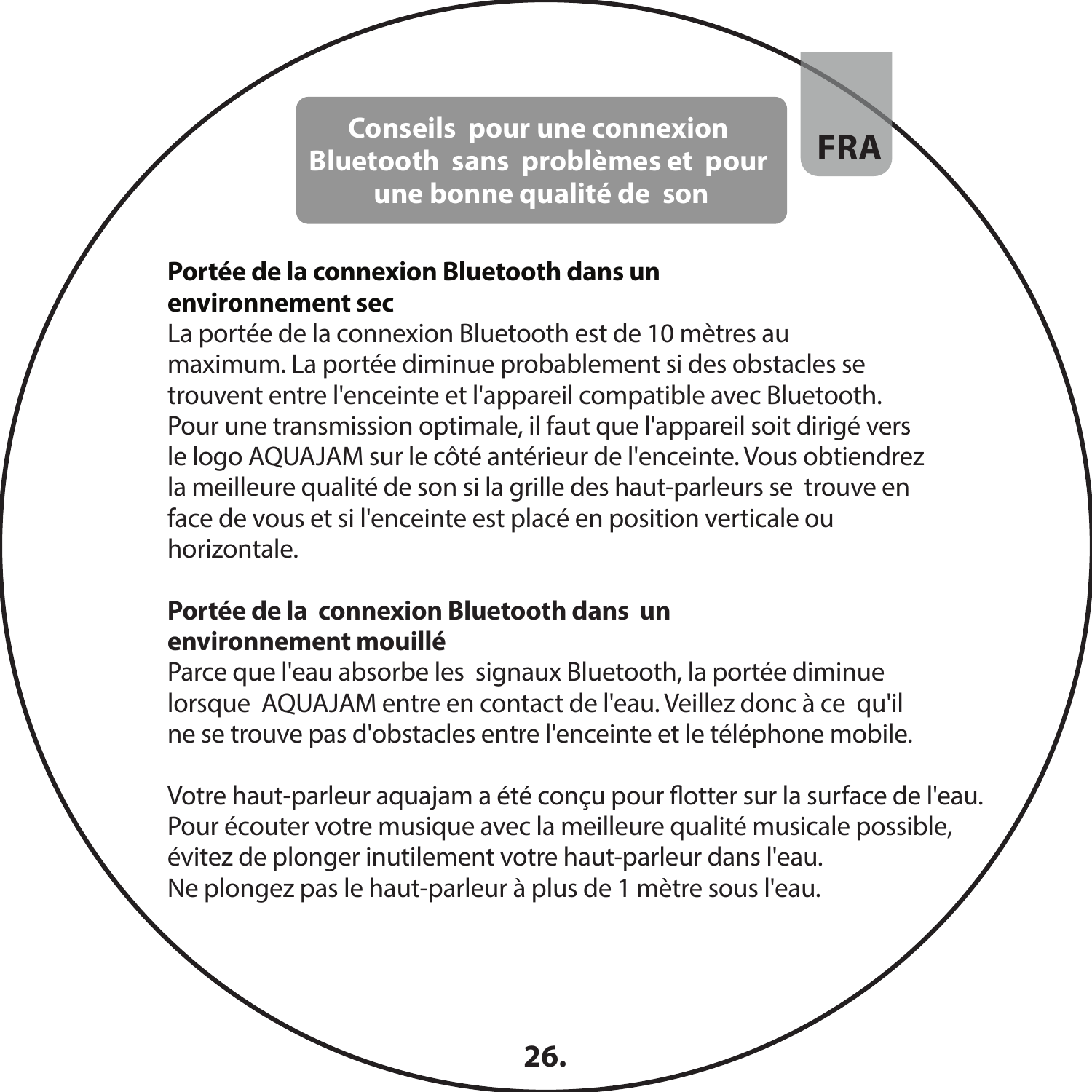# **FRA**

#### **Qualité de son dans un environnement mouillé**

Lorsque l'eau pénètre dans la grille des haut-parleurs, la qualité de son diminue brièvement. Tenez l'enceinte de manière à permettre à l'eau de s'écouler, et laissez ensuite sécher l'enceinte.

Après ceci la qualité de son devrait de nouveau être normale.

# **Avis importants**

1. Ne placez pas l'enceinte près des radiateurs et d'une autre source de chaleur.

> 2. Débranchez le câble de recharge pendant un orage et éteignez l'ordinateur.

3. Débranchez le câble de recharge lorsque vous n'utilisez pas l'enceinte pendant une période prolongée.

> 4. Evitez de faire tomber l'enceinte, et ne l'exposez pas à des chocs violents.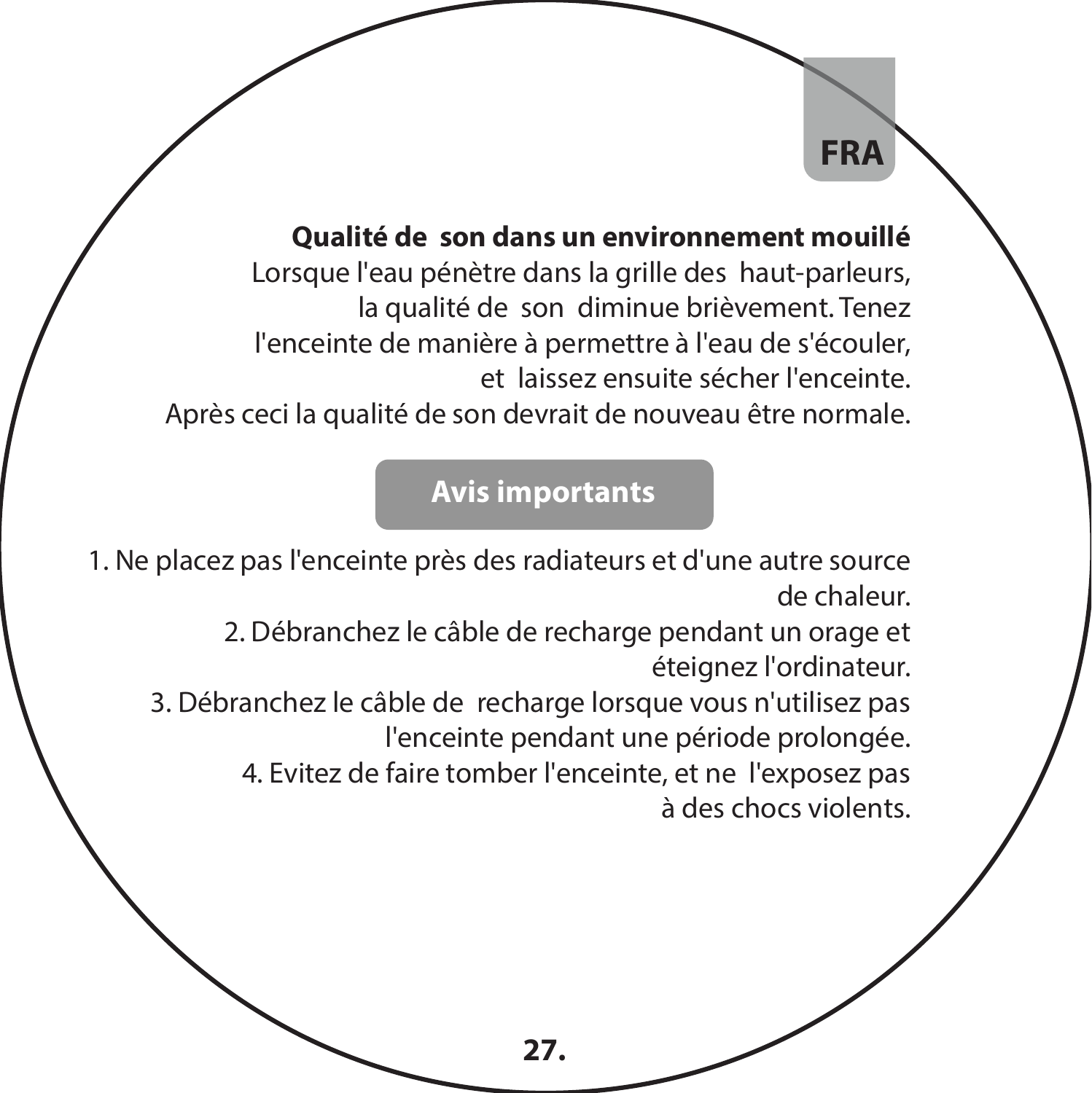# **Avis importants**

5. Fermez correctement le CAPUCHON et le cache USB avant d'utiliser votre haut-parleur. Vissez légèrement le CAPUCHON. Plonger le haut-parleur dans l'eau sans son capuchon de protection annule notre garantie sur cet appareil.

**FRA**

- 6. Séchez entièrement l'enceinte avant d'enlever le couvercle de protection. N'enlevez pas le couvercle lorsque l'enceinte est mouillée ou lorsqu'elle se trouve dans un endroit mouillé. Ne rangez pas l'enceinte dans un endroit extrêmement chaud.
- 7. N'exposez pas l'enceinte à la lumière de soleil directe ni à un champ magnétique puissant.
- 8. Contrôlez régulièrement si la bague d'étanchéité est dans un parfait état.
- 9. Nettoyez la bague d'étanchéité par intervalles avec un chiffon doux et humide. Ne nettoyez pas la bague avec des solvants qui contiennent de l'huile ni avec des nettoyants chimiques.
- 10. Lorsque vous avez utilisé l'enceinte dans l'eau salée ou chlorée, rincez-la ensuite abondamment avec de l'eau claire.
- 11. La qualité de son n'est probablement plus satisfaisante lorsque le rendement de l'accu diminue.
- 12. Si vous avez attaché l'enceinte au guidon de la bicyclette, n'exposez pas le guidon à des chocs violents. Il y a le risque que l'enceinte se détache du guidon et qu'elle soit endommagée.

Sous réserve d'erreurs et de modifications techniques.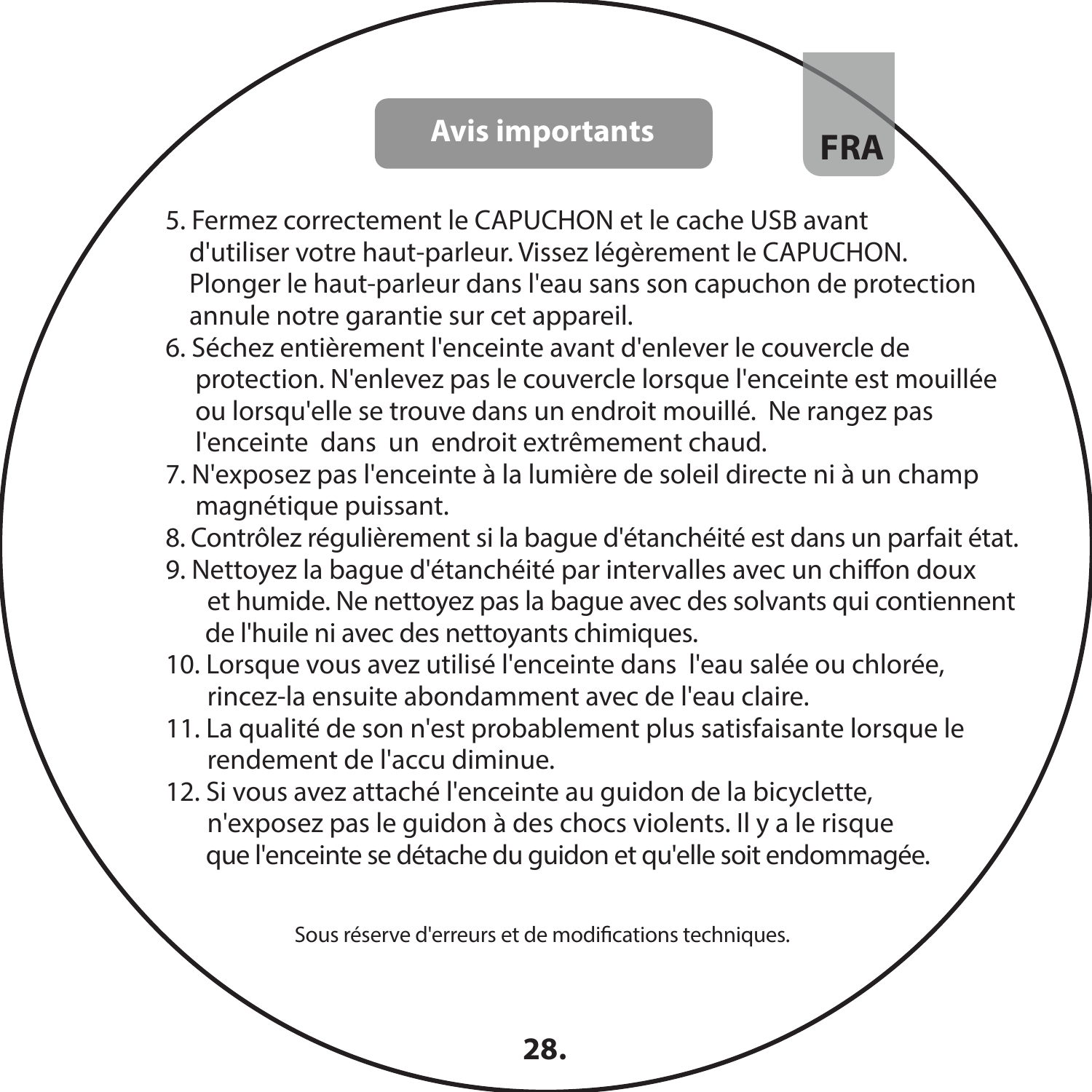#### **WICHTIG!**

 **DEU**

DIESES PRODUKT IST NUR WASSERDICHT, WENN DIE ANLEITUNGEN BEFOLGT WERDEN. TAUCHEN SIE DAS PRODUKT NICHT TIEFER ALS 1M UNTER WASSER UND ACHTEN SIE IMMER DARAUF, DASS DER LADEDECKEL VOR DEM GEBRAUCH RICHTIG VERSCHLOSSEN IST.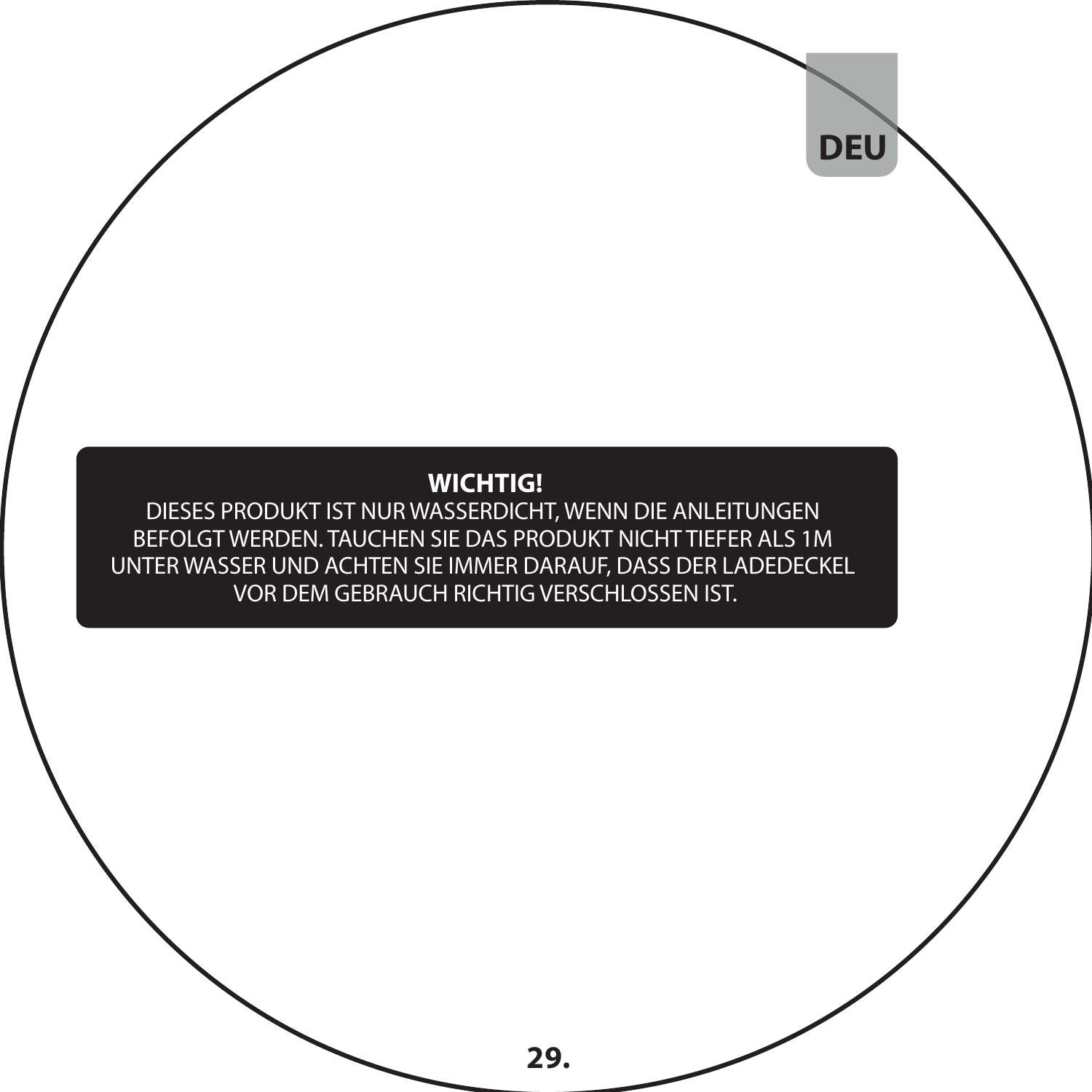AQUAJAM ist ein kabelloser Vollbereich-Lautsprecher mit eingebautem aufladbarem Akku. Der Lautsprecher ist wasserfest und schwimmt auf der Wasseroberäche. Sie können die auf einem Bluetooth-fähigen Mobiltelefon (oder auf einem anderen Bluetooth-fähigen Audiogerät) gespeicherte Musik über den Lautsprecher anhören, und dank des eingebauten Mikrofons telefonieren. Der Lautsprecher kann ebenfalls an Ihrem Fahrrad oder Wandergepäck befestigt werden, so dass Sie bei Ihren Unternehmungen im Freien kabellos und bei jeder Witterung Musik hören können.

**DEU**

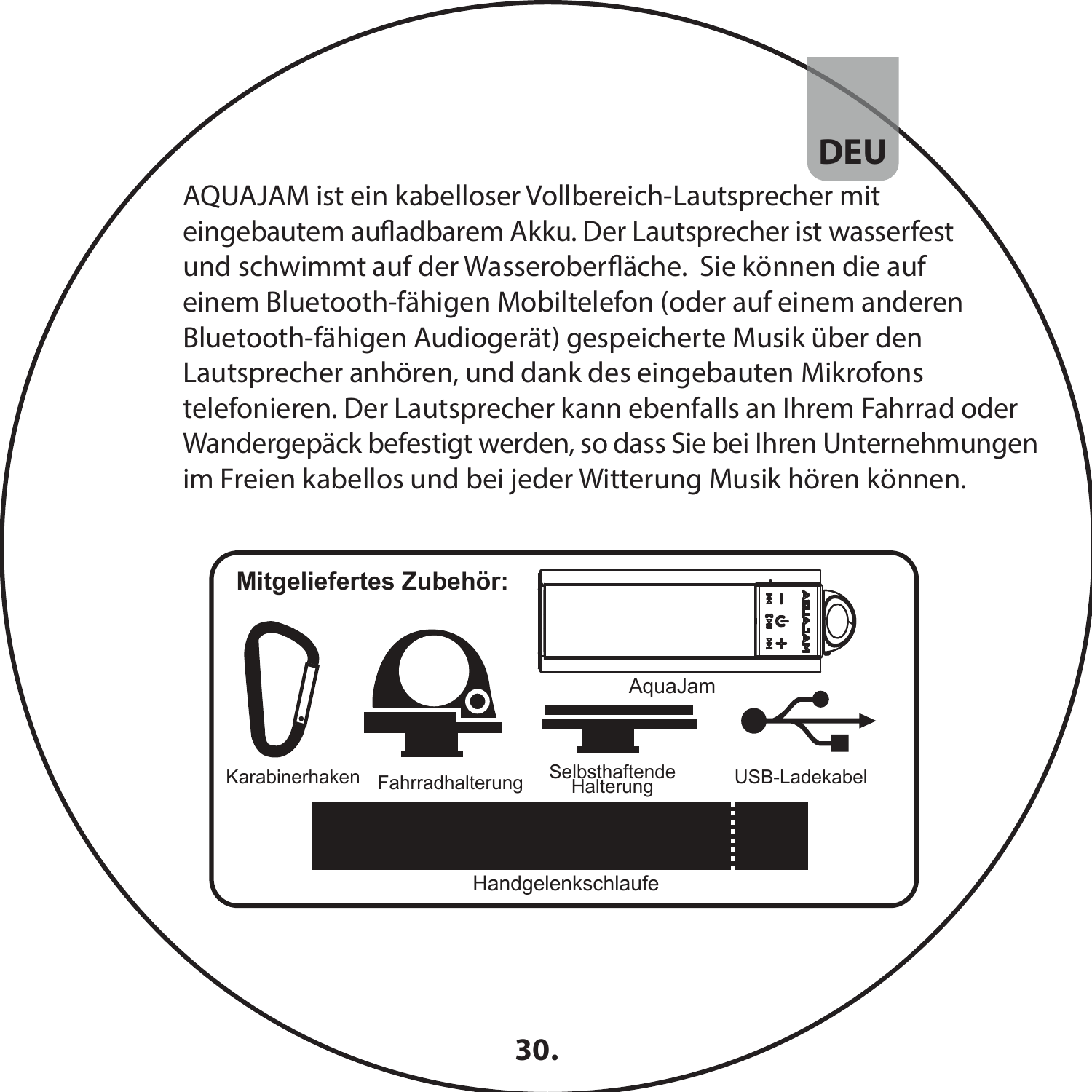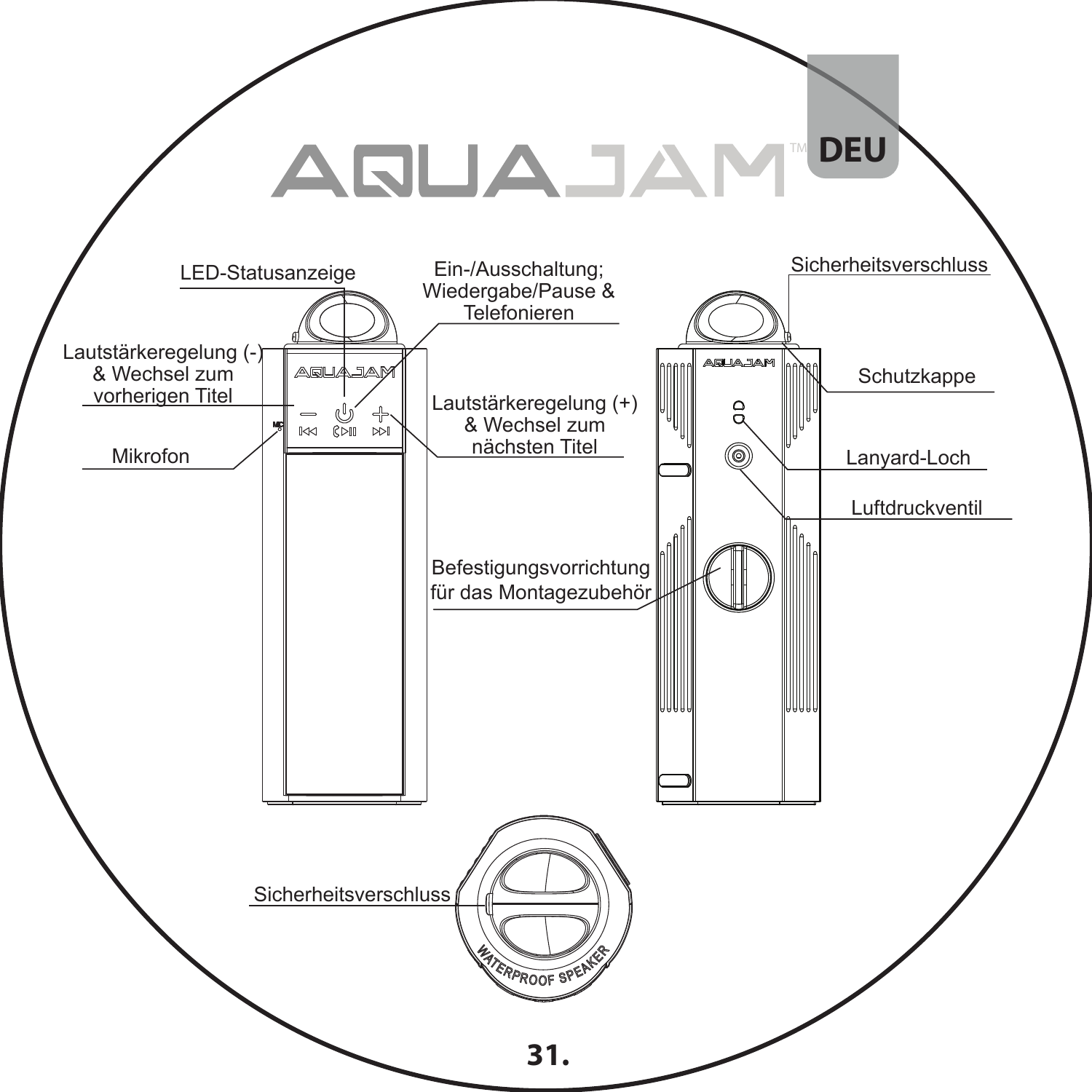**Die Bluetooth-Verbindung herstellen (Pairing) DEU**

Einschaltung: Halten Sie die Einschalttaste 4 Sekunden gedrückt. Sie hören einen Signalton und der Lautsprecher ist eingeschaltet.

- 1. Nach dem Einschalten befindet sich der Lautsprecher im Pairing-Modus und sucht nach Bluetooth-fähigen Audiogeräten.
- 2. Starten Sie die Gerätesuche auf Ihrem Mobiltelefon (oder auf einem anderen Bluetooth-fähigen Gerät).
- 3. Wählen Sie aus der Liste der Pairing-Geräte den Namen "AQUAJAM" aus. Wenn ein Passwort verlangt wird, geben Sie die Ziffern "0000" ein.
- 4. Wenn die Verbindung korrekt hergestellt wurde, hören Sie einen Signalton.
- 5. Starten Sie die Musikwiedergabe auf Ihrem Mobiltelefon.
- 6. Beim Wiedereinschalten sucht der Lautsprecher automatisch nach dem zuletzt verbundenen Gerät.
- Die Lautsprecherleistung und Klangqualität verändert sich möglicherweise, wenn der Lautsprecher nass wird.

\*\* Für eine optimale Leistung muss der Akku vor dem Gebrauch vollständig aufgeladen werden.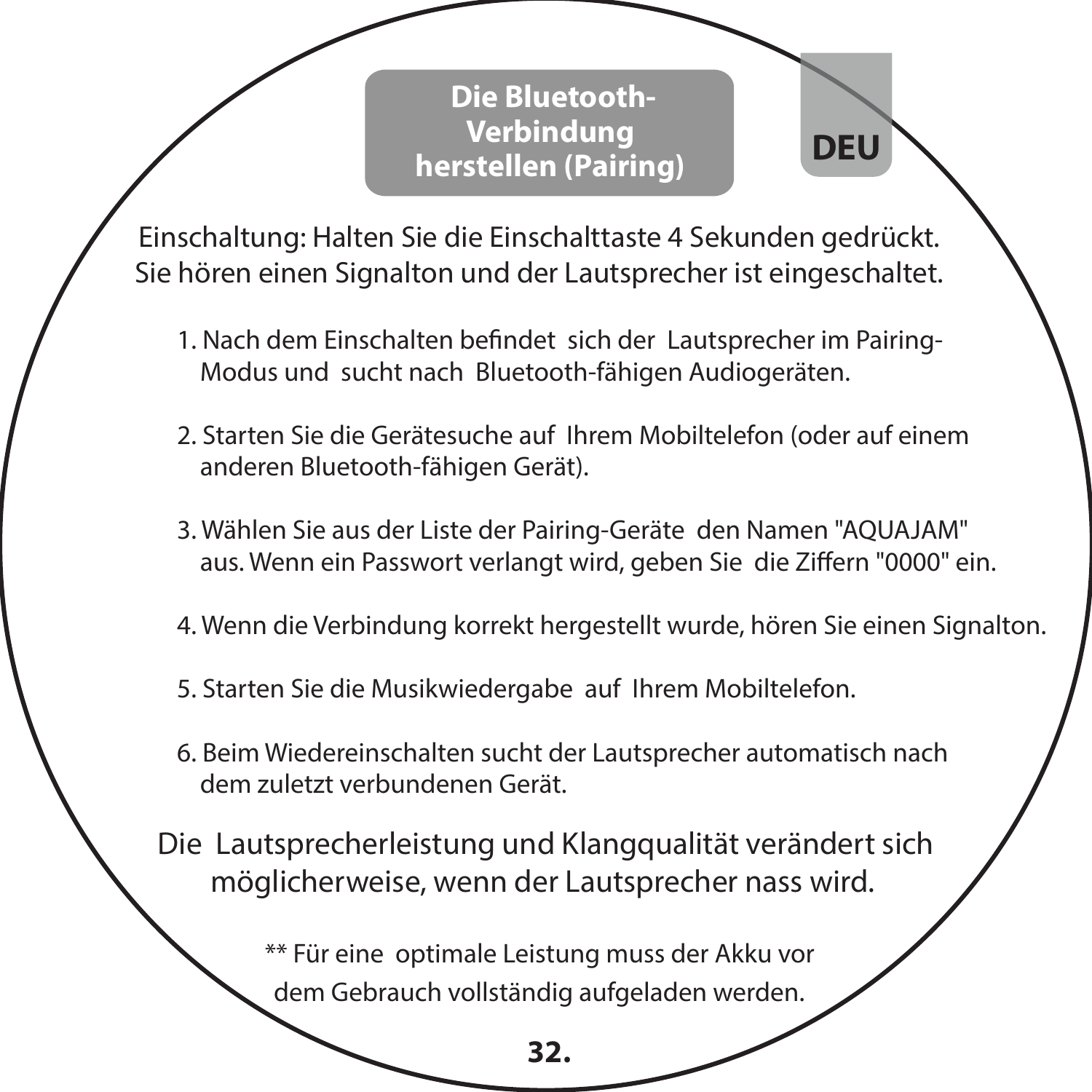

- 1. Halten Sie die Taste ca. 4 Sekunden lang gedrückt. Ein Ton erklingt, um darauf hinzuweisen, dass das Gerät eingeschaltet ist.
- 2. Halten Sie die Taste ca. 4 Sekunden lang gedrückt. Ein Ton erklingt, um darauf hinzuweisen, dass sich das Gerät ausschaltet. Die LED erlischt.
- 3. Drücken Sie kurz auf die Taste, um die Wiedergabe zu starten und zeitweilig zu unterbrechen.
- 4. Drücken Sie kurz auf die Taste, um einen Anruf auf Ihrem Mobiltelefon anzunehmen.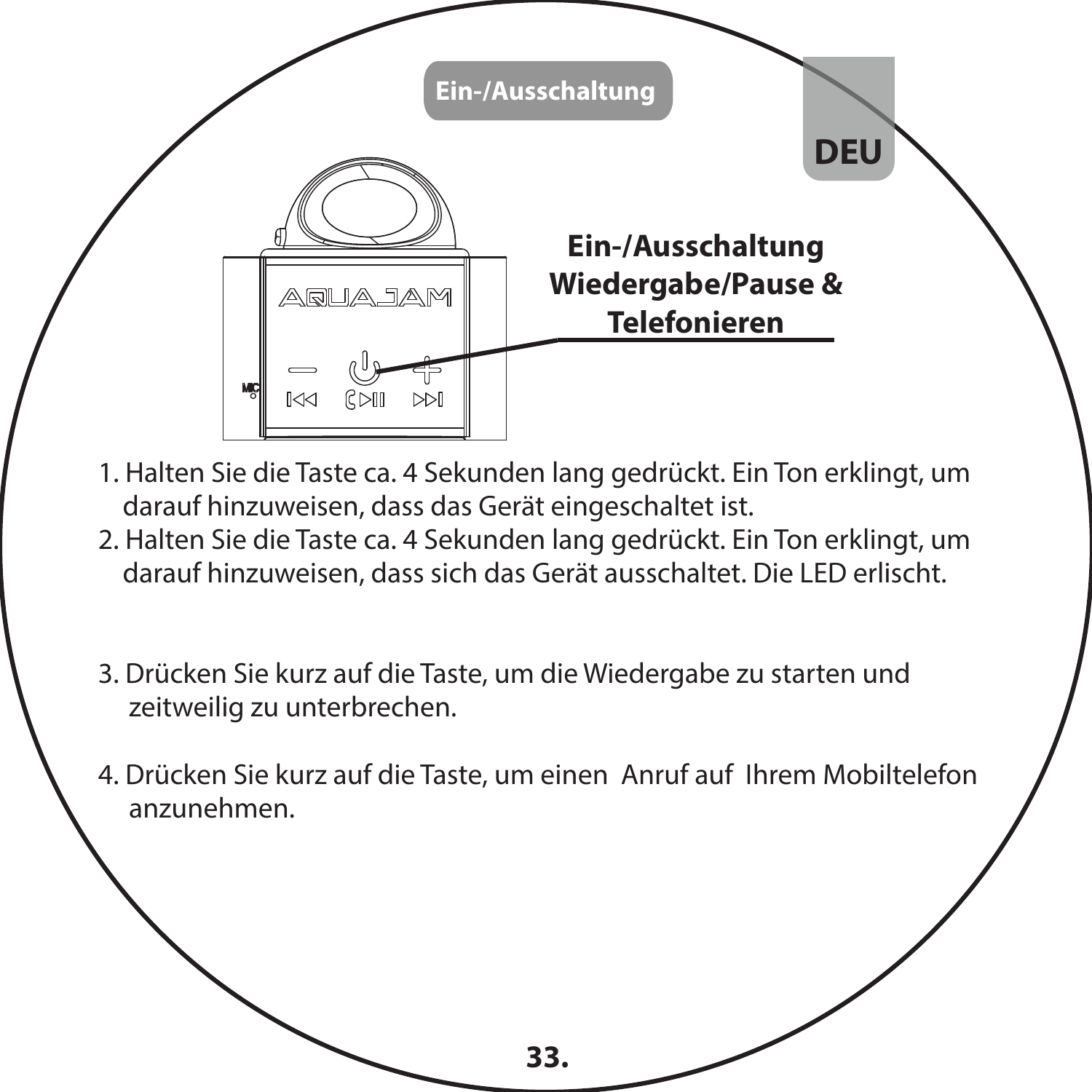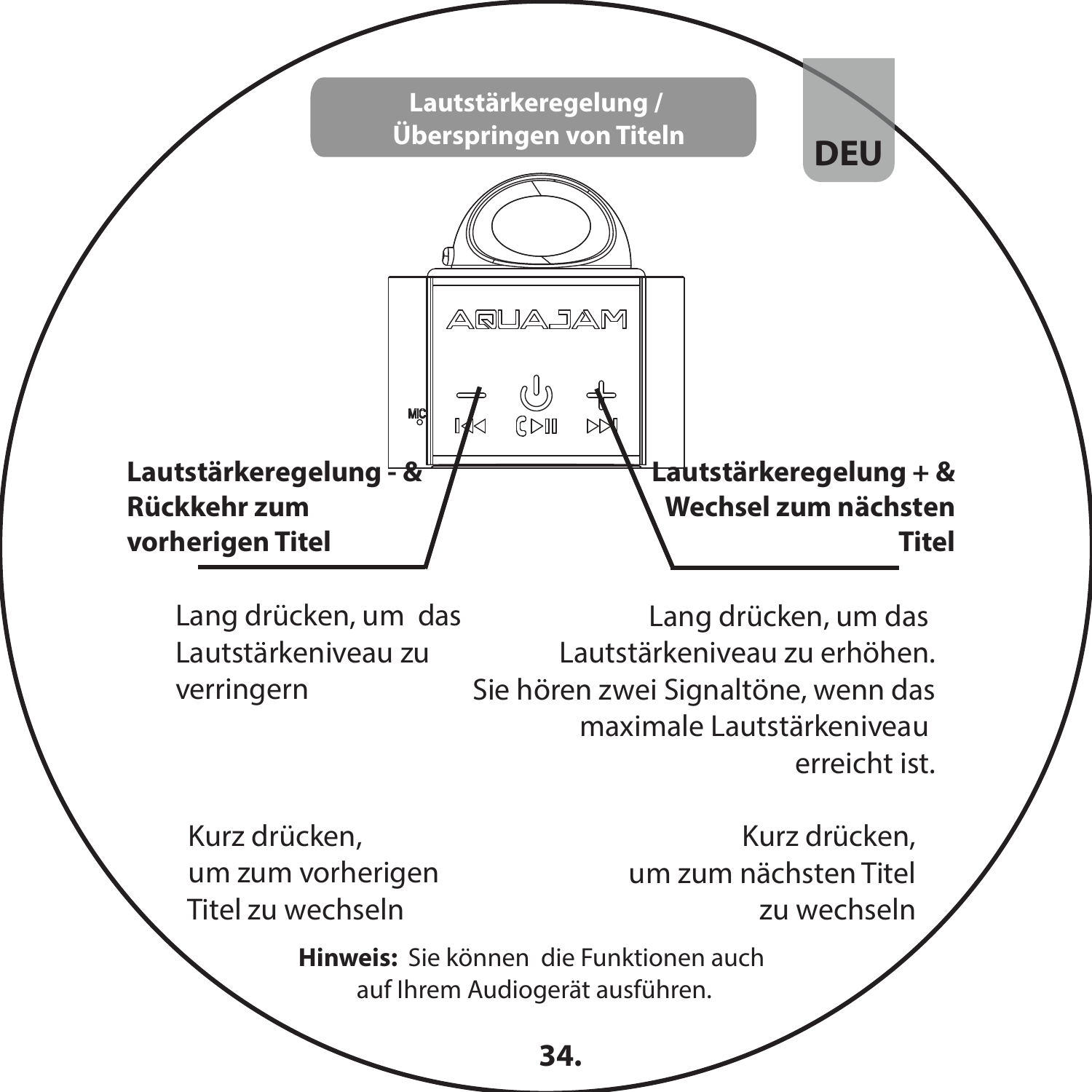

#### *Mikrofon:*

- Drücken Sie die Taste  $\bullet$ . um einen eingehenden Anruf zu beantworten.
- Sprechen Sie in das eingebaute Mikrofon, das sich links neben den Tasten befindet
- Idealerweise sollten Sie aus einer Entfernung von 50 cm in das Mikrofon sprechen.

#### *LED-Statusanzeige:*

- Die LED leuchtet während der Akkuaufladung in Rot. Die LED erlischt, wenn der Akku vollständig geladen ist.
- Die LED blinkt blau, wenn der Lautsprecher eingeschaltet ist und sich im Pairing-Modus befindet.
- Wenn der Lautsprecher mit einem Bluetooth-fähigen Audiogerät verbunden ist, blinkt die LED in regelmässigen Abständen zweimal schnell in Blau.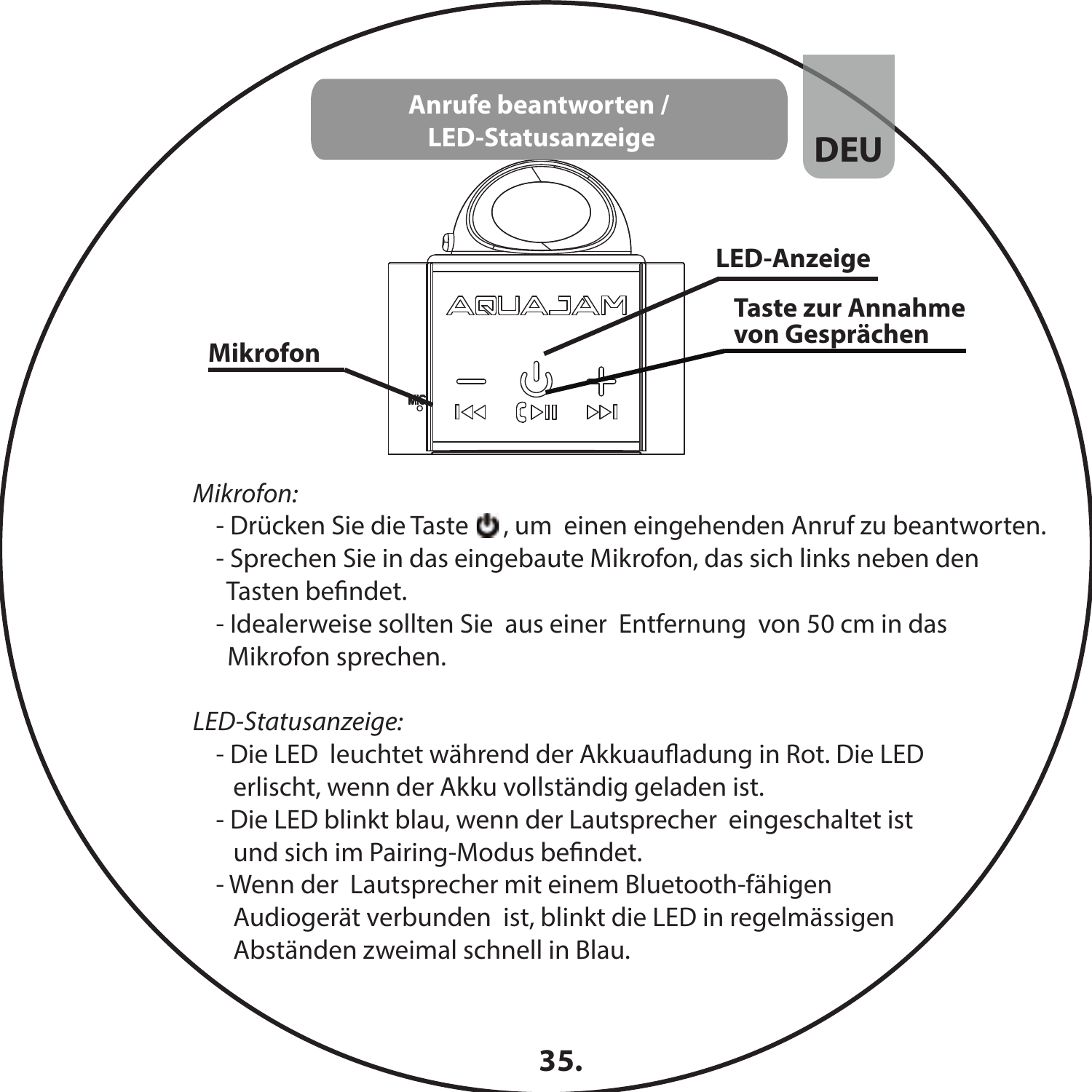

Der Micro-USB-Port befindet sich unter der USB-Abdeckung, die sich ihrerseits unter der Schutzhaube bendet. Schieben Sie die Sicherheitsverschluss hinein und schrauben Sie die Schutzhaube heraus; öffnen Sie dann die USB-Schutzabdeckung, um Zugang zu erlangen.

**Warnung:** Wenn die Schutzhaube oder die USB-Abdeckung abgenommen oder nicht fest angezogen ist, ist der Lautsprecher NICHT wasserdicht und kann beschädigt werden. Damit der Lautsprecher wasserdicht bleibt, muss die USB-Abdeckung fest verschlossen sein und die Schutzhaube richtig auf der Oberseite des Lautsprechers angebracht und fest angezogen werden, bis der Sicherheitsverschluss einrastet.

**Akku-Auadung:** Der Lautsprecher wird durch einen eingebauten Lithium-Ion-Akku betrieben. Mit voll geladenem Akku kann der Lautsprecher maximal 10 Stunden betrieben werden. Schliessen Sie den Lautsprecher zum Aufladen des Akkus mit dem mitgelieferten USB-Kabel an Ihren Computer. Sie können den Lautsprecher auch an ein Netz- oder Autoladegerät anschliessen, das eine Ausgangsspannung von mindestens 5V (1A) hat. Die LED leuchtet während der Akku-Aufladung in Rot und erlischt, wenn der Akku vollständig geladen ist. Sie hören einen Signalton, wenn die Akkuleistung nachlässt und noch ungefähr 30 Minuten Betriebszeit verbleiben.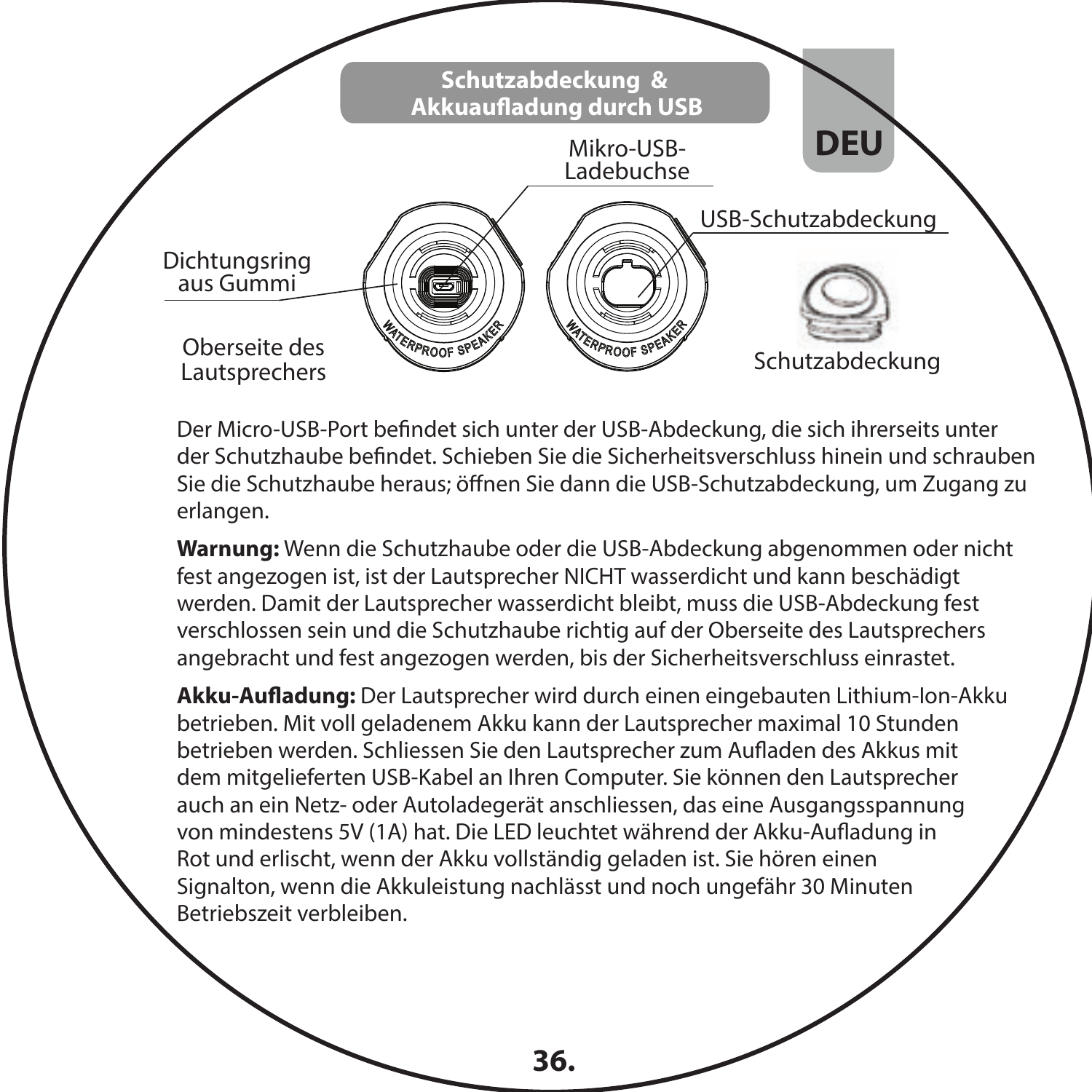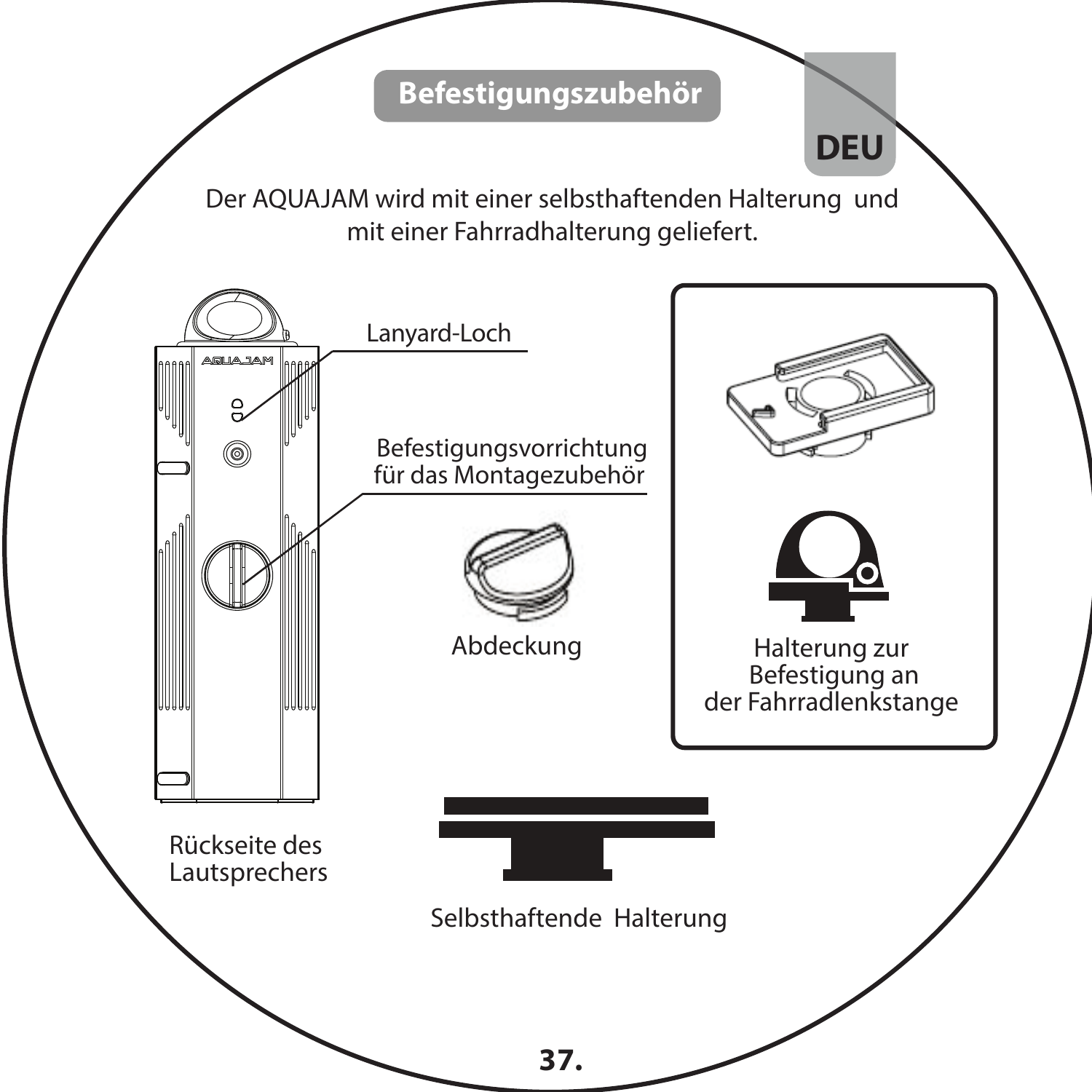#### **Selbsthaftende Halterung**

Die selbsthaftende Halterung ist wasserfest und kann an verschiedenen Oberächen im Freien befestigt werden.

**DEU**

- 1. Entfernen Sie die Abdeckung der Befestigungsvorrichtung für das Montagezubehör, indem Sie die Schrauben aus dem Lautsprecher drehen.
- 2. Setzen Sie die Halterung in die Vorrichtung ein und drehen Sie sie um 90° gegen den Uhrzeigersinn, bis sie richtig festsitzt.
- 3. Kleben Sie die Halterung auf eine glatte, absolut saubere Fläche. Auf einer strukturierten oder unsauberen Oberäche haftet die Halterung möglicherweise nicht richtig.
- 4. Drücken Sie die Halterung fest gegen die Oberäche, bis sie richtig haftet.
- 5. Sie sollten die Halterung bei Raumtemperatur befestigen. Es dauert mindestens 24 Stunden, bis sie richtig haftet.

*Sie können Halterung wieder entfernen, indem Sie sie mit einem Haartrockner erwärmen und dann langsam abziehen. Nach dem Ablösen kann die Halterung nicht wieder an einer anderen Oberäche angeklebt werden.*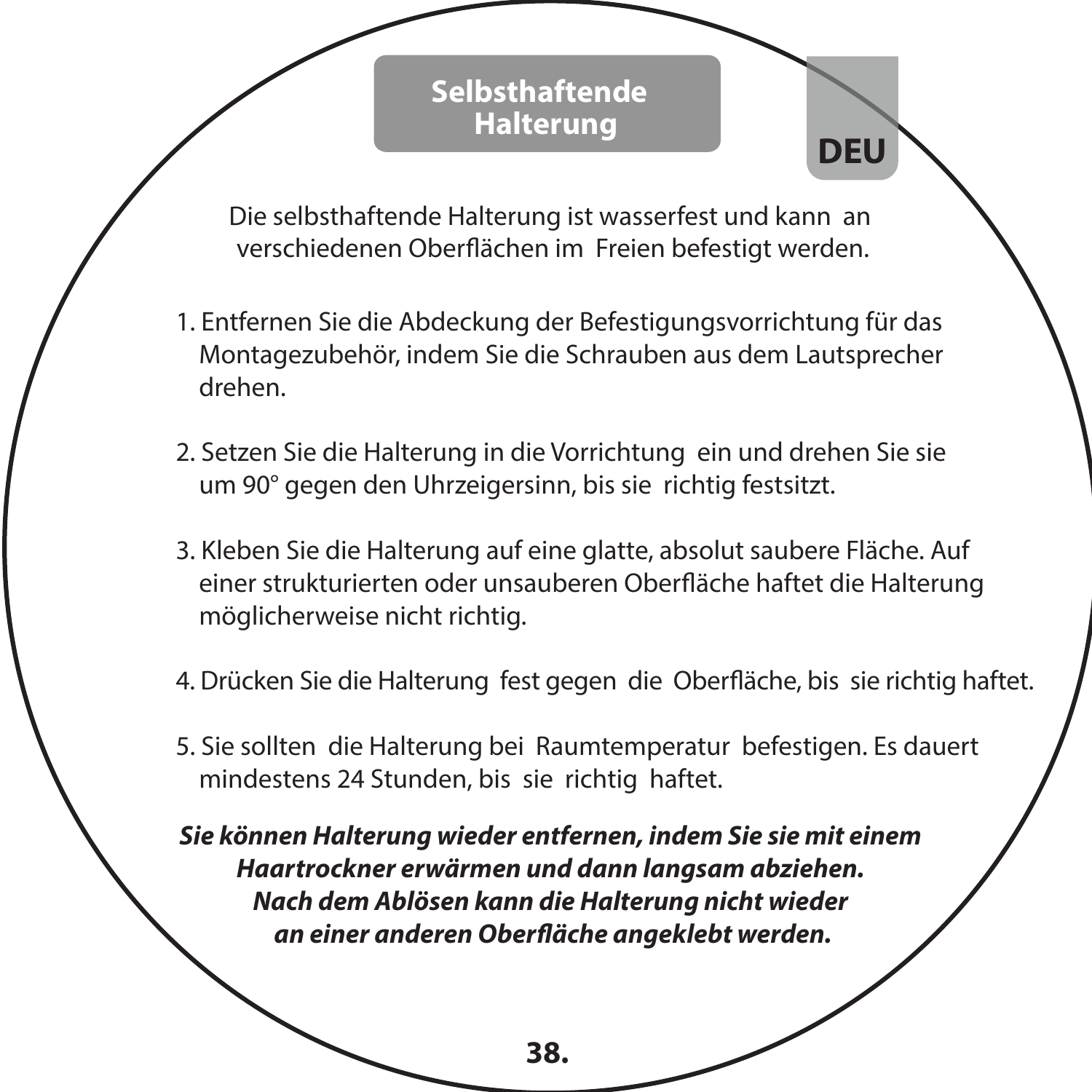### **Hinweise**

**DEU**

- Wenn Sie den Lautsprecher auf einem Surfbrett befestigen, achten Sie darauf, dass dieses eine harte Oberäche besitzt. Weiche Oberächen sind porös und die Halterung haftet nicht richtig.

- Sie sollten den Lautsprecher auf keinen Fall an Skis oder Snowboards festmachen, da sich die Halterung durch die Vibrationen lösen kann. Der Verlust des Lautsprechers oder Schäden, die durch eine unsachgemässe Befestigung verursacht wurden, werden nicht von der Garantie gedeckt.

# **Die Fahrradhalterung befestigen**

 1. Schrauben Sie die Halterung an Ihrer Fahrradlenkstange fest. Falls die Lenkstange zu dünn ist, können Sie den Durchmesser der Halterung durch die mitgelieferten Klebepads verringern.

2. Setzen Sie den Lautsprecher auf die Halterung und drehen Sie ihn um 90° gegen den Uhrzeigersinn, bis er richtig festsitzt.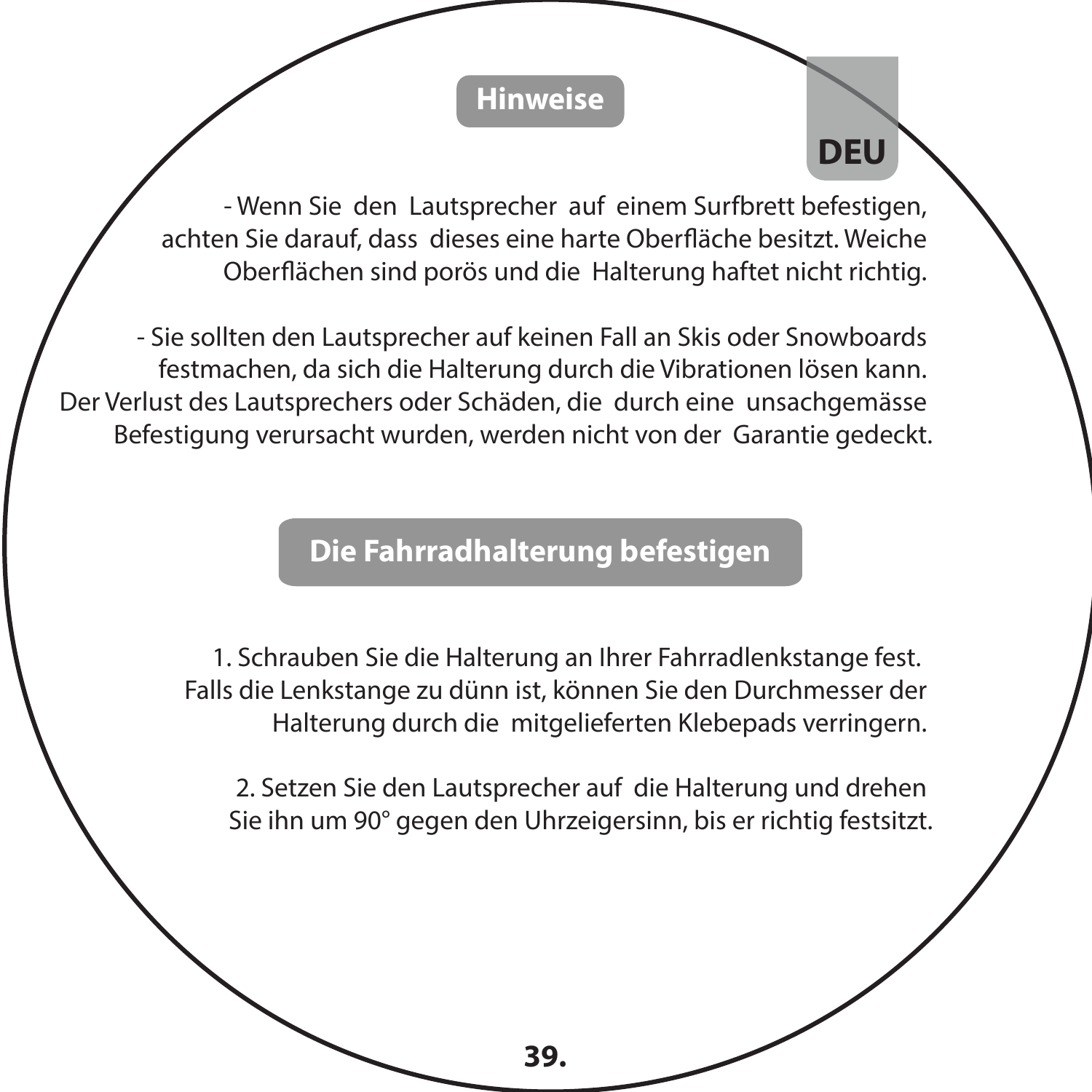**Tips für eine einwandfreie Bluetooth-Verbindung und einen optimalen Klang**

**DEU**

#### **Reichweite der Bluetooth-Verbindung in trockener Umgebung**

Der AQUAJAM hat eine Reichweite von maximal 10 Metern. Die Reichweite verkürzt sich möglicherweise, wenn sich Hindernisse zwischen dem Lautsprecher und Ihrem Bluetooth-fähigen Gerät befinden. Für eine optimale Übertragung sollte Ihr Gerät gegen das AQUAJAM-Logo auf der Vorderseite des Lautsprechers ausgerichtet sein. Sie erhalten den besten Klang, wenn Sie sich gegenüber dem Lautsprechergitter befinden und der Lautsprecher vertikal oder horizontal aufgestellt ist.

#### **Reichweite der Bluetooth-Verbindung in nasser Umgebung**

Da die Bluetooth-Signale vom Wasser absorbiert werden, reduziert sich die Bluetooth-Reichweite, wenn der AQUAJAM mit Wasser in Kontakt kommt. Achten Sie darauf, dass sich keine Hindernisse zwischen dem Lautsprecher und dem Mobiltelefon befinden.

Der Aquajam ist so konzipiert, dass er schwebt. Um die beste Tonqualität zu genießen, tauchen Sie das Produkt nicht unnötigerweise unter Wasser. Tauchen Sie das Gerät nicht mehr als 1 Meter unter Wasser.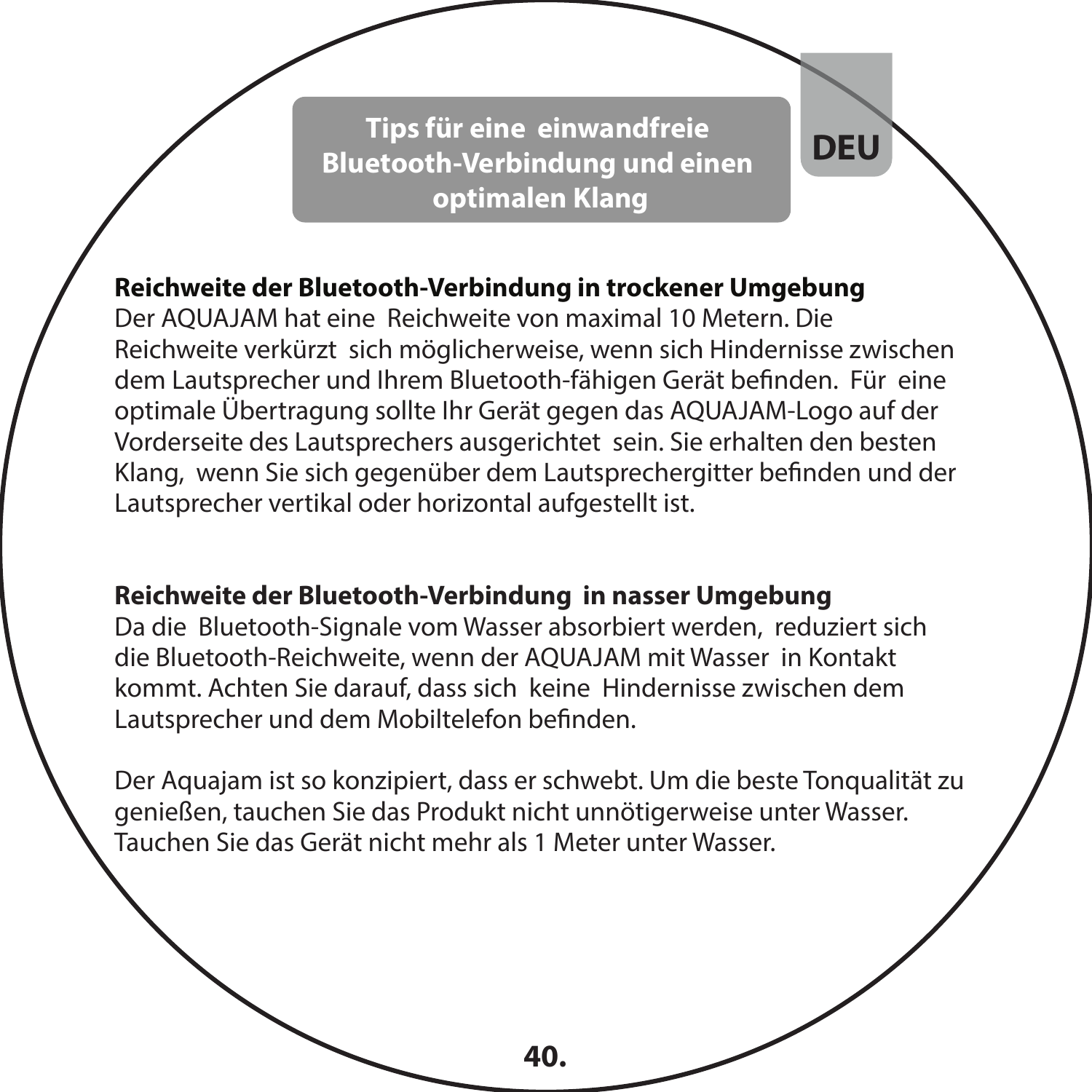#### **Tonqualität in nasser Umgebung**

**DEU**

Wenn Wasser durch das Lautsprechergitter dringt, wird die Klangqualität kurzfristig beeinträchtigt. Halten Sie den Lautsprecher so, dass das Wasser ablaufen kann, und lassen Sie ihn dann trocknen. Die Klangqualität sollte daraufhin wieder normal sein.

# **Wichtige Hinweise**

1. Stellen Sie den Lautsprecher nicht in die Nähe der Heizkörper und anderer Wärmequellen. 2. Stecken Sie das Ladekabel während eines Gewitters aus und schalten Sie den Computer aus. 3. Stecken Sie das Ladekabel bei langem Nichtgebrauch des Lautsprechers aus. 4. Vermeiden Sie, den Lautsprecher fallen zu lassen und harten Schlägen auszusetzen.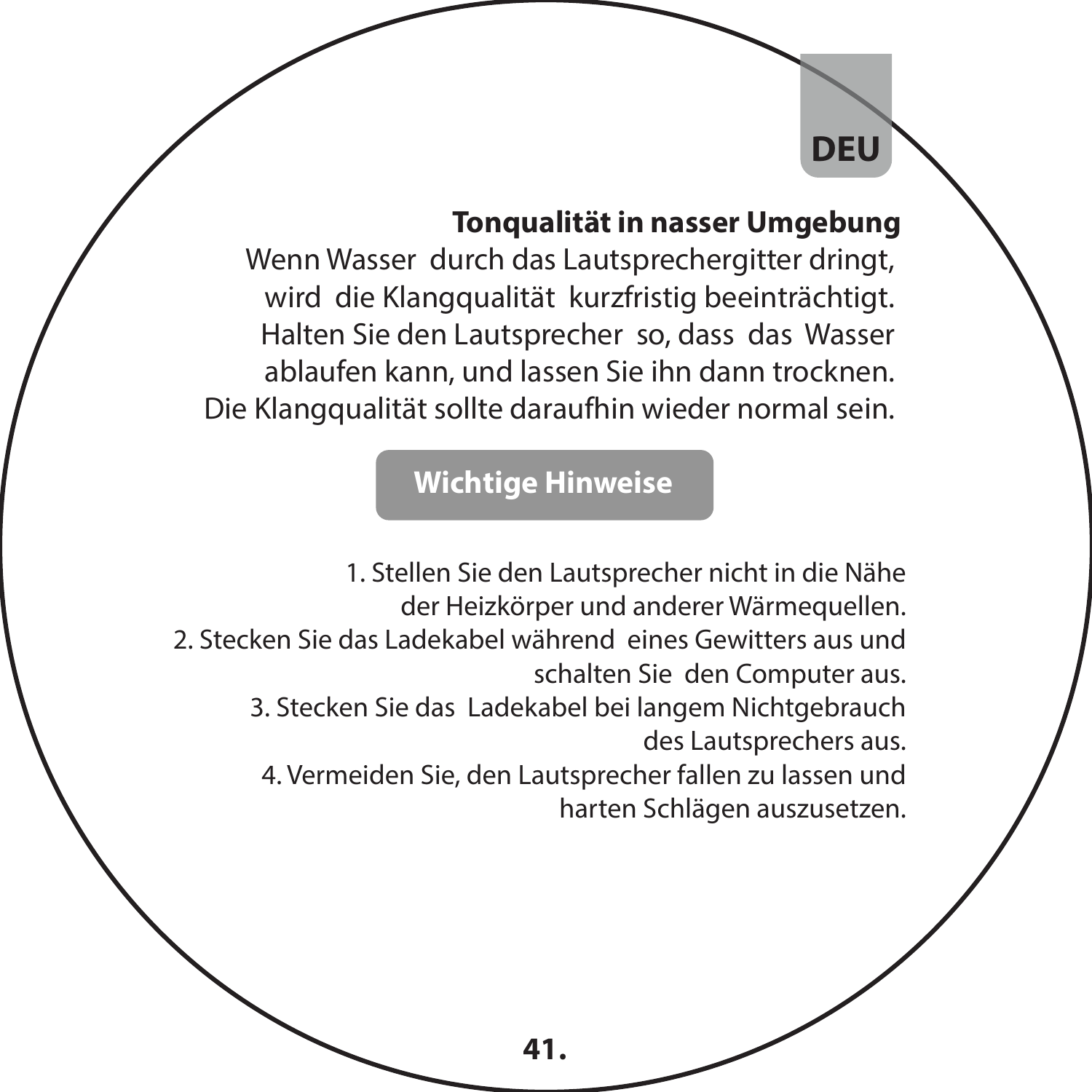# **Wichtige Hinweise**

**DEU**

- 5. Schließen Sie den VERSCHLUSS und die USB-Abdeckung richtig vor dem Gebrauch. Ziehen Sie die Schraube richtigfest. Wenn Sie das Gerät ohne Verschluss auf das Wasser setzen, wird die Garantie außer Kraft gesetzt.
- 6. Trocknen Sie den Lautsprecher vor dem Entfernen der Schutzabdeckung vollständig ab. Öffnen Sie die Abdeckung nicht, wenn der Lautsprecher nass ist oder wenn er sich an einem nassen Ort bendet. Bewahren Sie den Lautsprecher nicht an einem Ort mit hohen Temperaturen auf.
- 7. Setzen Sie den Lautsprecher nicht der direkten Sonneneinstrahlung und keinen starken magnetischen Feldern aus.
- 8. Kontrollieren Sie regelmässig, ob der Dichtungsring in einwandfreiem Zustand ist.
- 9. Reinigen Sie den Dichtungsring periodisch mit einem weichen, feuchten Tuch. Verwenden Sie zur Reinigung des Dichtungsring keine ölhaltigen Lösungsmittel und keine chemischen Reiniger.
- 10. Wenn Sie den Lautsprecher in Salz- oder chlorhaltigem Wasser benutzt haben, spülen Sie ihn anschliessend mit klarem Wasser ab.
- 11. Bei nachlassender Akkuleistung ist die Klangqualität möglicherweise nicht mehr zufriedenstellend.
- 12. Wenn Sie den Lautsprecher an der Fahrradlenkstange befestigt haben, sollten Sie diese keinen harten Schlägen aussetzen. Der Lautsprecher kann sich dadurch von der Lenkstange lösen und Schäden erleiden.

**42.** Irrtümer und technische Änderungen vorbehalten.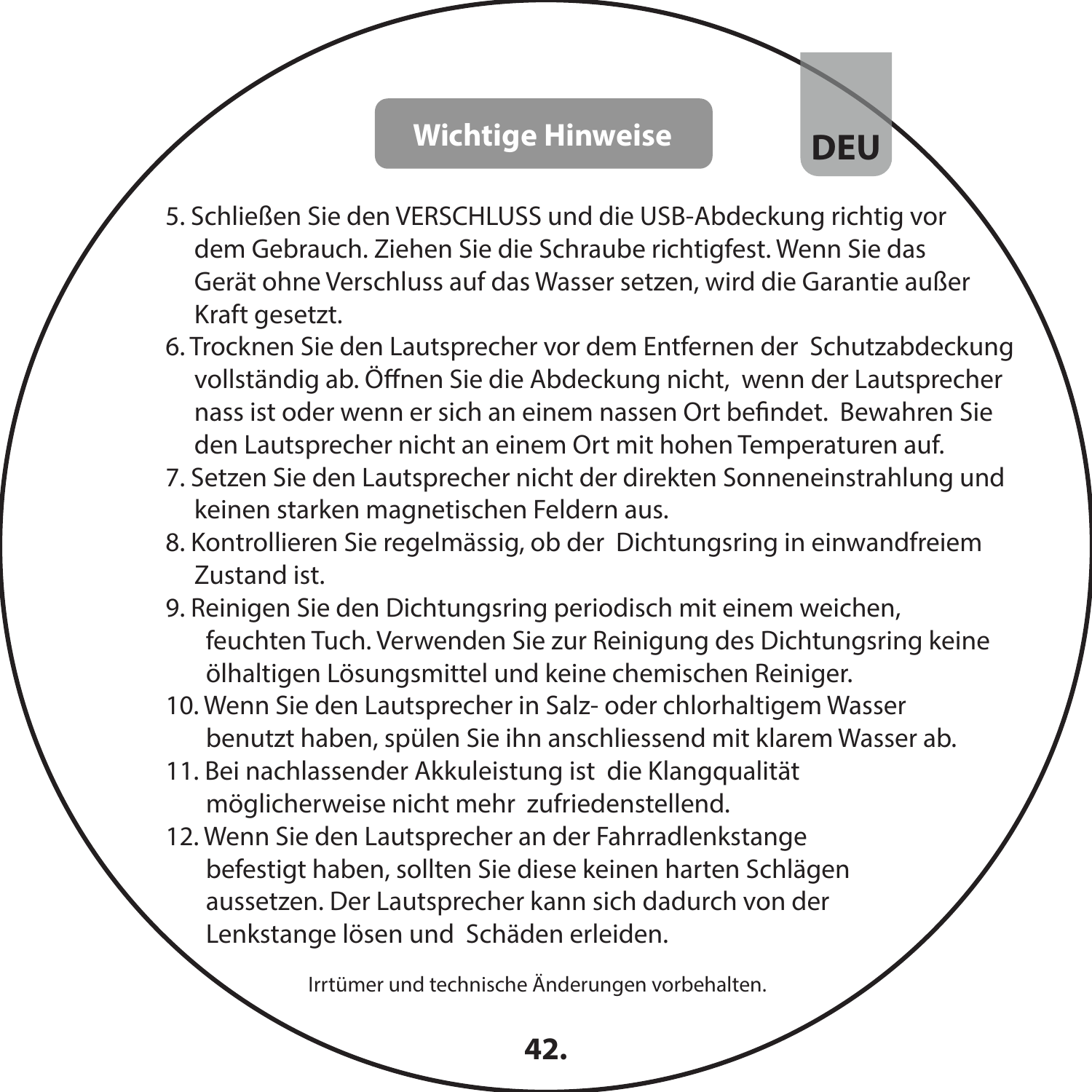**ESP**

**¡IMPORTANTE!** ESTE PRODUCTO ES IMPERMEABLE ÚNICAMENTE SI SE SIGUEN LAS INSTRUCCIONES. EVITE SUMERGIR EL PRODUCTO A UNA PROFUNDIDAD SUPERIOR A 1M Y ASEGÚRESE SIEMPRE QUE LA TAPA DE CARGA ESTÁ PERFECTAMENTE CERRADA ANTES DE USARLA.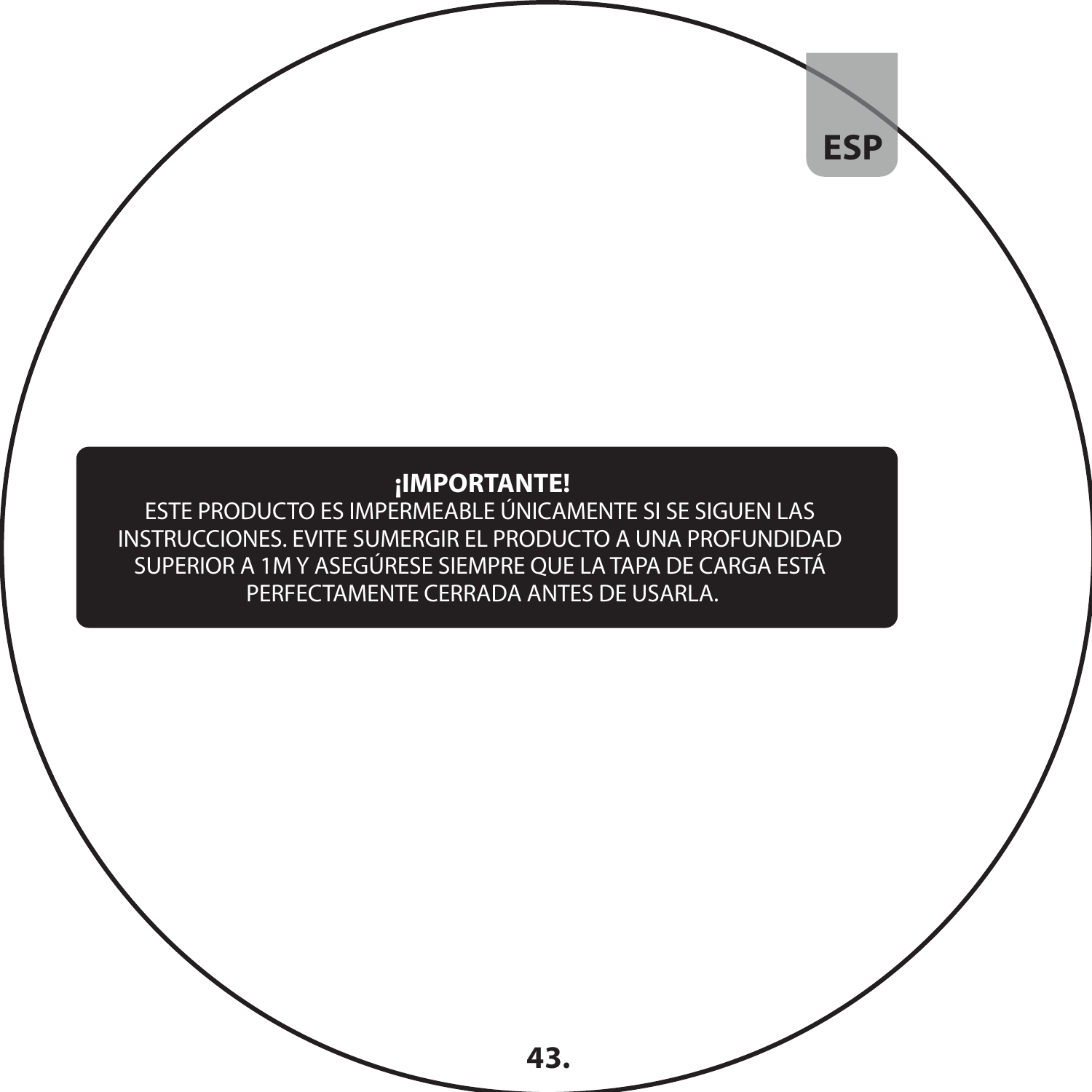**ESP**

El AQUAJAM es un sistema de altavoz inalámbrico de amplio rango, completamente climático, flotante y resistente al agua con batería recargable integrada. Transmita y reproduzca su música desde sus dispositivos Bluetooth compatibles como, Smartphones, Tablets o Portátiles. Realice y responda llamadas de teléfono gracias a su micrófono integrado.

El diseño y flotación del altavoz lo mantendrán recto mientras flota, por lo que podrá disfrutar de su música en la piscina, bañera, lago el mar. Engánchelo a su bicicleta, mochila u otro sistema y, podrá llevar su música a todas partes sin preocuparse del tiempo.

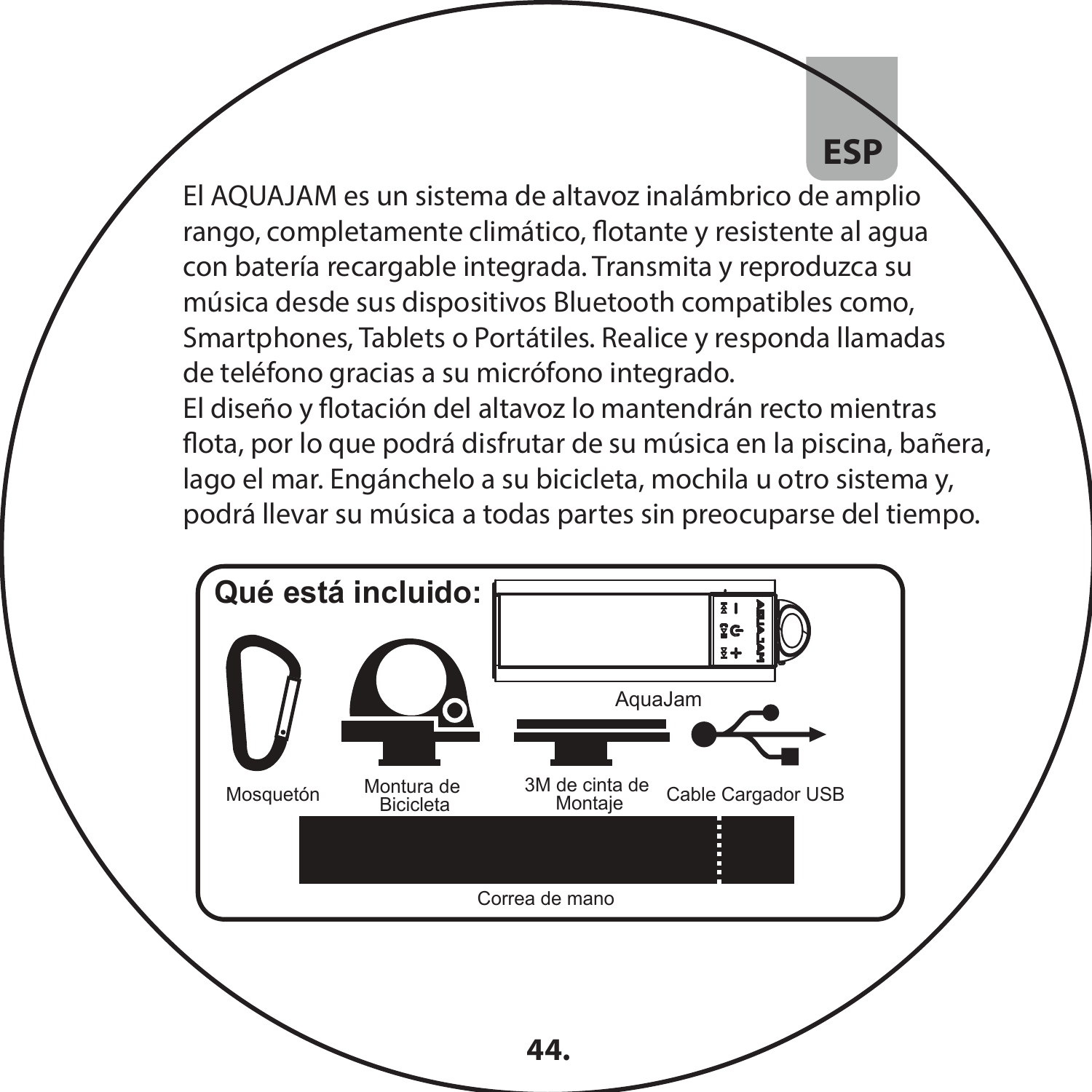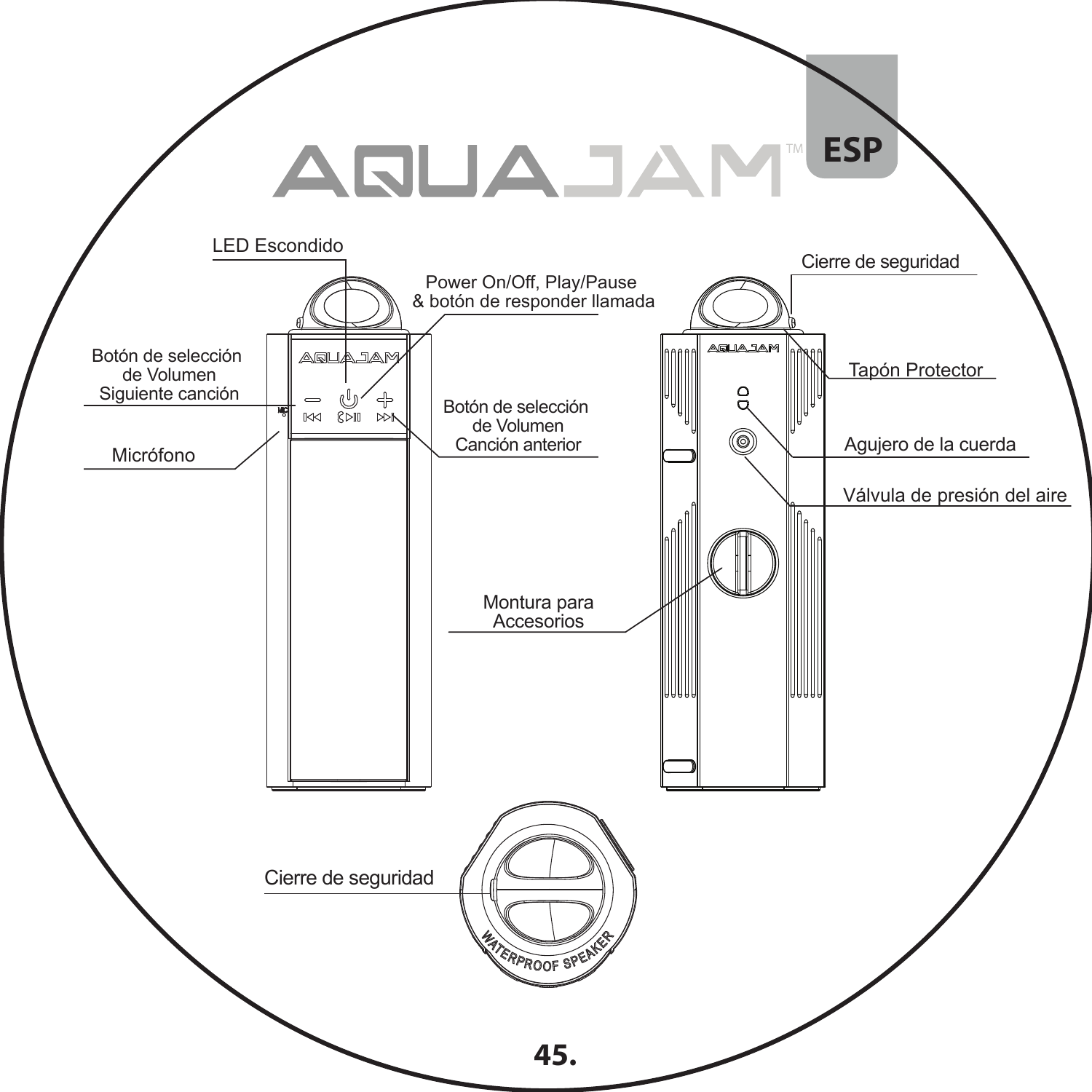# **Inicio Rápido (conectando)**

 **ESP**

Encender: Mantenga pulsado el botón Power ON/OFF durante 4 segundos y, un aviso sonoro le indicará que el AQUAJAM está encendido.

- 1. El AQUAJAM entrará en modo Pairing automáticamente y empezará a buscar otros dispositivos Bluetooth inalámbricos compatibles.
- 2. En los ajustes Bluetooth de su Smartphone, Tablet o reproductor, ponga el Bluetooth en ON y seleccione la opción "Búsqueda de Dispositivos".
- 3. Encontrar & Seleccionar (teclee) "AQUAJAM" en su Smartphone / Tablet para completar la conexión con éxito (si le solicita una contraseña use 0000).
- 4. Una vez completada la conexión oirá un "bip" del altavoz.
- 5. Ahora navegue hasta su reproductor de música o app de música, pulse play y disfrute de su música.
- 6. Para reconectar, asegúrese de que el Bluetooth está activado y pulse el botón ON/OFF para encender el altavoz; primero buscará el último dispositivo conectado.

 El rendimiento y sonido del altavoz puede variar cuando está mojado.

\*\* Para un óptimo rendimiento cargue la batería al completo antes de usar.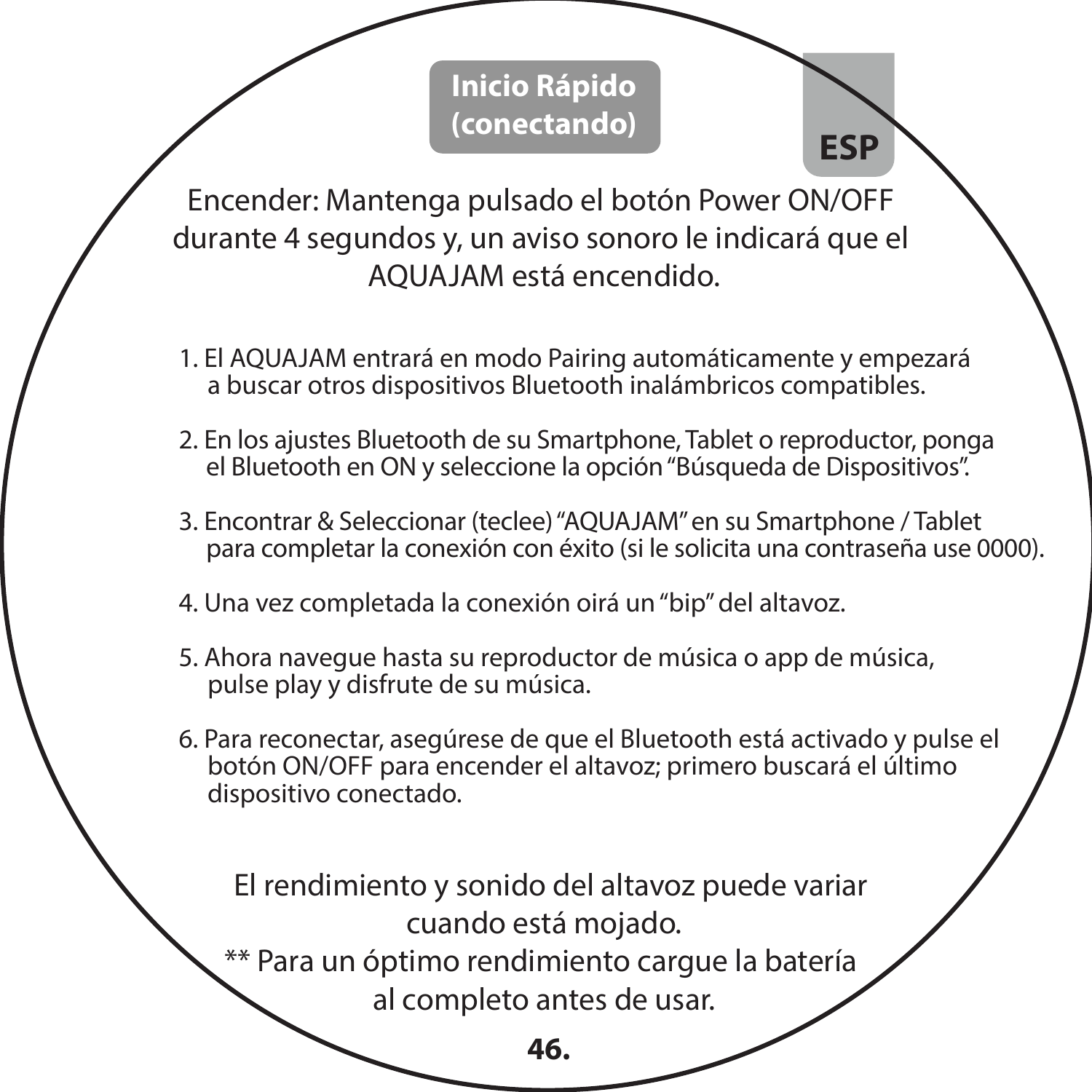

- 1. Pulse el botón durante aproximadamente 4 segundos; una indicación sonora indicará que la unidad está encendida.
- 2. Pulse el botón durante aproximadamente 4 segundos; una indicación sonora indicará que la unidad se está apagando. El LED se apagará.
- 3. Pulse ligeramente para PLAY o PAUSE la música.
- 4. Pulse ligeramente para contestar llamadas entrantes. (ver página 7).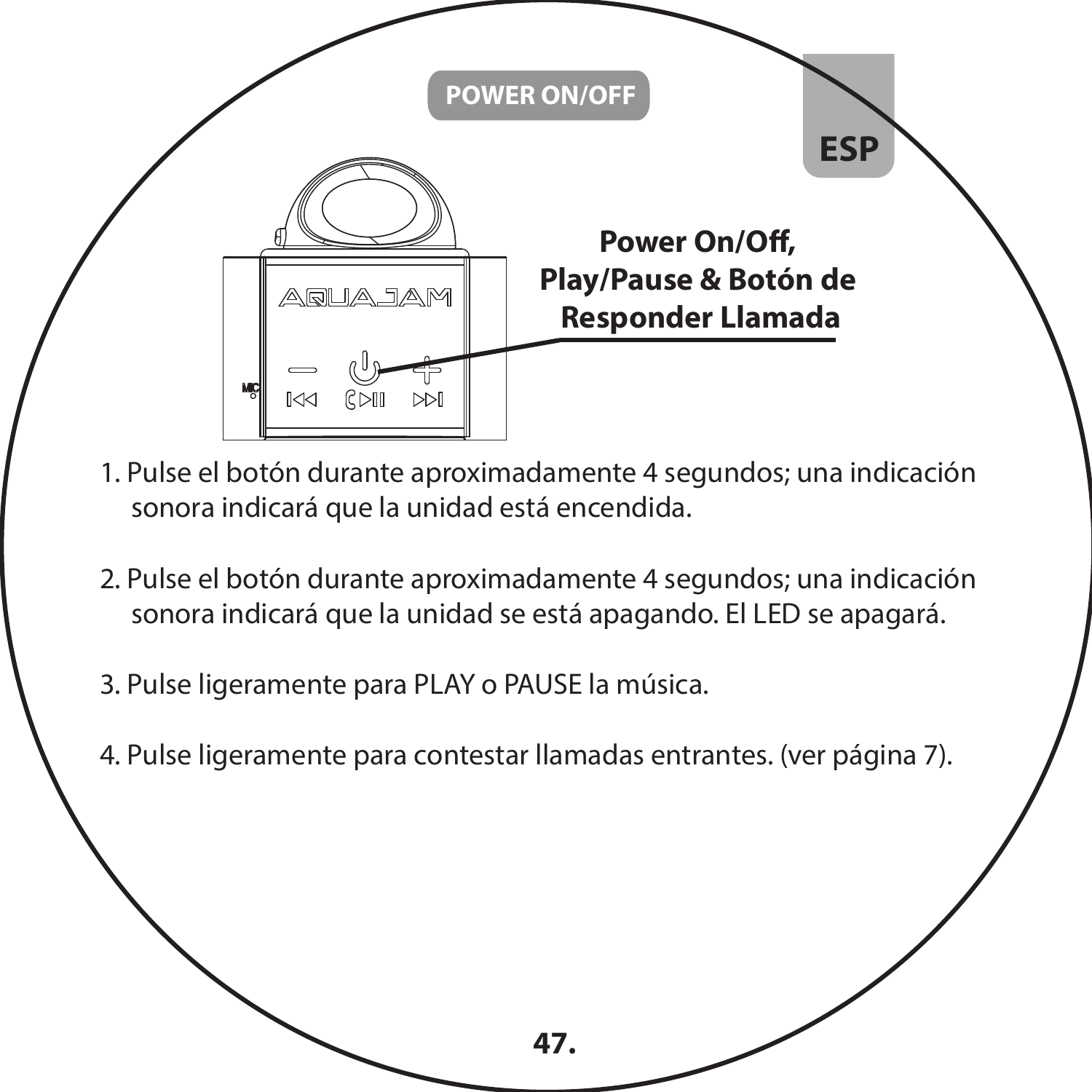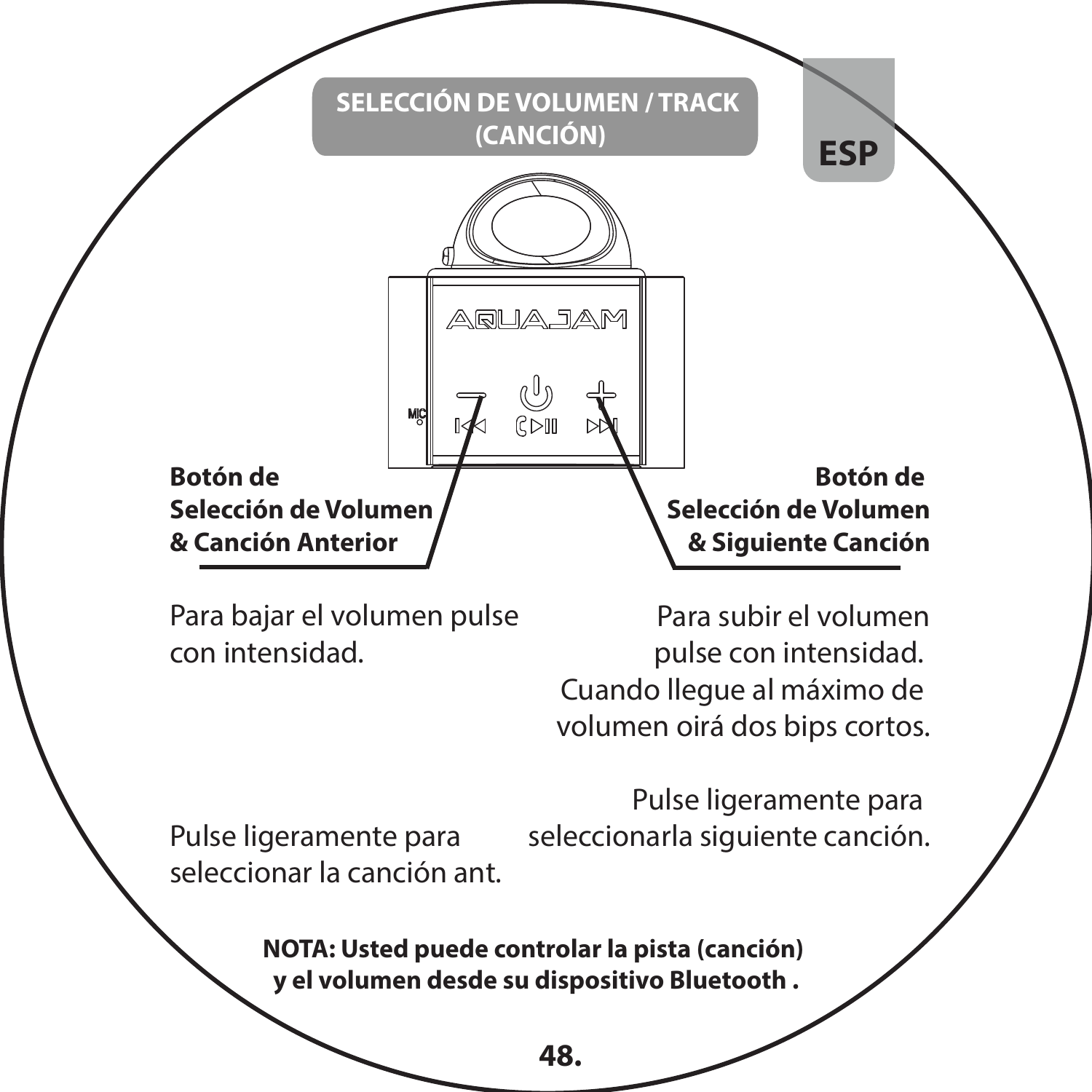

*Micrófono para contestar llamadas:*

- Para contestar una llamada pulse el botón **O**
- Hable cerca del micrófono integrado del lado de la unidad
- Para conseguir un mejor resultado, hable a 50cm (20") del Micrófono durante la llamada

*LED Escondido:*

- El LED rojo se encenderá durante la carga. El LED se apagará una vez se haya completado la carga
- Cuando se encienda la unidad y esté en modo conectando, se encenderá un LED azul
- El LED azul parpadeará dos veces de forma intermitente, una vez completada la conexión y el AQUAJAM esté ya conectado a un dispositivo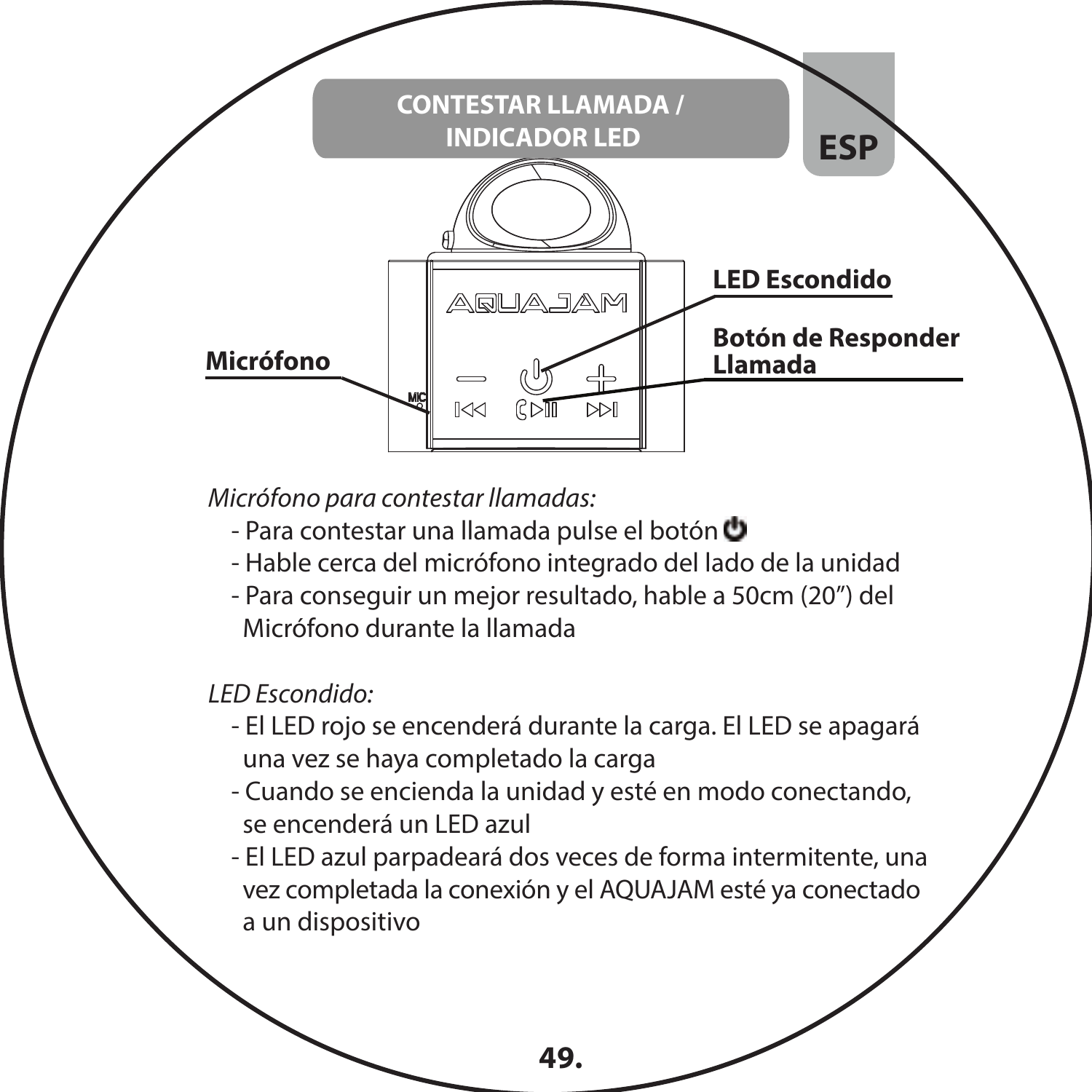

El puerto micro USB se encuentra situado baja la tapa USB, que a su vez se encuentra situada baja la tapa protectora. Empuje hacia dentro el cierre de seguridad con un movimiento antihorario y posteriormente abra la cubierta USB protectora para obtener acceso.

Advertencia: si la tapa protectora o la cubierta USB no están firmemente aseguradas el altavoz NO es estanco y se pueden provocar daños en el altavoz. Para mantener el sello estanco, asegúrese que la cubierta USB está firmemente sellada y que la tapa protectora está firmemente sujeta a la parte superior del altavoz y atornillada con seguridad hasta que se quede sujeto el cierre de seguridad.

**Cargar la batería:** Con carga completa puede funcionar hasta 10 horas. La batería de litio integrada usa el cable USB incluido para recargar; y para una carga óptima conecte el USB a su ordenador o cualquier conexión USB de pared o adaptador para coche, cuya potencia de salida sea de un mínimo de 5V@ 1Amp o superior. El LED rojo será permanente durante la carga y se apagará una vez haya finalizado. Cuando la batería está baja, un aviso sonoro indicará que quedan aproximadamente 30 minutos de funcionamiento.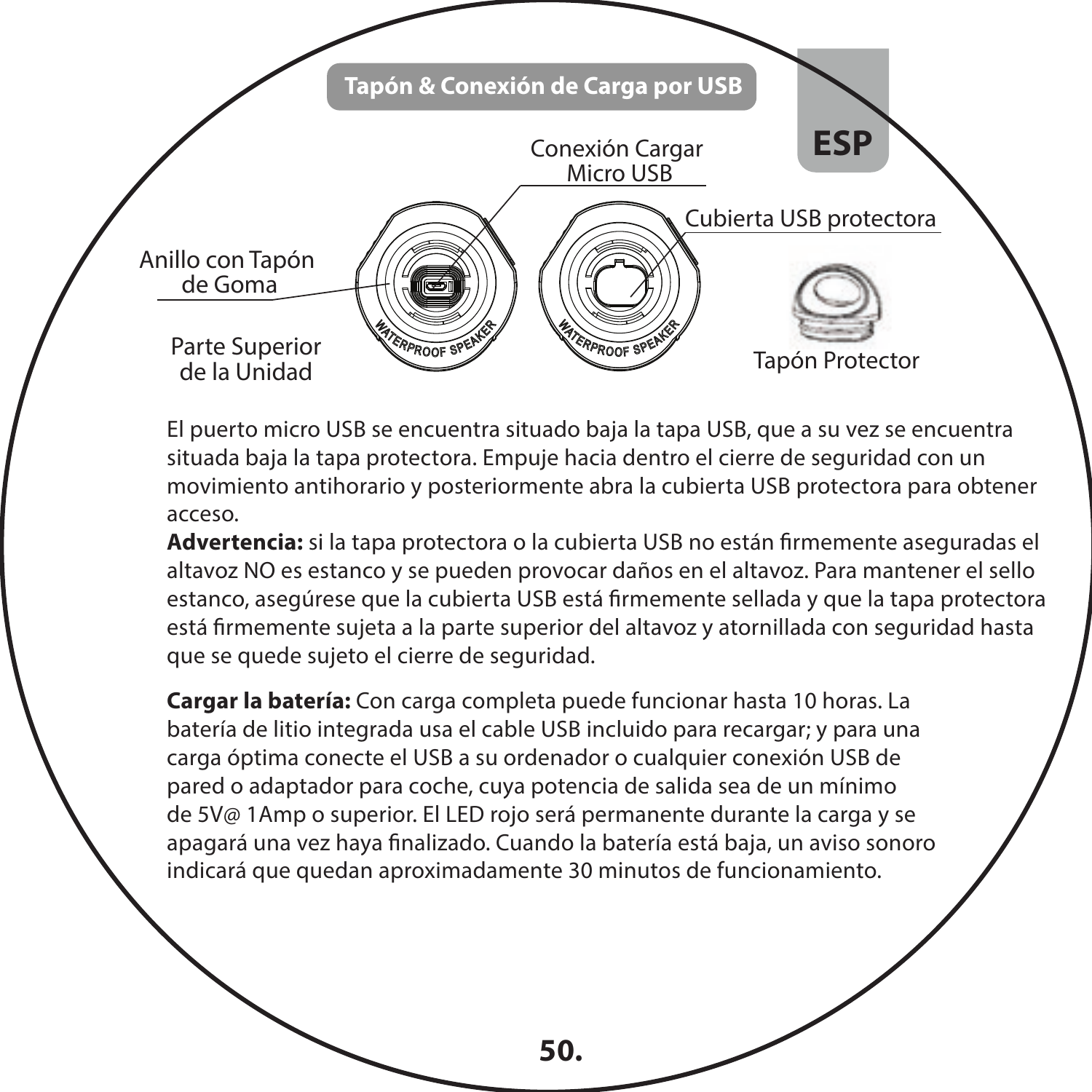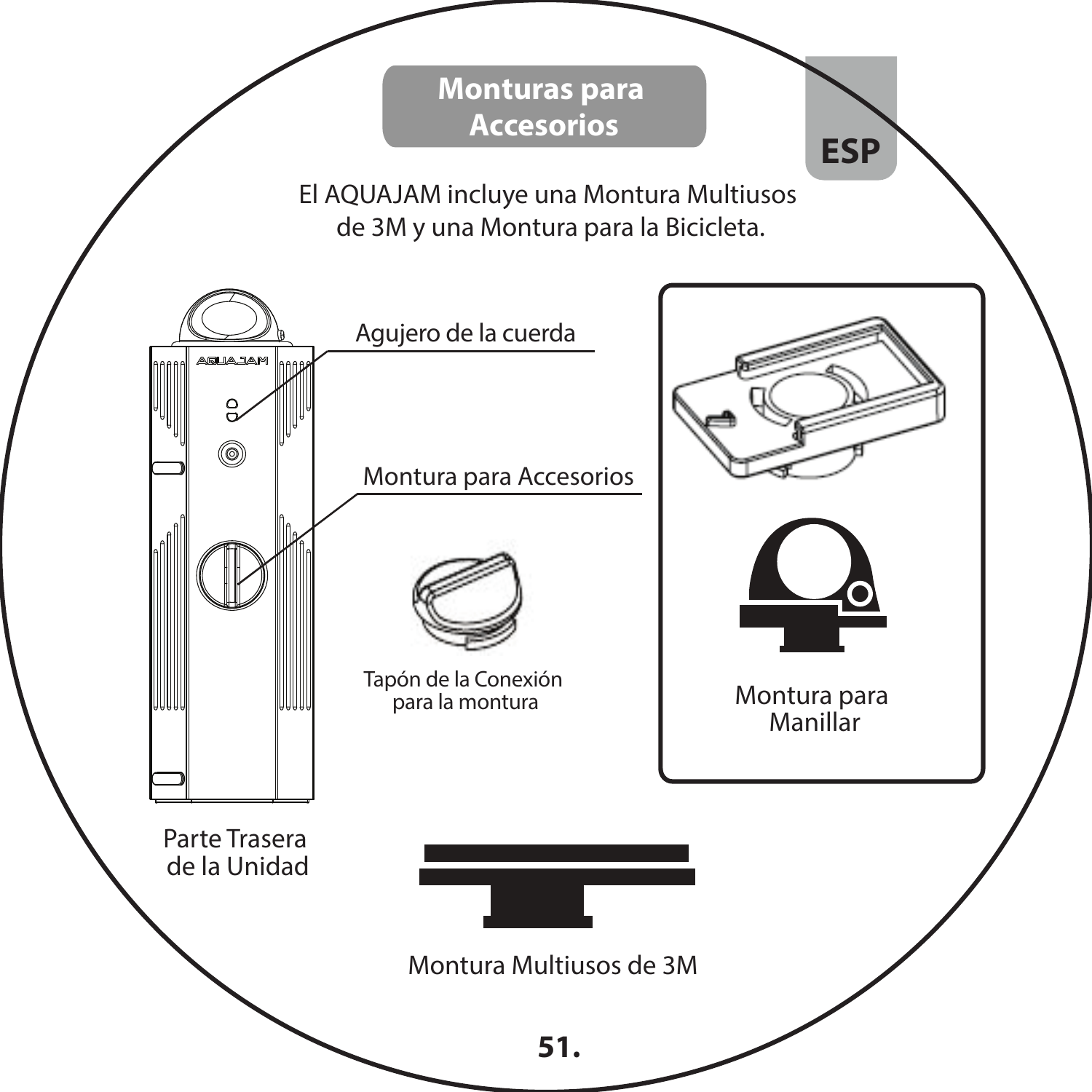## **Instalar la Montura Multiusos de 3M**

**ESP**

LA MONTURA DE 3M ESUNA MONTURA INDUSTRIAL, FUERTE Y RESISTENTE AL AGUA. Puede usarse sobre muchas superficies y exteriores.

- 1. Para instalar la montura, quite el Tapón de Conexión para monturas; desenrósquelo del altavozj.
- 2. Una vez quitado el tapón, coja la montura y gírela 90 grados en sentido contrario al de las agujas del reloj en la conexión de montura de accesorios. Asegúrese de que la montura está bien sujeta al altavoz.
- 3. Ponga la montura sobre una superficie suave y limpia. Una superficie rugosa o con imperfecciones puede producir que el adhesivo se pegue y se solape.
- 4. Ponga la montura en su sitio de forma firme y, verificando que la superficie está totalmente en contacto con ella.
- 5. Asegúrese de poner la montura en el lugar adecuado, y, deje pasar 24 horas para que la montura se adhiera correctamente a la superficie.

*Para quitar las monturas adhesivas puede usar, un secador de pelo o una pistola de calor y, lentamente ir despegándolo. Por favor, tenga en cuenta que una vez despegada la montura adhesiva no la podrá volver a usar.*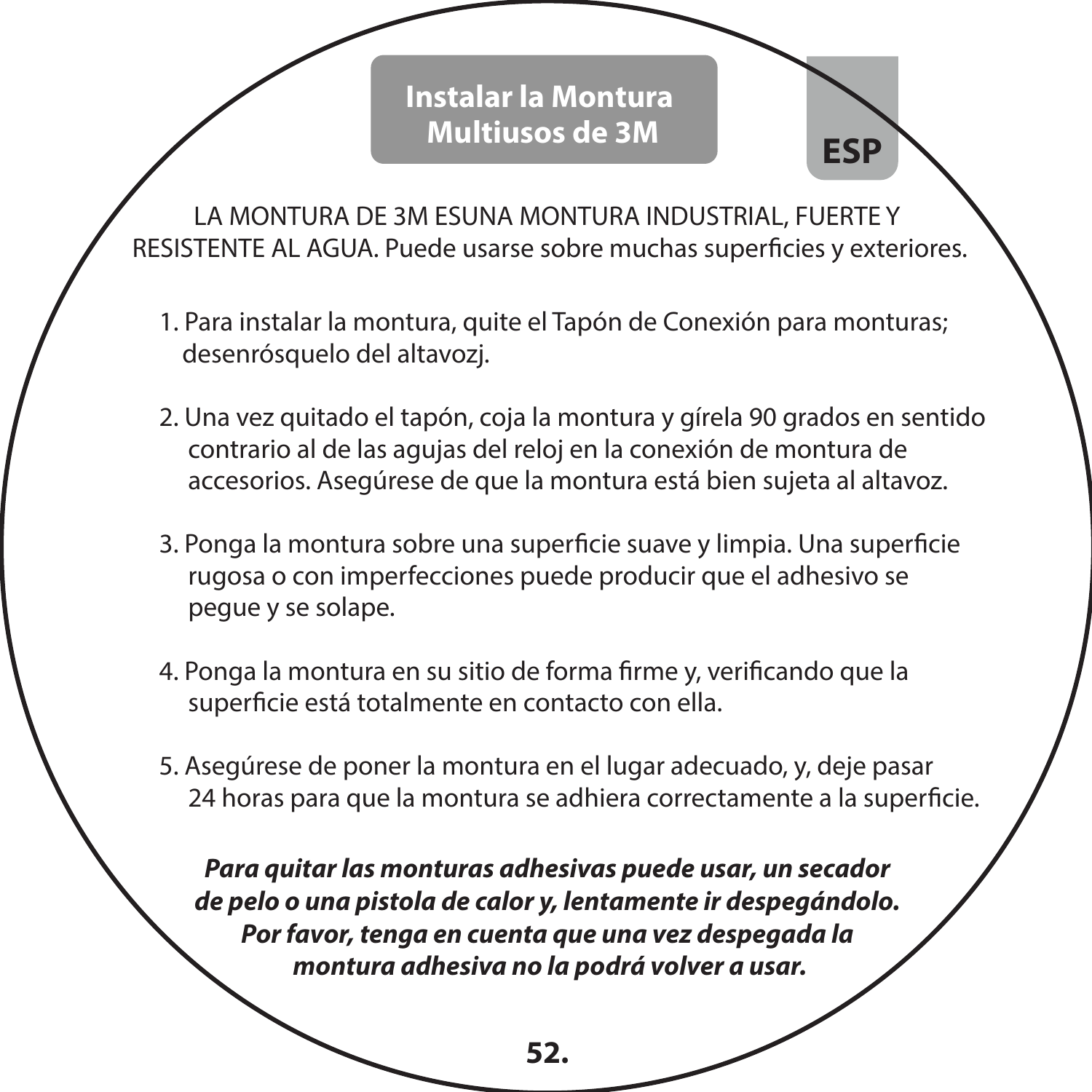**Notas**

- Si está montando el altavoz en una tabla de surf, no lo monte en tablas de punta suave ya que son porosas y la montura no se adherirá correctamente.

**ESP**

- No se recomienda el uso de monturas adhesivas sobre esquís o tablas de snowboard ya que generan un flexo y vibración que pueden causar que la montura se afloje. Si no sigue ésta pauta puede ocasionar una pérdida o un daño en su altavoz y, está fuera de garantía.

# **Die Fahrradhalterung befestigen Instalar la Montura para Bicicleta**

1. Use un destornillador (Philips) para poner la montura para Bicicleta en el manillar. Dependiendo del tamaño del manillar puede probar a insertar las almohadillas incluidas para conseguir una fijación firme.

> 2. Ponga el altavoz en la montura haciéndolo rotar 90 grados en sentido contrario al de las agujas del reloj.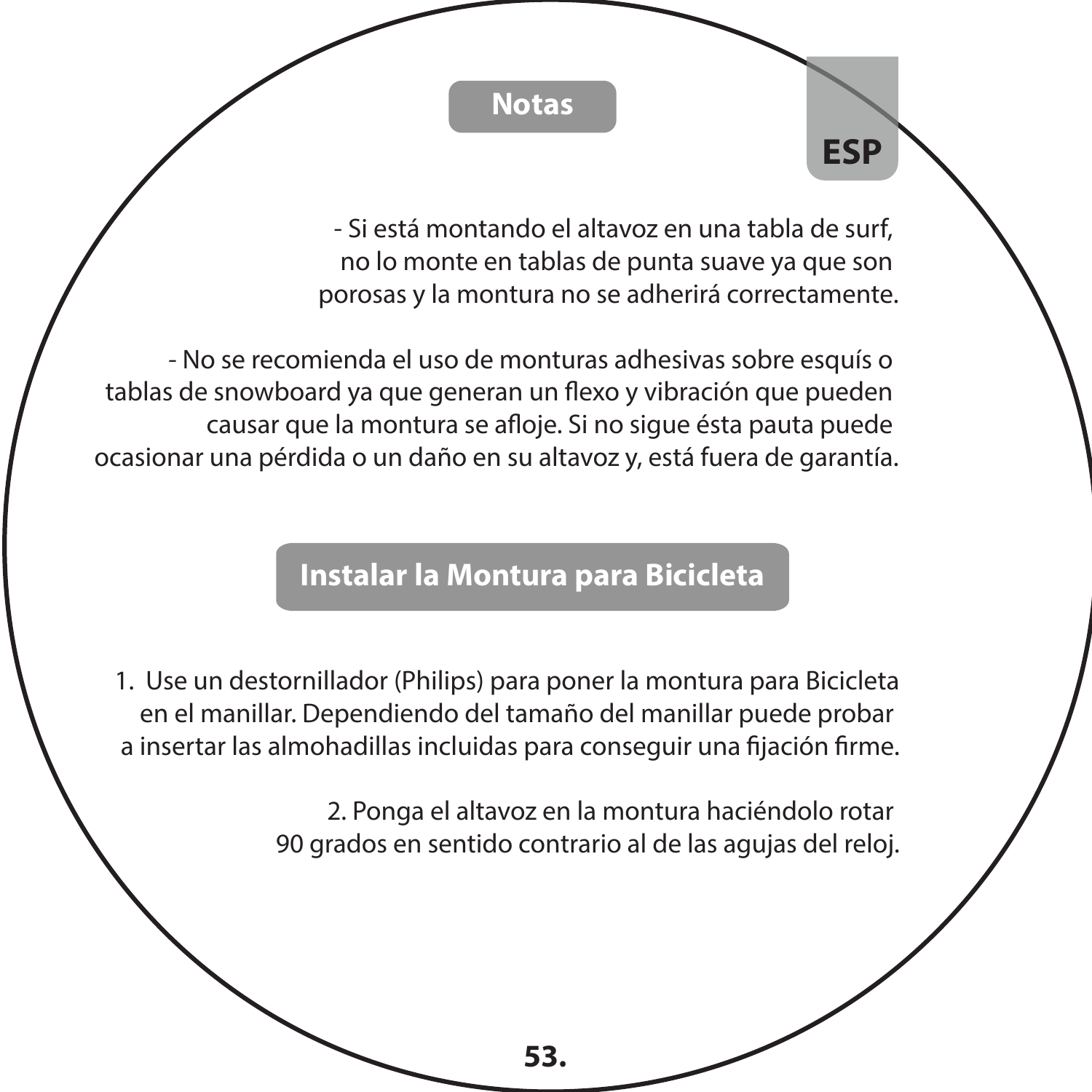**Consejos para Conseguir la mejor Recepción & Calidad de Audio** 

**ESP**

#### **Bluetooth de rango Inalámbrico en un entorno Seco**

El AQUAJAM tiene un rango inalámbrico de hasta 10 metros. Para conseguir la mejor recepción tiene que ver de forma clara un espacio entre el AQUAJAM y su dispositivo Bluetooth. Cualquier objeto que produzca obstrucción entre su AQUAJAM y su dispositivo Bluetooth pueden comprometer el rango y causar interferencias en su conexión. Para un mejor resultado, asegúrese de que su teléfono está dirigido directamente hacia el logo de AQUAJAM en la parte frontal de la unidad. Para conseguir la mejor calidad de audio, asegúrese de que la rejilla del altavoz está dirigida a usted y que la unidad está situada de forma recta sobre la base.

#### **Bluetooth de rango Inalámbrico en un entorno Húmedo**

Como el agua absorbe las señales del Bluetooth, el rango inalámbrico disminuirá cuando el AQUAJAM entre en contracto con el agua. Para maximizar el rango, asegúrese de ver de forma clara un espacio entre su dispositivo Bluetooth y el AQUAJAM.

El aquajam está diseñado para flotar. Para disfrutar de la mejor calidad de audio, intente evitar la inmersión innecesaria del producto. No sumerja el producto a una profundidad superior a 1 metro.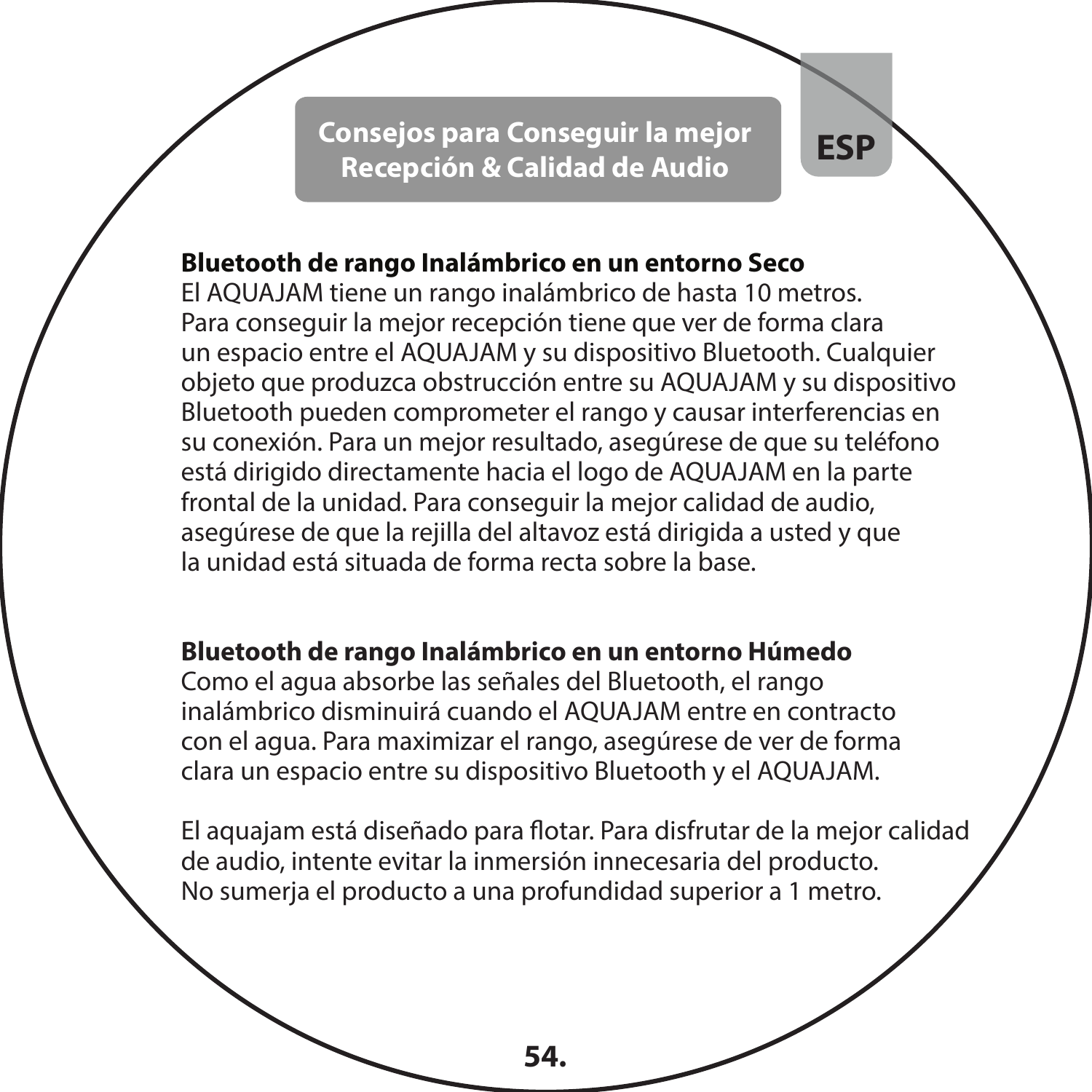#### **Calidad de Audio en un Entorno Húmedo**

**ESP**

Si entra agua por la rejilla del altavoz, la calidad del audio se verá temporalmente comprometida. Para tener un sonido normal, mantenga el altavoz sujeto y recto para dejar que el agua vuelva a salir por la rejilla. El altavoz se secará rápidamente y el sonido normal se restablecerá.

# **Cuidados & Precauciones**

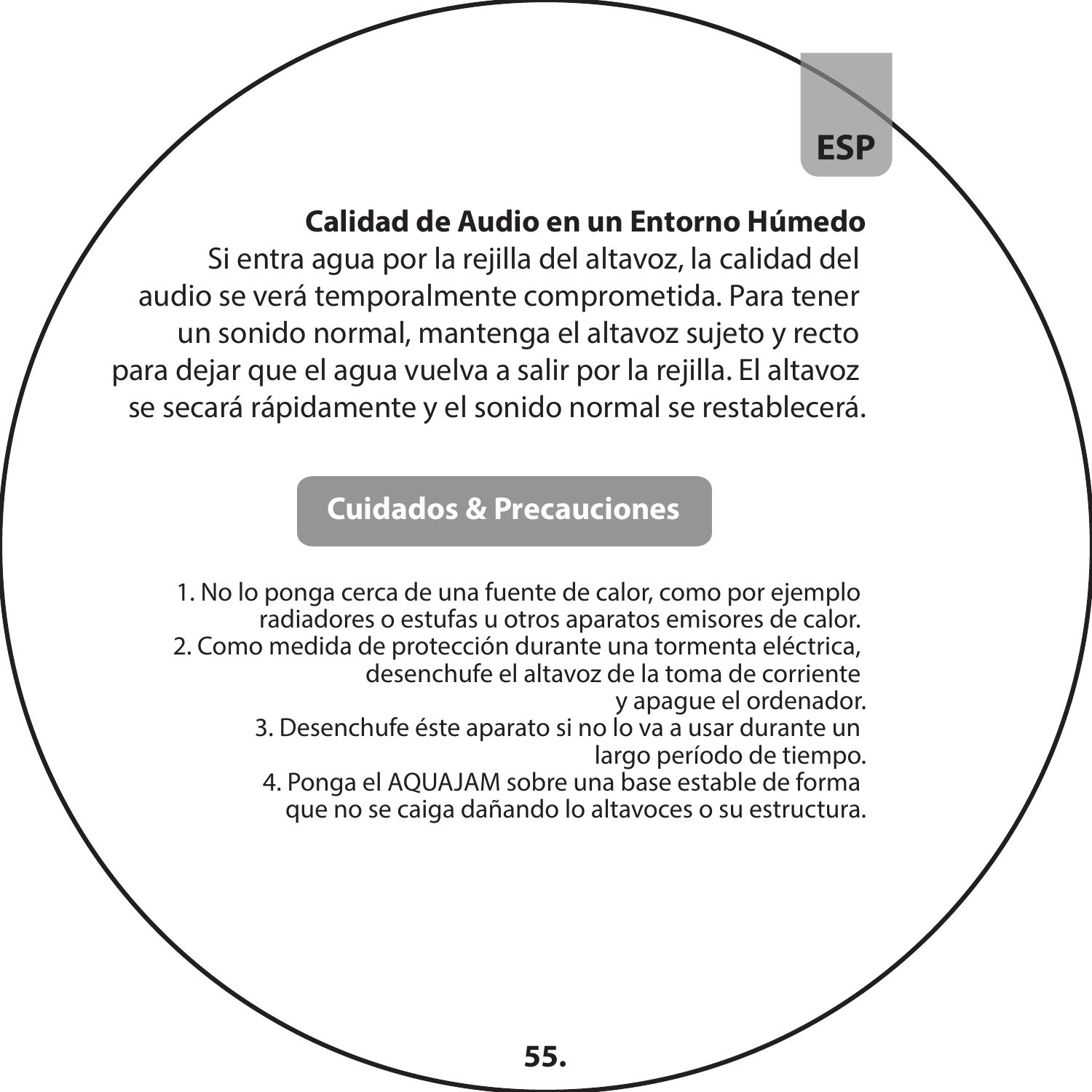#### **Cuidados & Precauciones**

**ESP**

- 5. Cierre debidamente la TAPA y la cubierta USB antes de usarlo; apriete firrmemente la TAPA. Si la unidad se introduce en el agua sin la tapa la garantía queda invalidada.
- 6. Seque completamente la unidad antes de abrir el tapón. NO habrá el tapón si está mojado o en un entorno húmedo. NO use ni almacene la unidad en lugares con altas temperaturas.
- 7. Evite la exposición directa al sol y a los campos magnéticos.
- 8. Verifique periódicamente el anillo de goma de la unidad para un uso prematuro.
- 9. Limpie periódicamente el anillo de goma con un trozo de tela húmedo. No use para limpiar ni disolventes oleosos ni químicos.
- 10. Limpie la unidad con agua del grifo, tras usarlo en agua salada o una piscina.
- 11. Las distorsiones de audio suceden cuando la batería está a punto de agotarse.
- 12. Evite impactos fuertes en el manillar cuando haya un altavoz unido a la montura de bicicleta; el altavoz se puede despegar y dañar.